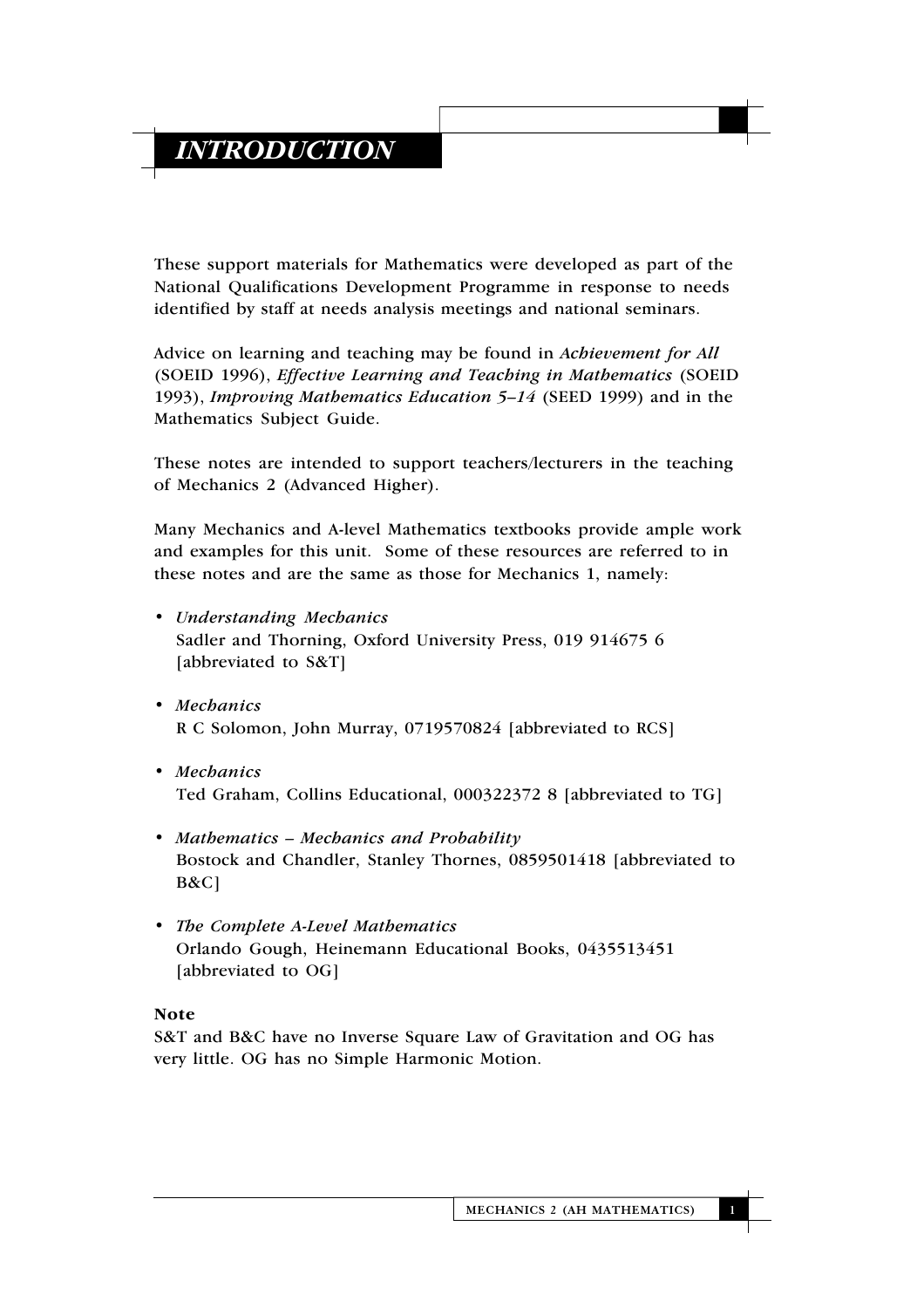|  | MECHANICS 2 (AH MATHEMATICS) |  |
|--|------------------------------|--|
|  |                              |  |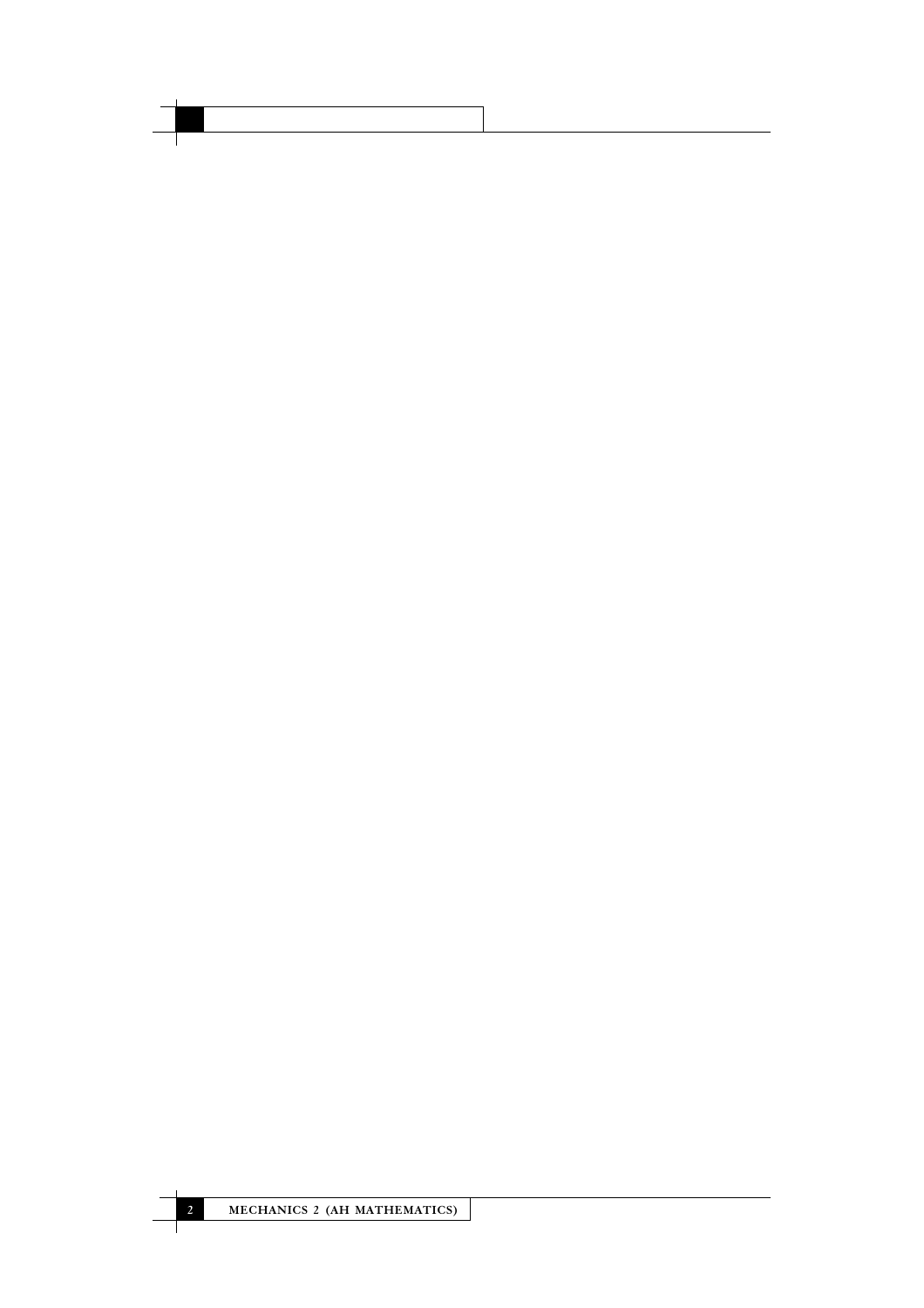## *SECTION 1*

## **Content**

- Know the meaning of the terms angular velocity and angular acceleration
- Know that for motion in a circle of radius *r*, the radial and tangential components of velocity are  $\boldsymbol{\theta}$  and  $\boldsymbol{r}\theta\boldsymbol{e}_{\theta}$  respectively, and of the acceleration are  $-r\dot{\theta}^2$ *e*<sub>*r*</sub> and  $r\ddot{\theta}$ *e*<sub>e</sub> respectively, where  $e_r = \cos\theta i + \sin\theta j$  and  $e_{\theta} = \sin\theta i + \cos\theta j$  are the unit vectors in the radial and tangential directions respectively
- Know the particular case where  $\dot{\theta} = \omega t$ ,  $\omega$  being constant, when the equations are

 $r = r \cos(\omega t) \mathbf{i} + r \sin(\omega t) \mathbf{j}$  $v = -r\omega \sin(\omega t)$ *i* +  $r\omega \cos(\omega t)$ *j*  $a = r\omega^2 \cos(\omega t) \mathbf{i} - r\omega^2 \sin(\omega t) \mathbf{j}$ 

*r*

from which

$$
v = r\omega = r\dot{\theta}
$$

$$
a = r\omega^2 = r\dot{\theta}^2 = \frac{v^2}{2}
$$

and 
$$
\mathbf{a} = -\omega^2 \mathbf{r}
$$

• Apply these equations to motion in a horizontal circle with uniform angular velocity, including skidding and banking and other applications.

## **Comments**

It is common practice, in writing mathematics, to underline letters representing vectors and in print to denote vectors using bold italic script. Notation can, however, vary from textbook to textbook.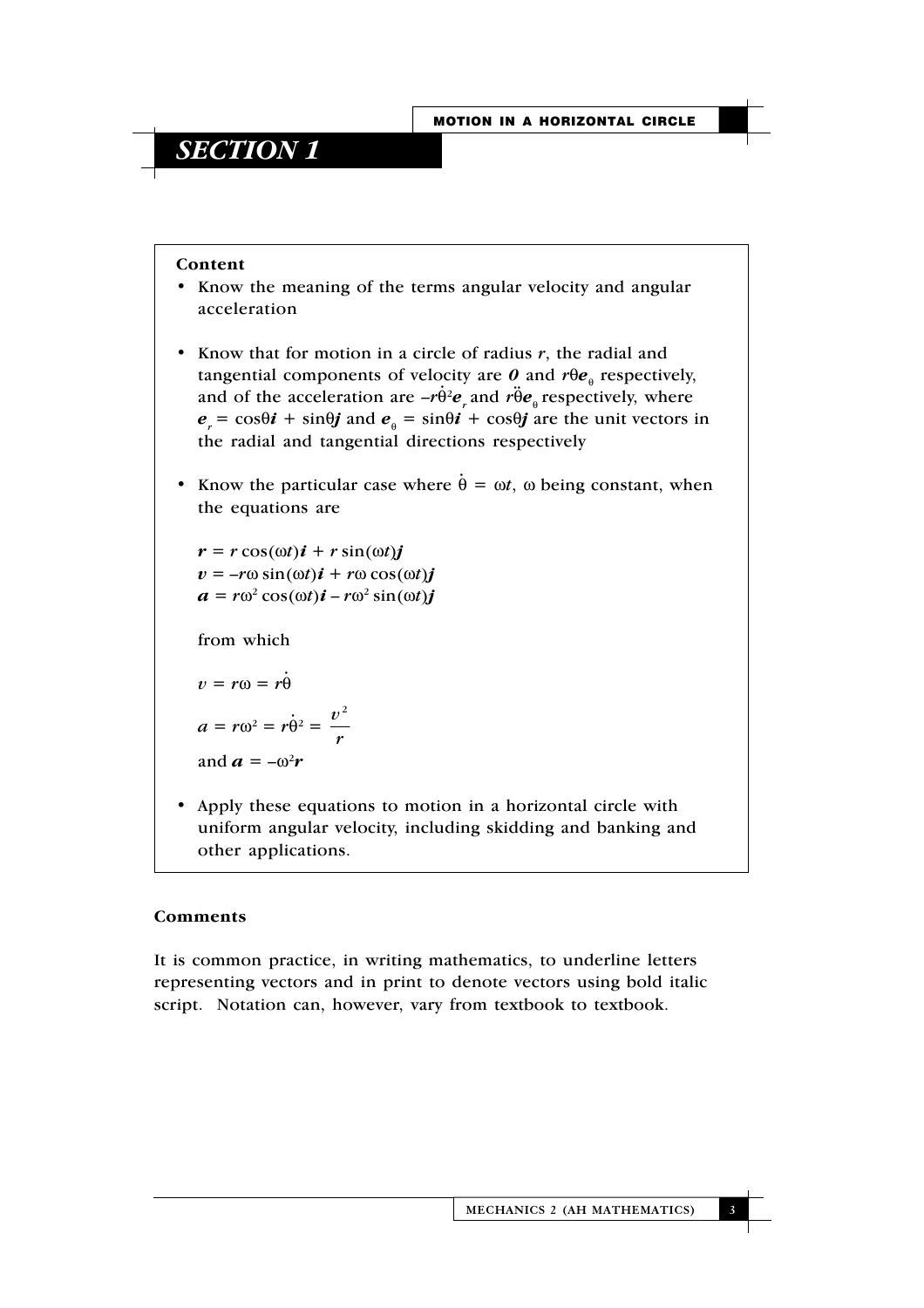## **Teaching notes**

#### **Angular velocity and angular acceleration**

Suppose a particle P moves in a circle centre O and that its initial position is A and after time *t* it has reached B where angle AOB is θ radians.

The angular speed of P about O, often

denoted by  $\omega$ , is given by  $\omega = \frac{d}{d\omega}$ *dt*  $ω = \frac{dθ}{dx}$  and is measured in radians per second.



The magnitude of the angular acceleration of P about O is given by

2  $\frac{d\omega}{dt} = \frac{d^2\theta}{dt^2}$  $\frac{d\omega}{dt} = \frac{d^2\theta}{dt^2}$  and is sometimes denoted by α. It is measured in radians per second per second.

## **Radial and tangential components of the velocity and acceleration**

Some of the textbooks listed do not give the vector development of the equations for circular motion, but use the following technique which students may have met in Physics.

#### **A non-vector approach**

Suppose a particle is moving on a circular path of radius *r* and centre O with constant angular speed ω and that the particle travels from A to B where angle  $AOB = \delta\theta$ , in time  $\delta t$ .

From the fact that the sum of the angles of a quadrilateral is  $2\pi$  it follows that the angle between the tangents at A and B will also be δθ.



Denoting the arc AB by  $\delta s$ , the linear speed of the particle,  $v$ , is given by

$$
v = \frac{ds}{dt}
$$
. Now  $s = r\theta$  so  $v = \frac{ds}{dt} = r\frac{d\theta}{dt} = r\omega$ . Since  $v = r\omega$ , and  $\omega$  is

constant, the speed of the particle is constant.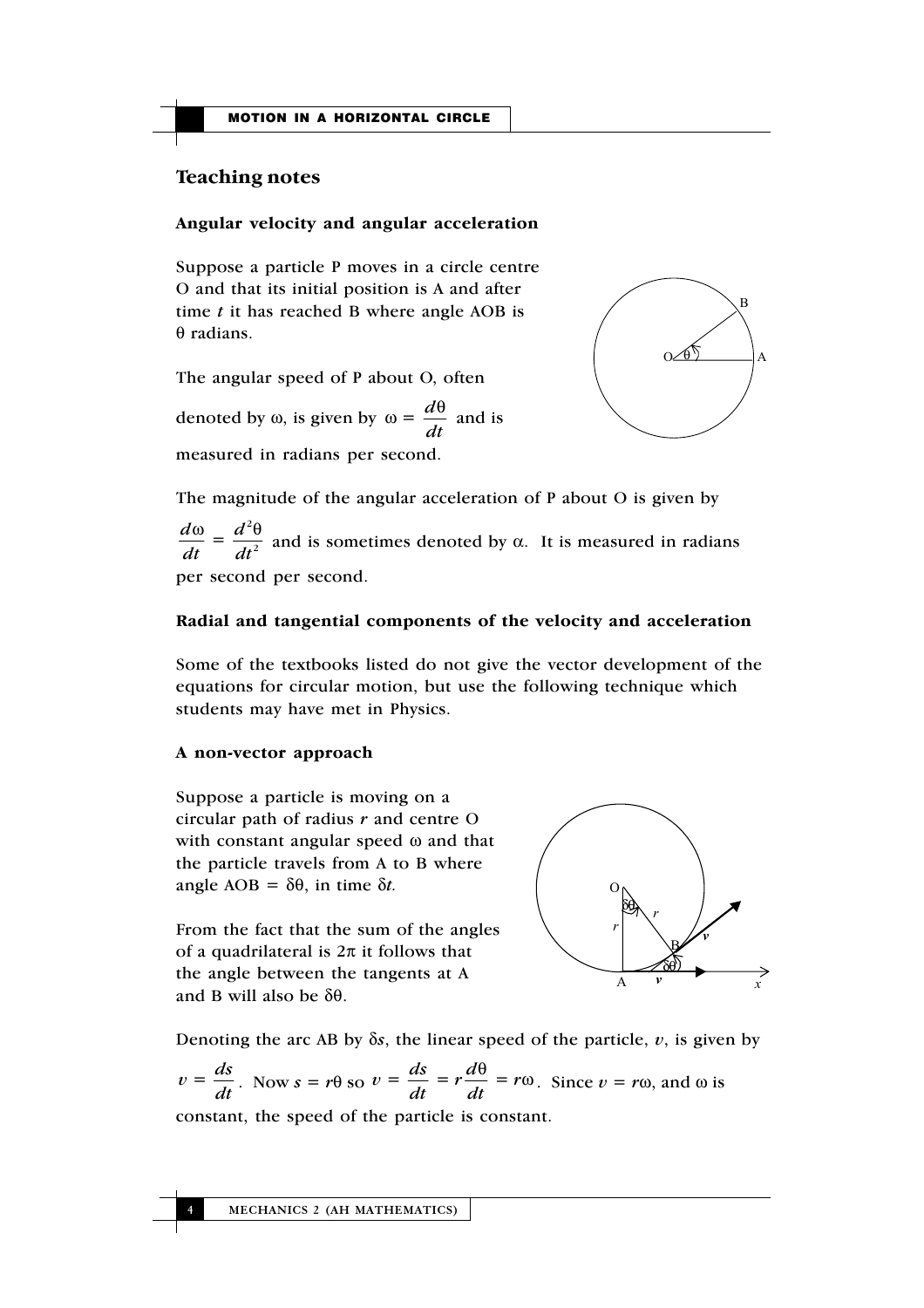As the direction of the motion is along the tangent to the circle

```
the tangential component of the velocity is rω and the radial
component is zero.
```
Since the direction is constantly changing, the velocity of the particle is not constant and so it is accelerating.

The velocity at B can be resolved into two components, namely *v* cosδθ parallel to A*x v* sinδθ perpendicular to A*x*, i.e. parallel to AO.

#### **The component of acceleration along A***x*

$$
= \lim_{\delta t \to 0} \left( \frac{\text{change in velocity component in direction of A}x}{\text{change in time}} \right)
$$
  
\n
$$
= \lim_{\delta t \to 0} \left( \frac{v \cos \delta \theta - v}{\delta t} \right) = \lim_{\delta t \to 0} \frac{v(\cos \delta \theta - 1)}{\delta t}
$$
  
\n
$$
= \lim_{\delta t \to 0} \frac{v \left( -2 \sin^2 \frac{\delta \theta}{2} \right)}{\delta t}
$$
 [using cos2A = 1 - 2sin<sup>2</sup>A]  
\n
$$
= \lim_{\delta t \to 0} \frac{-2v \left( \frac{\delta \theta}{2} \right)^2}{\delta t}
$$
 [since sin x \to x as x \to 0]  
\n
$$
= \lim_{\delta t \to 0} \frac{v}{\delta t} \cdot \delta \theta = -\frac{v}{2} \cdot \omega \cdot 0 = 0
$$

## **The component of acceleration along AO**

$$
= \lim_{\delta t \to 0} \left( \frac{\text{change in velocity component in direction of AO}}{\text{change in time}} \right)
$$
  
= 
$$
\lim_{\delta t \to 0} \left( \frac{v \sin \delta \theta - 0}{\delta t} \right) = \lim_{\delta t \to 0} \frac{v \sin \delta \theta}{\delta t}
$$
  
= 
$$
\lim_{\delta t \to 0} \frac{v \delta \theta}{\delta t} = v \omega = r \omega^2
$$
 [since sin  $x \to x$  as  $x \to 0$ ]

Thus the tangential component of the acceleration is 0 and the radial component is *r* 2  $2\left(\frac{v}{v}\right)$ *r*  $\omega^2\left(\frac{v^2}{r}\right)$ directed towards the centre of the circle.

Note that the above approach only applies to motion in a circle with constant angular velocity. The following vector approach places no such restriction and considers the situation where the angular velocity is constant as a special case.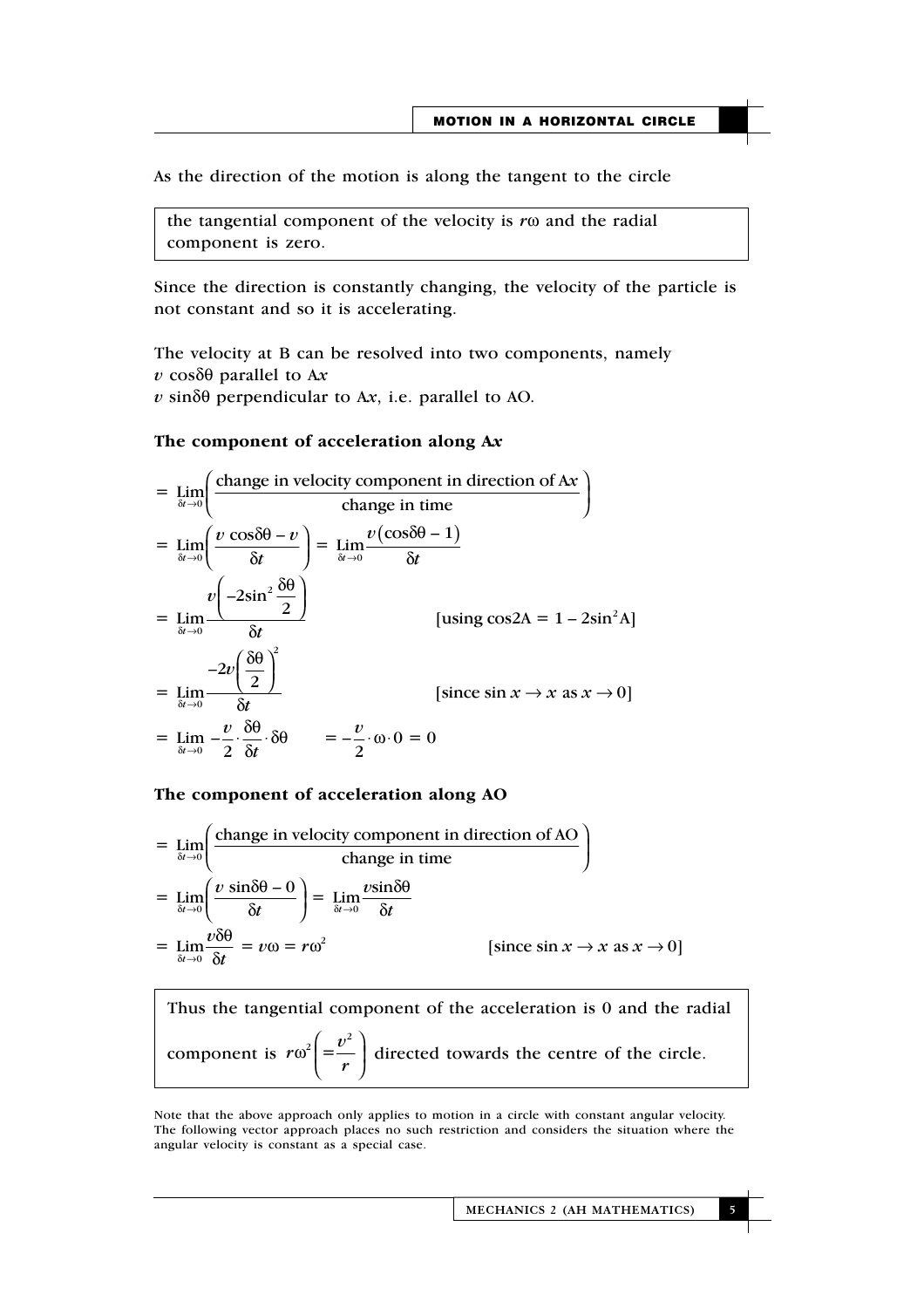## **A vector approach**

Consider a particle P moving round a circle centre O, radius *r* metres, with the  $x$  and  $y$  axes as shown. Unit vectors *i* and *j* are in the directions of the *x* and *y* axes respectively. Unit vectors  $\boldsymbol{e}_r$  and  $\boldsymbol{e}_\theta$  are directed outwards along the radius and along the tangent respectively as shown. The particle is at position P at time *t* seconds and OP makes an angle of θ radians with the positive direction of the *x*-axis.



 $\boldsymbol{e}_r$  and  $\boldsymbol{e}_\theta$  can be expressed in terms of  $\boldsymbol{i},\boldsymbol{j}$  and  $\theta$ 

 $e_r = \cos\theta i + \sin\theta j$  and  $e_{\theta} = \sin\theta i + \cos\theta j$ 

The position vector  $r_{\rm p}$  of P can be written as  $r_{\rm p} = r \bm{e}_r$ , or  $r_{\rm p} = r \cos\theta \bm{i} + r \sin\theta \bm{j}$ 

So 
$$
v = \frac{dr}{dt} = -r \sin\theta \frac{d\theta}{dt} \mathbf{i} + r \cos\theta \frac{d\theta}{dt} \mathbf{j} = r \frac{d\theta}{dt} (-\sin\theta \mathbf{i} + \cos\theta \mathbf{j})
$$
 (1)  

$$
= r \frac{d\theta}{dt} \mathbf{e}_{\theta} = r \dot{\theta} \mathbf{e}_{\theta}
$$

Thus the velocity has magnitude  $r \frac{d\theta}{dt} = r$ *dt*  $\frac{\theta}{\theta}$  = r $\omega$  and is directed along the tangent.

Differentiating (1), using the product rule we obtain

$$
\mathbf{a} = \frac{dv}{dt} = r\frac{d^2\theta}{dt^2}[-\sin\theta\mathbf{i} + \cos\theta\mathbf{j}] - r\left(\frac{d\theta}{dt}\right)^2[\cos\theta\mathbf{i} + \sin\theta\mathbf{j}]
$$
\n
$$
= r\frac{d^2\theta}{dt^2}\mathbf{e}_{\theta} - r\left(\frac{d\theta}{dt}\right)^2\mathbf{e}_r = r\ddot{\theta}\mathbf{e}_{\theta} - r\dot{\theta}^2\mathbf{e}_r
$$
\n(2)

Thus the radial component of the acceleration is  $r\dot{\theta}^2$  and is directed towards the centre of the circle and the tangential component is  $\vec{r}$ .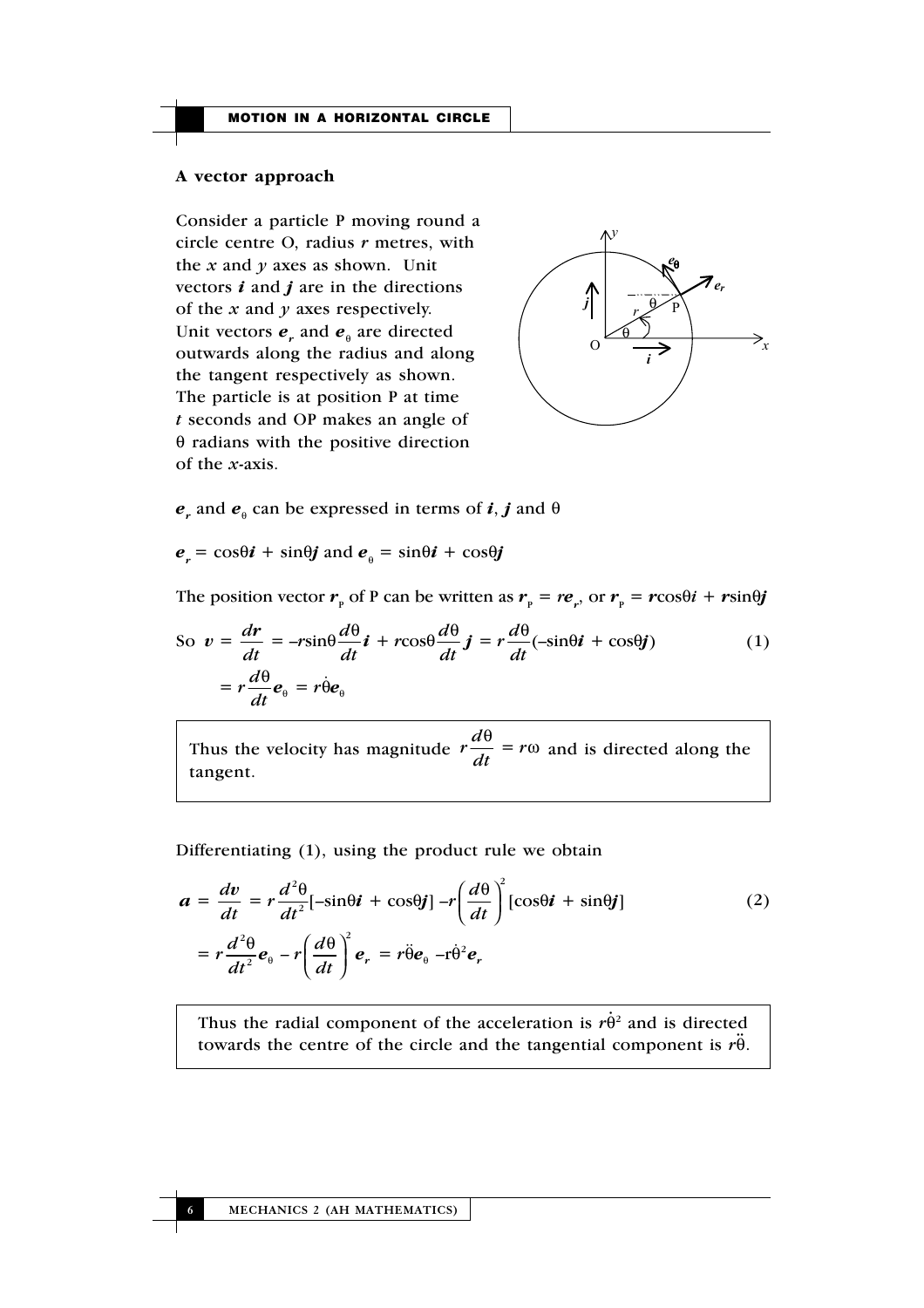## **Special case** θ **=** ω*t***, where** ω **is constant**

 $r_p = r \cos(\omega t) \mathbf{i} + r \sin(\omega t) \mathbf{j}$ Since  $\frac{d\theta}{dt}$  = *dt*  $\frac{\theta}{\theta} = \omega$ , (1) above becomes  $v = r\omega[-\sin(\omega t)i + \cos(\omega t)j]$ Since  $\frac{d\theta}{dt} = \omega$ ,  $\frac{d^2\theta}{dt^2} = 0$  $\frac{\theta}{\theta} = \omega, \frac{d^2 \theta}{\theta} = 0$  and (2) above becomes  $=\frac{d}{2}$ *dt*  $a = \frac{dv}{dt} = -r\omega^2[\cos(\omega t)i + \sin(\omega t)j] = -\omega^2 r_p$ 

Thus, in the special case when  $\theta = \omega t$ , where  $\omega$  is constant, the speed of the particle is  $v = r\omega = r\dot{\theta}$  and the acceleration is directed towards the centre of the circle with magnitude  $r\omega^2 = \frac{v^2}{\omega^2}$ *r*  $\omega^2 = \frac{v}{c}$ .

## **Applications to uniform motion in a horizontal circle**

If a car is travelling at 15  $\text{ms}^{-1}$  round a curve, which is an arc of a circle of radius 100 m, then the acceleration of the car is towards the centre of

the circle and its magnitude is  $v^2$  $\frac{15^2}{r}$  which equals  $\frac{15^2}{100} = 2.25 \text{ ms}^{-2}$  $\frac{15}{100} = 2.25 \text{ ms}^{-2}.$  $\lq\, v^2$  '

Since the Earth moves round the Sun in an orbit which is approximately a circle of radius  $1.5 \times 10^8$  km, its angular velocity is  $2\pi$  radians per year

 $(=$ 2  $365 \times 24 \times 60 \times 60$ π  $\times$  24  $\times$  60  $\times$  60 radians per second) and its acceleration towards the Sun is of magnitude ' $r\omega^2$ ' which approximates to

$$
1.5 \times 10^{11} \times \frac{4\pi^2}{365^2 \times 24^2 \times 3600^2} = 0.006 \text{ ms}^{-2}.
$$

Students are aware, from Mechanics 1 (Advanced Higher), that such accelerations necessitate a force in the direction of the acceleration and that ' $F = ma$ ', where *m* is the mass of the body. Applications to situations of uniform motion in a horizontal circle assume knowledge of forces from Mechanics 1 such as friction (as in the case of the car above), the tension in a string and the normal reaction and the process of resolving forces. The motion of satellites is considered separately later.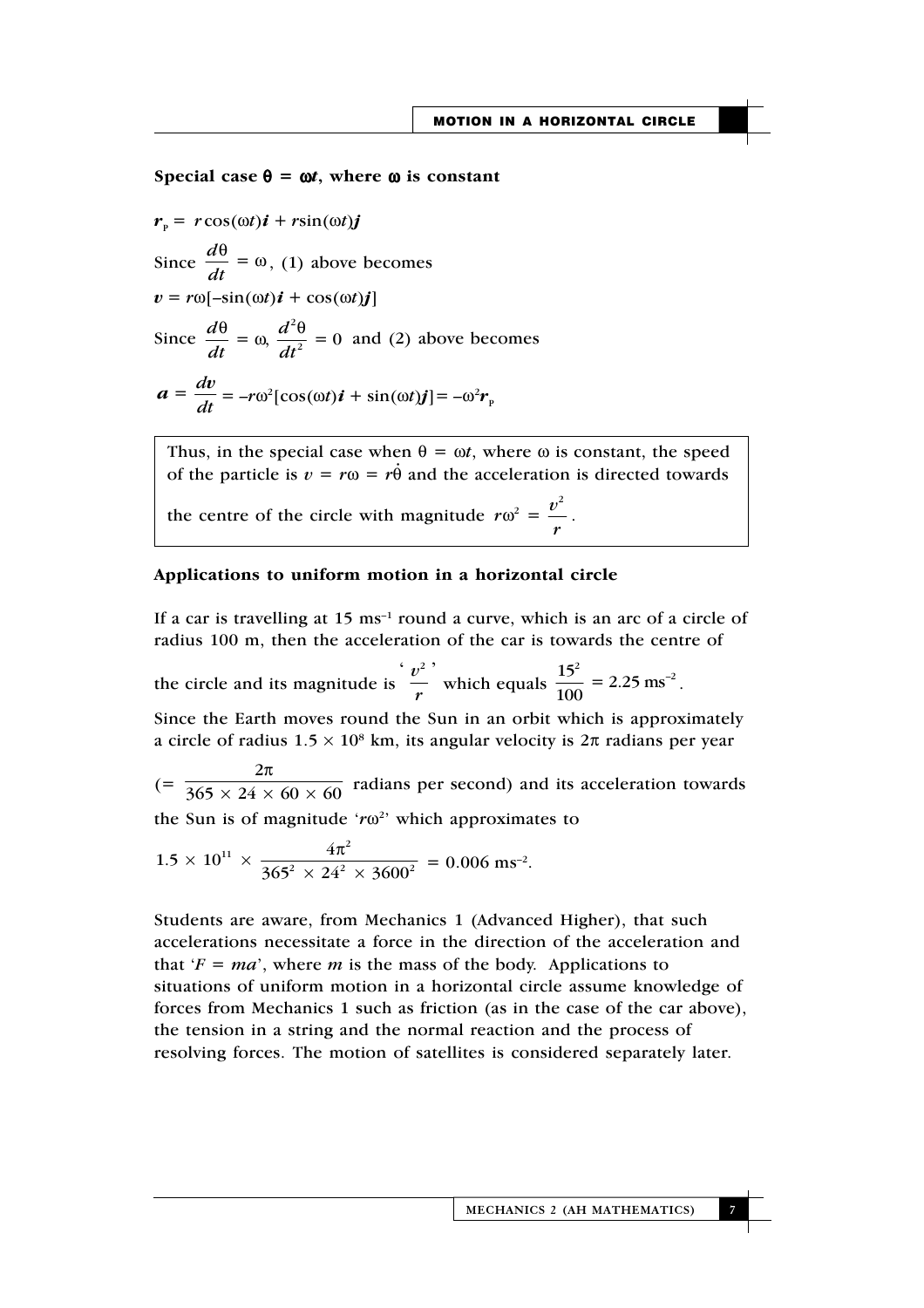#### **Worked examples**

#### *Example 1*

A small cube is placed on the surface of a horizontal circular disc, at a distance of 8 cm from the centre of the disc. The cube is on the point of slipping when the disc is rotating at 1.5 revolutions per second. Find the coefficient of friction between the cube and the surface of the disc.

## *Commentary*

The vertical forces acting on the cube are its weight and the normal reaction between the disc and the cube. In the horizontal plane the only force that can be acting on the cube is friction. Since the cube is stationary relative to the disc, it is moving in a horizontal circle with constant angular velocity and so the resultant force acting on the particle must be horizontal and directed along the radius towards the centre of the circle.



#### *Solution*

Since there is no vertical motion

– resolving vertically:  $R = mg$  (where *m* is the mass of the cube) – the frictional force is horizontal of magnitude *F*.

On the point of slipping  $F = \mu R$ Also, ' $F = ma'$  and ' $a = r\omega^2$ ', hence  $F = mr\omega^2$ (where  $r$  is the radius of the circle and  $\omega$  is the angular velocity)

Thus 
$$
\mu = \frac{F}{R} = \frac{mr\omega^2}{mg} = \frac{r\omega^2}{g} = \frac{0.08 \times (1.5 \times 2\pi)^2}{9.8} = \frac{0.08 \times 9\pi^2}{9.8} = 0.725
$$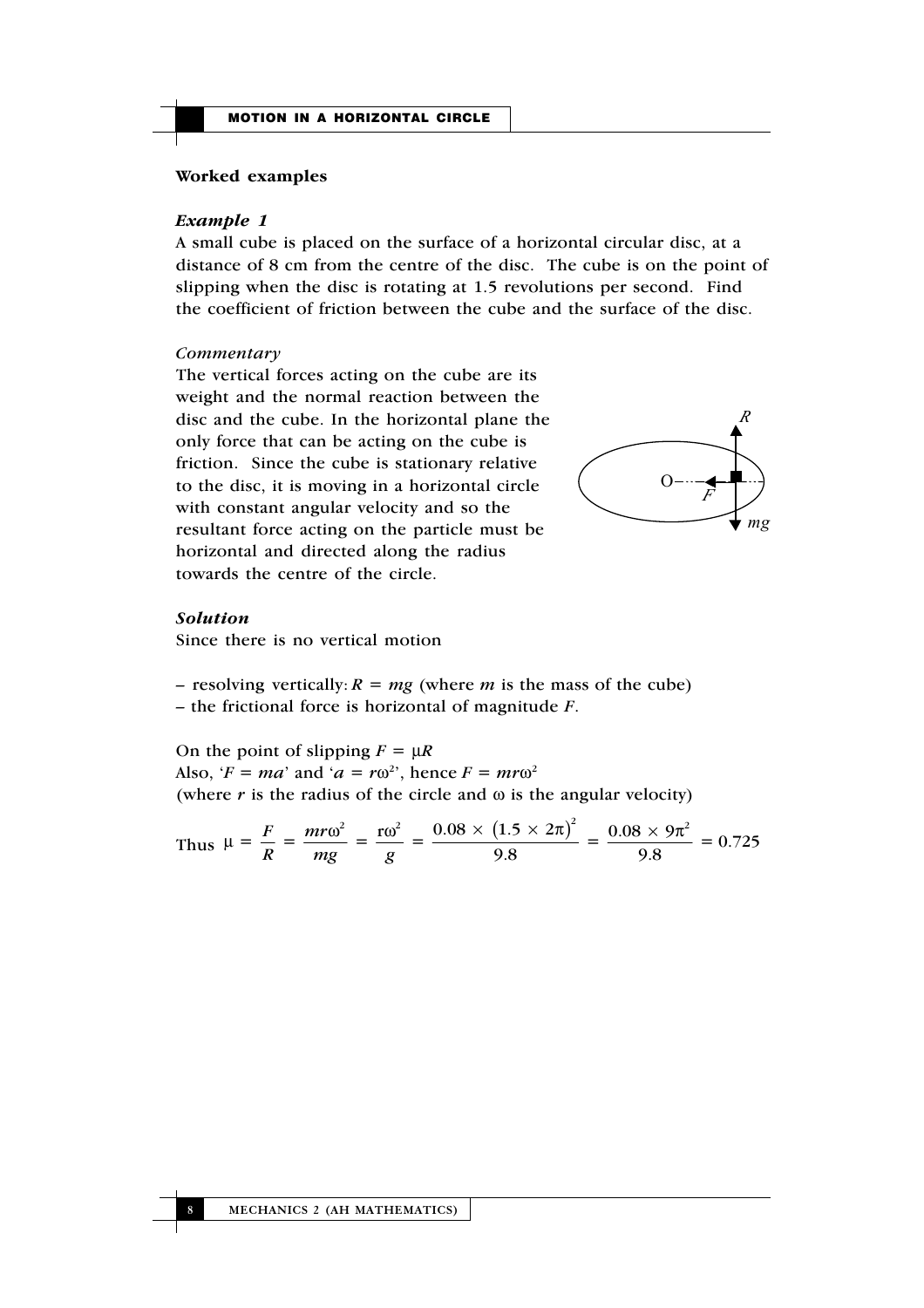## *Example 2 (The conical pendulum)*



A particle is suspended from one end of a light inextensible string, the other end of which is fixed. Suppose that the particle is made to swing round in horizontal circles below the fixed point. The particle and the string will describe a cone shape in the air, the axis of the cone passing through the fixed point. A system of this type is called a **conical pendulum**.

Suppose the particle has mass 2.5 kg, the string has length 2 m and the angular speed of the particle in the horizontal circle is 3 radians per second. Calculate the tension in the string and the angle it makes with the vertical.

## *Commentary*

The forces acting on the particle are the tension, *T*, in the string, acting along the string, and the weight of the particle, acting vertically downwards. Since the particle is moving in a horizontal circle with constant angular velocity the resultant force acting on the particle must be horizontal and directed along the radius towards the centre of the circle.



## *Solution*

Since there is no vertical motion

 $-$  resolving vertically:  $T\cos\theta = 2.5$  g (where *T* newtons is the tension in the string and  $\theta$  is the angle between the string and the vertical)

– the resultant force is horizontal, resolving horizontally, its magnitude is Tsinθ.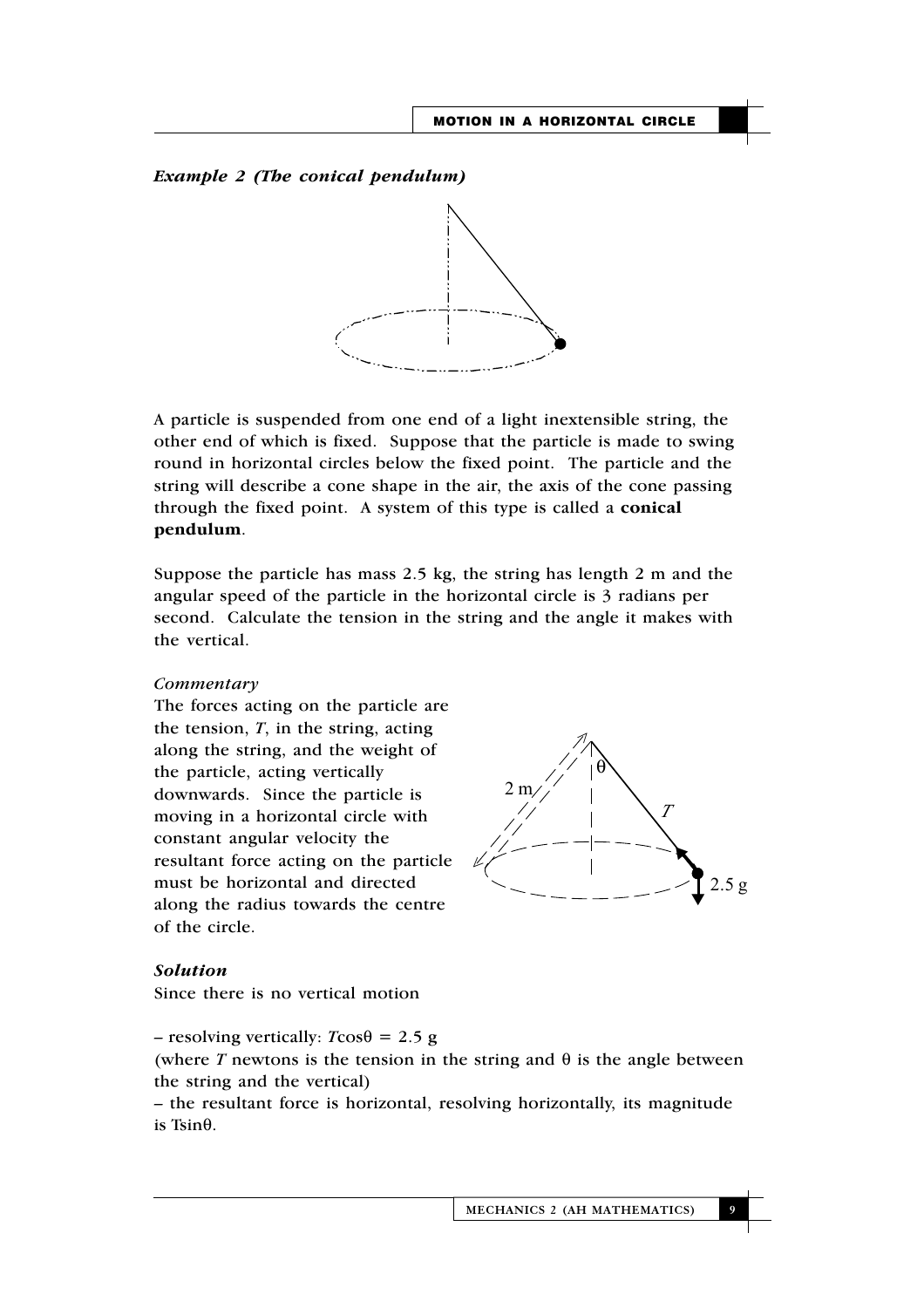#### MOTION IN A HORIZONTAL CIRCLE

The particle is describing a horizontal circle of radius  $2\sin\theta$  metres with angular velocity 3 radians per second. Using  $F = ma$  the required horizontal force is ' $mr\omega^2$ ' equal to  $2.5 \times 2\sin\theta \times 9$  N.

| Hence | $T\sin\theta = 2.5 \times 2\sin\theta \times 9$ | and so $T = 45$              |  |  |
|-------|-------------------------------------------------|------------------------------|--|--|
| Also  | $2.5 \times 9.8$<br>$\cos\theta =$<br>45        | and so $\theta = 57^{\circ}$ |  |  |

Thus the tension in the string is 45 newtons and the string makes an angle of 57° with the vertical.

## *Example 3*

A car travels round a bend of radius 500 metres. When its speed is  $40 \text{ ms}^{-1}$  there is no tendency to slip. Find the angle of banking.

## *Commentary*

As the car is travelling with uniform speed, the driving force is balanced out by resistive forces and consequently the forces acting on the car may be considered to be only its weight and the normal reaction between the road and the car. (Since there is no tendency to slip there is no frictional force.) The car is travelling in a horizontal circle with constant speed and so the resultant force is horizontal and directed towards the centre of this circle.



Cross-section of track

*mg*

#### *Solution*

Since there is no vertical motion

 $-$  resolving vertically:  $R\cos\theta = mg$  (1)

(where  $\theta$  is the angle of banking of the road)

– the resultant force is horizontal, resolving horizontally, its magnitude is *R*sinθ

But the central force is 
$$
\frac{mv^2}{r}
$$
. Thus  $R\sin\theta = \frac{mv^2}{r}$  (2)

From (1) and (2),  $\vert \tan\theta = \frac{v^2}{\sqrt{2}}$  $tan \theta = \frac{v}{x}$ *gr*  $\theta = \frac{b}{\pi}$  [A common result which can arise in other situations]

Hence tanθ = 1600  $\frac{1}{500 \times 9.8}$  and so the angle of banking is 18.1°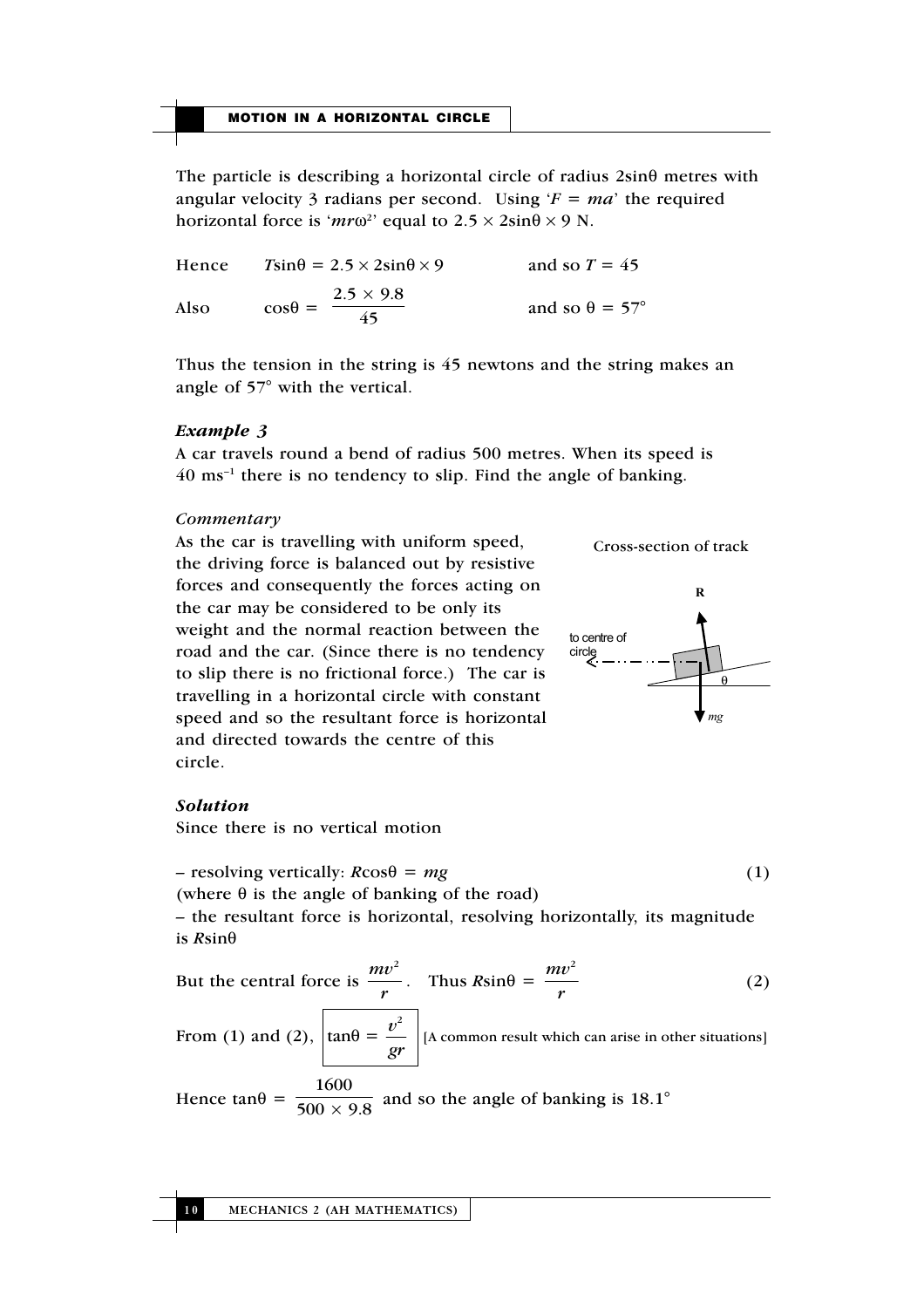## *Example 4*

A car travels round a bend in a road, which is part of a circle of radius 100 m. The road is banked at 20° to the horizontal. The coefficient of friction between the tyres of the car and the surface of the road is 0.3. Find (i) the greatest speed at which the car can take the bend without slipping outwards and (ii) the least speed at which it can negotiate the bend.

## (i) *Commentary*

As for 3 above, we consider the forces acting on the car to be only its weight, the normal reaction of the road on the car and, since the car is about to slip outwards ( i.e. up the plane), a frictional force acting downwards parallel to the plane. Since the car is travelling in a horizontal circle with uniform speed the resultant force on the car is horizontal and directed towards the centre of this circle.



100

## *Solution*

Since there is no vertical motion

 $-$  resolving vertically:  $R\cos 20^\circ = mg + F\sin 20^\circ$ – the resultant force is horizontal, resolving horizontally its magnitude

is:  $R\sin 20^\circ + F\cos 20^\circ$ .

On the point of slipping: 
$$
F = \mu R = 0.3R
$$
  
\nThus:  $R\cos 20^\circ - 0.3R \sin 20^\circ = mg$  (1)  
\nForce required to maintain circular motion is:  $\frac{mv^2}{m} = \frac{mv^2}{100}$ 

*r* (where  $v$  is the speed of the car in metres/second)

Thus: 
$$
R\sin 20^\circ + 0.3R\cos 20^\circ = \frac{mv^2}{100}
$$
 (2)

From (1) together with (2) we obtain:  $\frac{R(\sin 20^\circ + 0.3\cos 20^\circ)}{4}$  $\left( \cos 20^{\circ}-0.3\sin 20^{\circ}\right)$  $\sin 20^\circ + 0.3\cos 20^\circ$  )  $v^2$  =  $\cos 20^\circ - 0.3 \sin 20^\circ$  100  $R\left(\sin 20^\circ + 0.3\cos 20^\circ\right)$  *v*  $R\left(\cos20^\circ-0.3\sin20^\circ\right)$  100g  $\degree$  D  $2\degree$  D  $\degree$  $\degree$  0.2  $\sin 20^\circ$ 

Hence  $v^2 = \frac{980 \times 0.664}{0.00000000000000000} = 730.5$ 0.891  $\times$  0.664 = 730.5 and so greatest speed of car is 27 ms<sup>-1</sup>

**MECHANICS 2 (AH MATHEMATICS)**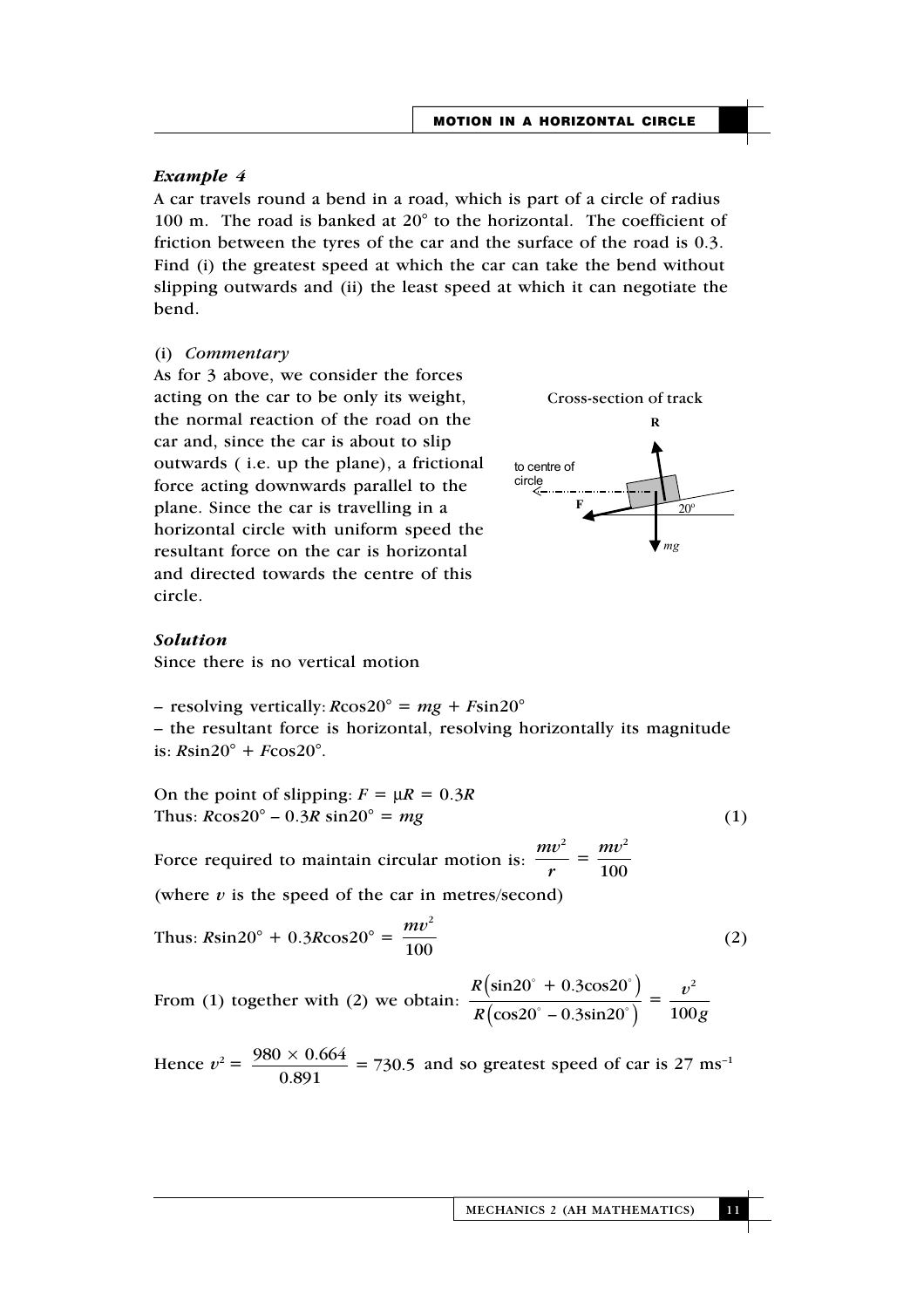#### MOTION IN A HORIZONTAL CIRCLE

## (ii) *Commentary*

As for 3 above, we consider the forces acting on the car to be only its weight, the normal reaction of the road on the car and, since the car is about to slip down the plane, a frictional force acting upwards, parallel to the plane. Since the car is travelling in a horizontal circle with uniform speed the resultant force on the car is horizontal and directed towards the centre of this circle.





## *Solution*

Since there is no vertical motion

– resolving vertically: *R*cos20° + *F*sin20°= *mg* – the resultant force is horizontal, resolving horizontally, its magnitude is:  $R\sin 20^\circ - F\cos 20^\circ$ .

On the point of slipping:  $F = \mu R = 0.3R$ Thus:  $R\cos 20^{\circ} + 0.3R \sin 20^{\circ} = mg$  (1) 2  $\omega$ <sup>2</sup>  $mv^2$  mv

Force required to maintain circular motion is: = 100 *r* (where  $v$  is the speed of the car in metres/second)

Thus: 
$$
R\sin 20^\circ - 0.3R\cos 20^\circ = \frac{mv^2}{100}
$$
 (2)

From (1) together with (2) we obtain:  $\frac{R(\text{sin}20^\circ - 0.3\text{cos}20^\circ)}{4}$  $\left( \cos 20^{\circ} \, + \, 0.3 \sin 20^{\circ} \right)$  $\sin 20^\circ - 0.3 \cos 20^\circ$  )  $v^2$  =  $cos20^{\circ} + 0.3sin20^{\circ}$  100  $R\left(\sin 20^\circ-0.3\cos 20^\circ\right)$  *v*  $R (\cos 20^\circ + 0.3 \sin 20^\circ)$  100g  $\degree$  0.2  $\degree$  0.200  $\degree$  $\degree$  D 2  $\sin 20^\circ$ 

Hence  $v^2 = \frac{980 \times 0.06}{0.001 \times 0.001} = 56.4$ 1.04  $\times$  0.06 = 56.4 and so least speed of car is 7.5 ms<sup>-1</sup>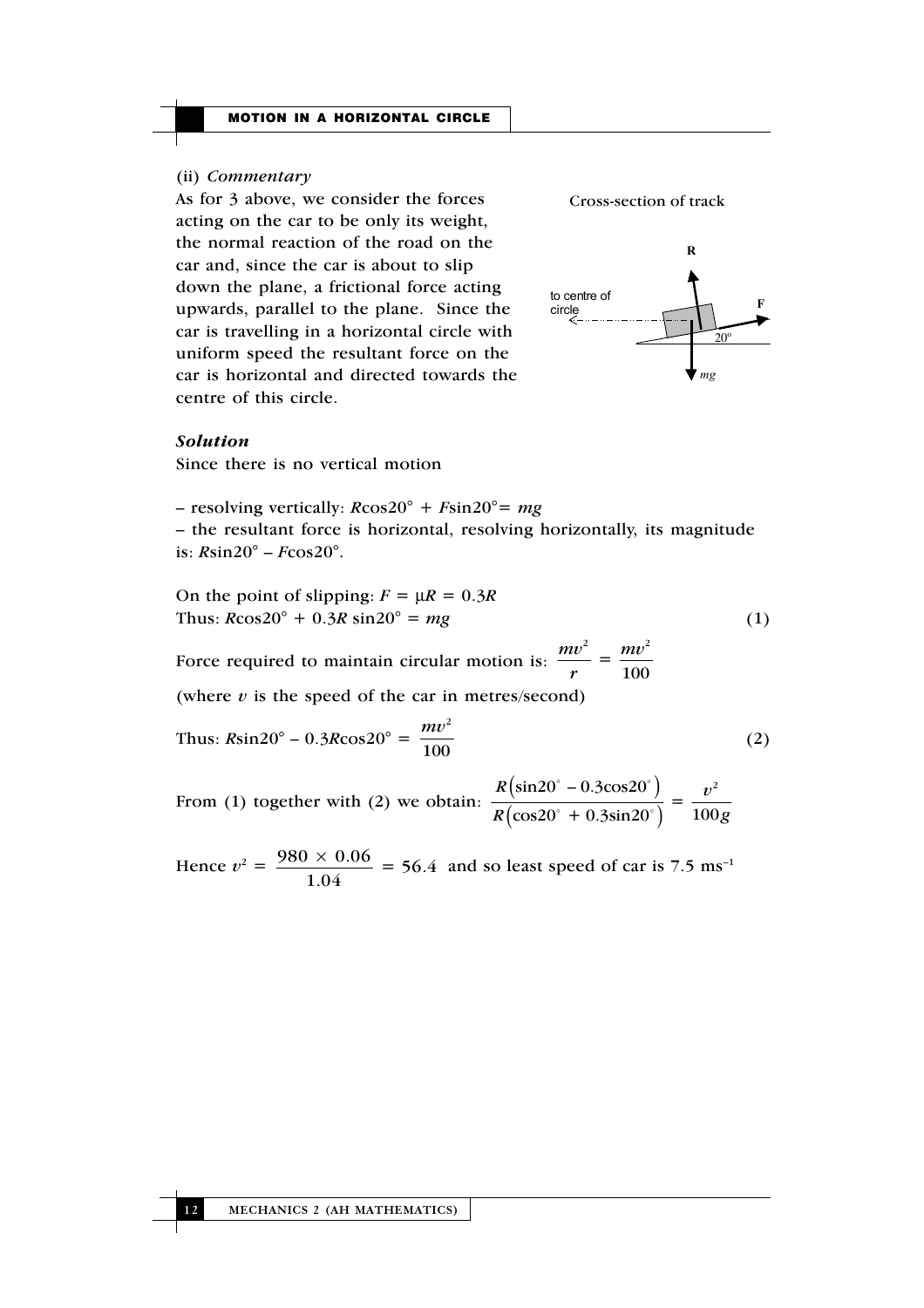## *Example 5*

An aircraft is travelling at  $400 \text{ ms}^{-1}$  in a horizontal circle. Assuming that the force of the air on the plane is perpendicular to the wings, find the radius of the circle if the angle of banking is 10°.

#### *Commentary*

As the aircraft is travelling with uniform speed, the driving force is balanced out by resistive forces and consequently the forces acting on the aircraft may be considered to be only its weight and the force of the air on the wings.



The aircraft is travelling in a horizontal circle with constant speed and so the resultant force is horizontal and directed towards the centre of this circle.

## *Solution*

Since there is no vertical motion

– resolving vertically: *R*cos10° = *mg* (1) – the resultant force is horizontal, resolving horizontally, magnitude is *R*sin10°.

## Magnitude of force required for uniform circular motion is

$$
\frac{mv^2}{r} = \frac{160\,000}{r}m
$$
, where *r* metres is the radius of the circle.  
Thus  $R\sin 10^\circ = \frac{160\,000}{r}m$  (2)

From (1) and (2)  $r = \frac{160\,000}{9.8 \text{ kg} \cdot 10^9} = 92\,600$ 9.8 tan 10 *r*

Thus the radius of the circle is 92.6 kilometres.

## **Note**

In Mechanics 1 (Advanced Higher), when dealing with bodies on an inclined plane it was generally helpful to resolve forces parallel and perpendicular to the slope. When horizontal circular motion is involved it is generally more helpful to resolve vertically and horizontally. It is most important that students do not mix the two situations.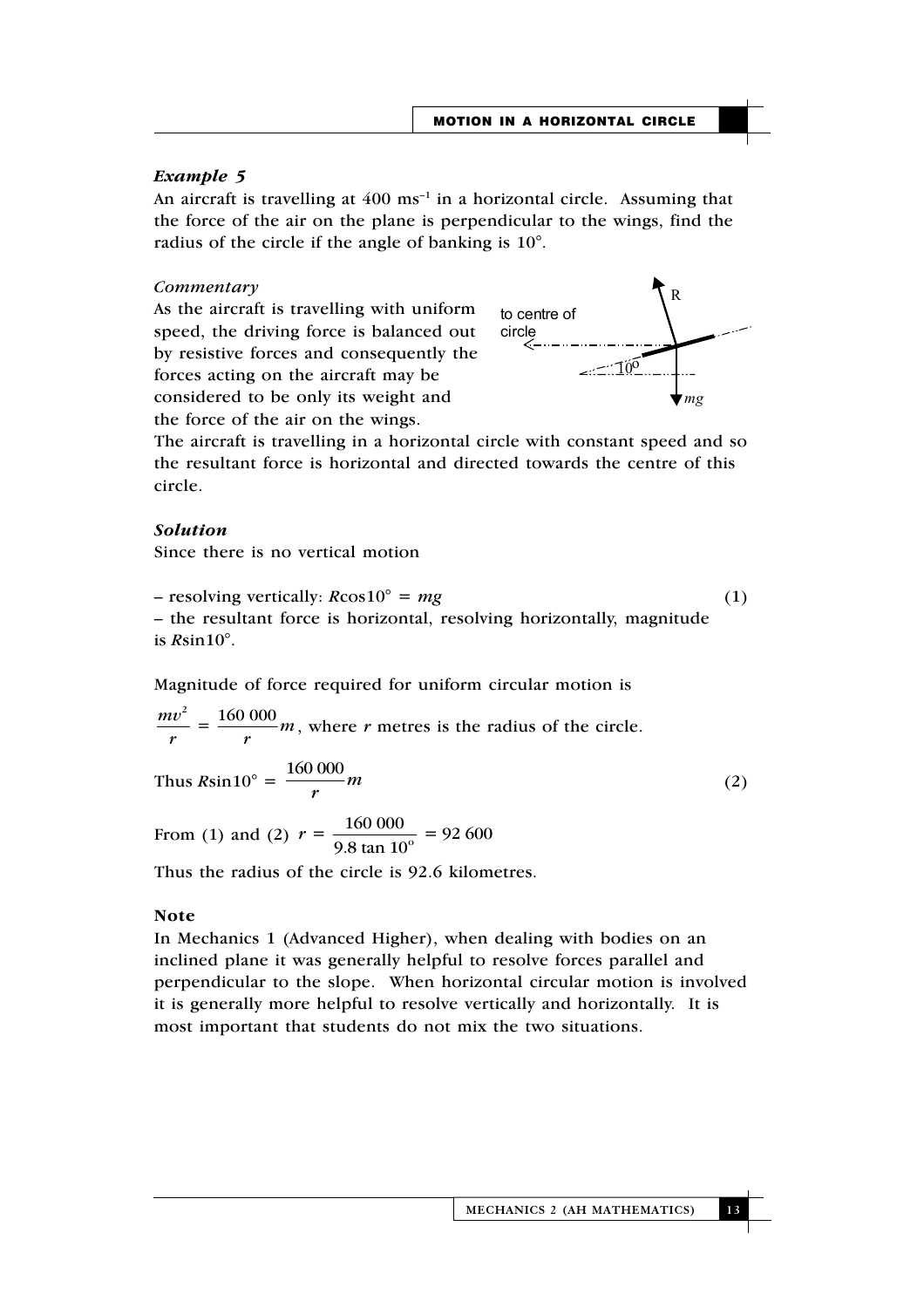## **Content**

- Know Newton's inverse square law of gravitation, namely that the magnitude of the gravitational force of attraction between two particles is inversely proportional to the square of the distance between the two particles
- Apply this to simplified examples of motion of satellites and moons (circular orbits only)
- Find the time for one orbit, height above surface, etc.

## **Teaching notes**

## **Gravitation**

It is only comparatively close to the surface of the Earth that the force of gravity can be considered to be constant.

As a body travels further from the Earth the force of gravity decreases. Newton's inverse square law of gravitation states that the magnitude of the gravitational force of attraction between two particles is inversely proportional to the square of the distance between the two particles. Questions on this topic can be tackled using the principles of variation. Students of Physics will, however, have encountered the more detailed Newton's Universal Law of Gravitation. This law states that, between any two objects in the Universe, there is a force of attraction whose

magnitude is given by  $F = \frac{Gm_1m_2}{r^2}$  $F = \frac{Gm_1m_2}{r^2}$  $r_1^{n_1 n_2}$ , where  $m_1$  and  $m_2$  are the masses of

the objects and  $r$  is their distance apart. The constant  $G$  is given by  $G \approx 6.7 \times 10^{-11} \text{ m}^3 \text{kg}^{-1} \text{s}^{-2}$  [Universal constant of gravitation].

However, in Mechanics 2 this result is not required as the relationship  $GM = gR^2$  is easy to establish.

Both approaches are illustrated in the first two of the worked examples that follow.

(Incidentally, the mass of the Earth, *M*, is approximately  $5.98 \times 10^{24}$  kg and the radius of the Earth  $\approx 6.4 \times 10^6$  metres. Thus at the surface of the Earth the attraction on a body of mass *m* kg is given by

$$
F = \frac{GMm}{r^2} = \frac{6.7 \times 10^{-11} \times 5.98 \times 10^{24} m}{(6.4 \times 10^6)^2} \approx 9.8 m \text{ N}
$$

i.e. at the surface of the Earth  $g \approx 9.8 \text{ ms}^{-2}$ )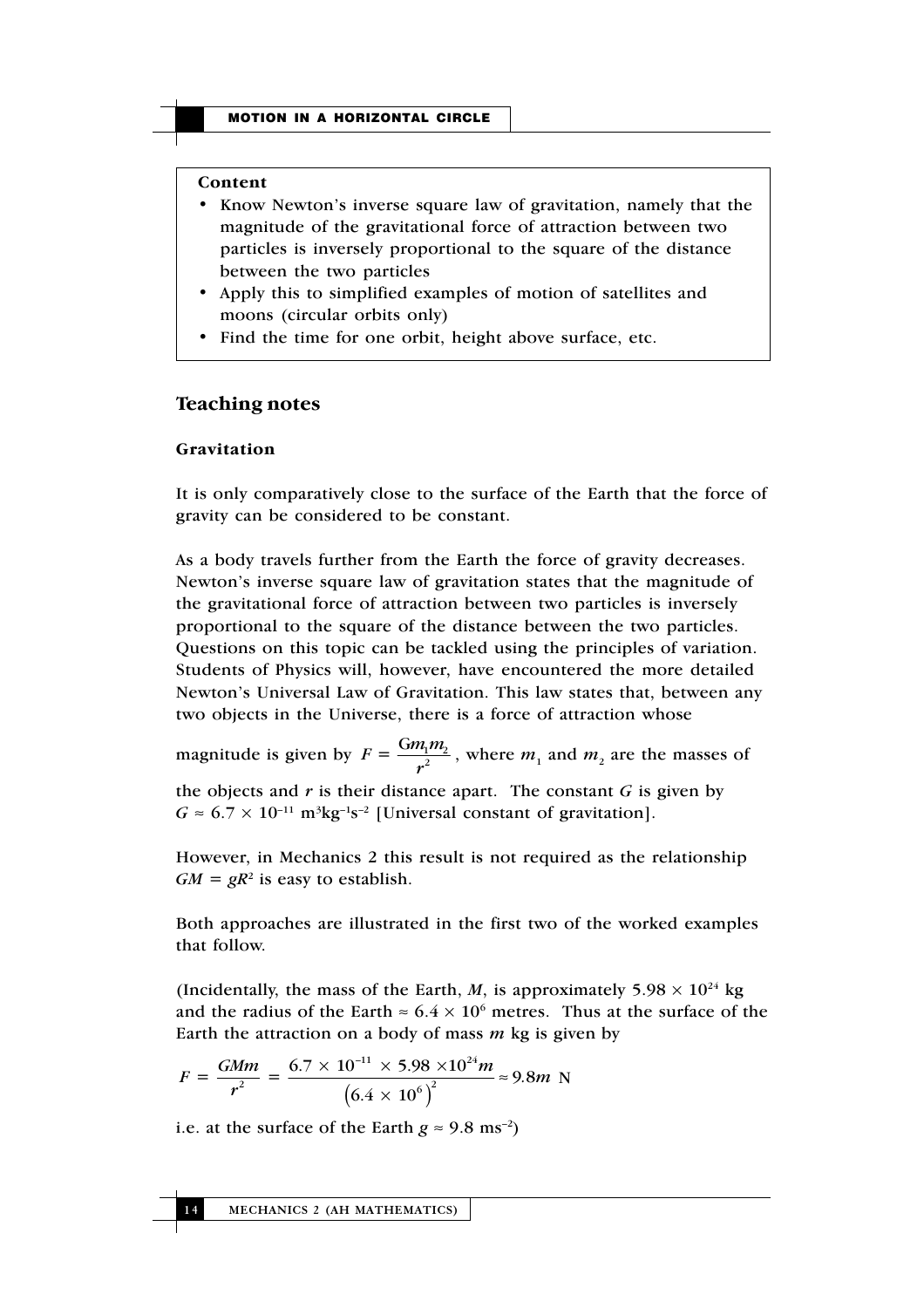## **Worked examples**

#### *Example 1*

A satellite moves with constant speed in a circular orbit around a planet, at the surface of which the magnitude of the acceleration due to gravity is  $7.8 \text{ ms}^{-2}$ . The radius of the planet is  $7500$  kilometres and the satellite orbits at a height of *h* kilometres above the surface of the planet, in a plane through the centre of the planet. At this height the magnitude of the acceleration due to gravity is 6.6 ms–2. Calculate *h*.

## *Solution*

Newton's inverse square law of gravitation:  $a \propto \frac{1}{d^2} \Rightarrow a = \frac{k}{d^2}$  $d^2$  *d*  $\propto$   $\frac{1}{12}$  ⇒

At the surface of the planet:  $7.8 = \frac{12}{75000000^2}$  $\frac{k}{(k-1)(2)} \Rightarrow k = 7.8 \times 7,500,000^2$ 

At height *b* km above surface:  $6.6 = \frac{k}{a^2} \Rightarrow d^2 = \frac{k}{a} = \frac{7.8 \times 7500000^2}{x}$  $6.6 = \frac{k}{d^2} \Rightarrow d^2 = \frac{k}{6.6} = \frac{7.8 \times 7500000}{6.6}$ 6.6 6.6  $\frac{k}{a^2}$   $\Rightarrow$   $d^2 = \frac{k}{a^2}$ *d*  $\Rightarrow$   $d^2 = \frac{k}{\sqrt{2}} = \frac{7.8 \times 10^{-11}}{10^{11}}$ 

Thus  $d = \sqrt{6.648 \times 10^{13}} = 8153360$ Hence  $1000b = 8\ 153\ 360 - 7\ 500\ 000 = 653\ 360$  and so  $b \approx 653$ . Thus satellite is orbiting at a height of 653 kilometres above the Earth's surface.

## *Alternative solution*

Newton's Universal Law of Gravitation:  $F = \frac{Gm_1m_2}{r^2}$  $F = \frac{Gm_1m_2}{r^2}$ *r*

Thus  $mg = \frac{GMm}{r^2}$ *r* and hence  $gr^2 = GM$ 

At the surface of the planet:  $7.8 \times 7$  500 000<sup>2</sup> = *GM* At height *h* km above surface:  $6.6d^2 = GM$ Hence  $6.6d^2 = 7.8 \times 7500000^2$ 

Thus 
$$
d^2 = \frac{7.8 \times 7500000^2}{6.6}
$$
, and we continue as before.

## *Example 2*

A satellite moves in a circular orbit around the Earth in the plane of the equator at a height of 920 kilometres above the surface of the Earth, of radius 6400 kilometres. Calculate (a) the magnitude of the acceleration due to gravity at this height and (b) the time for a complete revolution.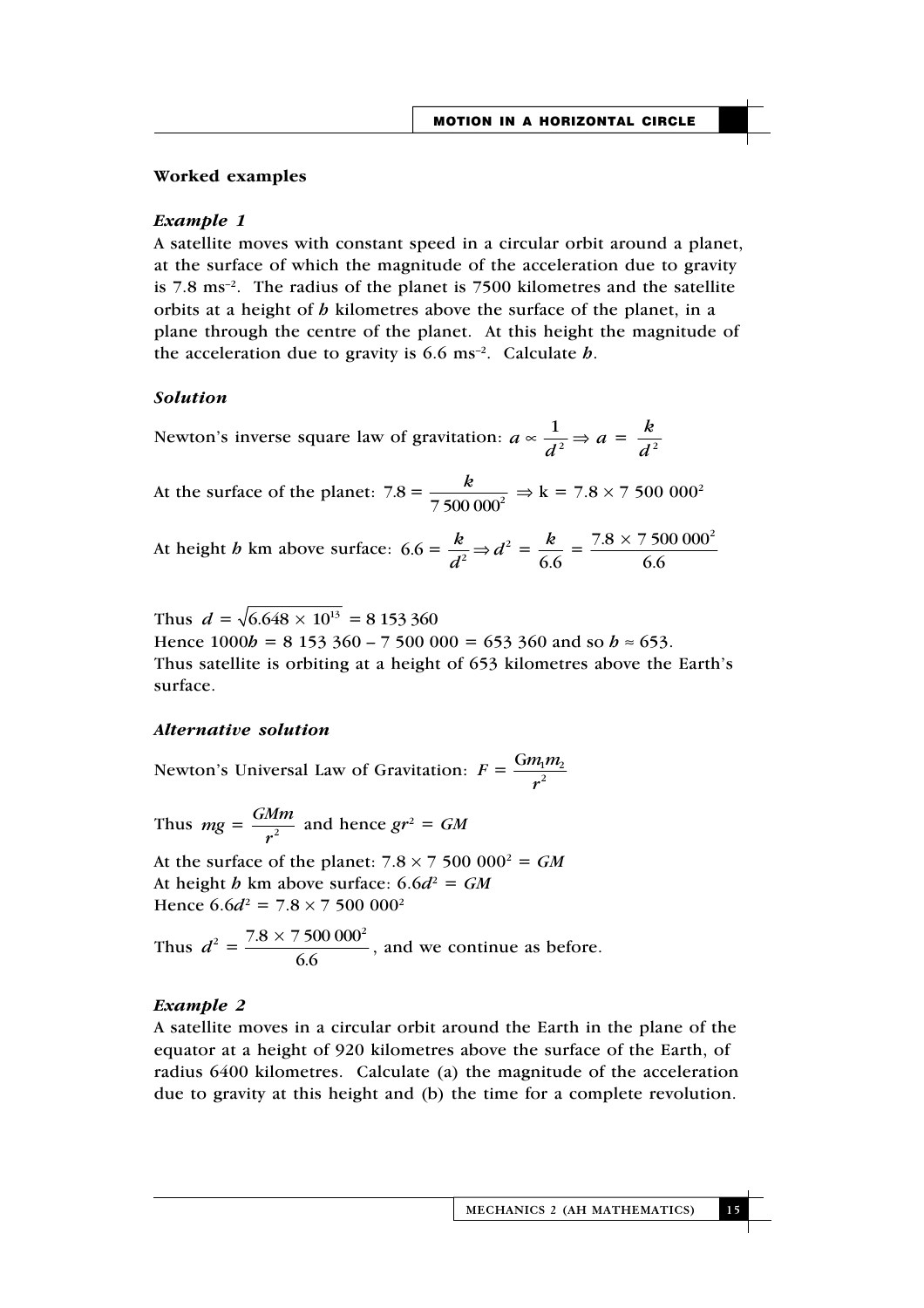## *Solution*

Newton's inverse square law of gravitation:  $a \propto \frac{1}{d^2} \Rightarrow a = \frac{k}{d^2}$  $d^2$  *d*  $\propto$   $\frac{1}{12}$  ⇒

At the surface of the Earth:  $9.8 = \frac{k}{6400000^2} \Rightarrow k = 9.8 \times 6 400 000^2$ 

At a height of 920 km above the surface:  $\frac{2}{1}$  – 7.5 m  $\frac{2}{3}$  $g' = \frac{9.8 \times 6400000^2}{7320000^2} = 7.5$  ms

Magnitude of force required for uniform circular motion is *mr*ω<sup>2</sup> Thus  $mg' = mr\omega^2$ and so  $7.5 = 73200000^2$ 

Hence 
$$
\omega = \sqrt{\frac{7.5}{7\,320\,000}}
$$

Time for one revolution =  $\frac{2\pi}{\omega}$  seconds  $\approx 6207$  seconds  $\approx 1.7$  hours

## *Alternative solution*

Newton's Universal Law of Gravitation:  $F = \frac{Gm_1m_2}{r^2}$ *r*

Thus  $mg = \frac{GMm}{r^2}$ *r* and hence  $gr^2 = GM$ 

At the surface of the Earth:  $9.8 \times 6\ 400\ 000^2 = GM$ At height of 920 km above the Earth  $g' \times 7,320,000^2 = GM$ 

Hence  $^{2}$  – 75 me<sup>-2</sup>  $g' = \frac{9.8 \times 6400000^2}{7320000^2} = 7.5$  ms<sup>-2</sup>, and we continue as before.

## *Example 3*

A satellite moves in a circular orbit around a planet of radius 3500 kilometres. The constant speed of the satellite is  $3200 \text{ ms}^{-1}$  and it takes 130 minutes to complete one orbit. Calculate the height of the satellite above the surface of the planet. Given that the mass of the satellite is 120 kilograms, and that the magnitude of the acceleration due to gravity at the surface of the planet is  $4.2 \text{ ms}^{-2}$ , calculate the magnitude of the force due to gravity experienced by the satellite while in orbit.

#### *Solution*

$$
T = \frac{2\pi}{\omega} \text{ so } 130 \times 60 = \frac{2\pi}{\omega}
$$
  
Also  $v = r\omega$  so  $3200 = d\omega$ , where d metres is the radius of the orbit.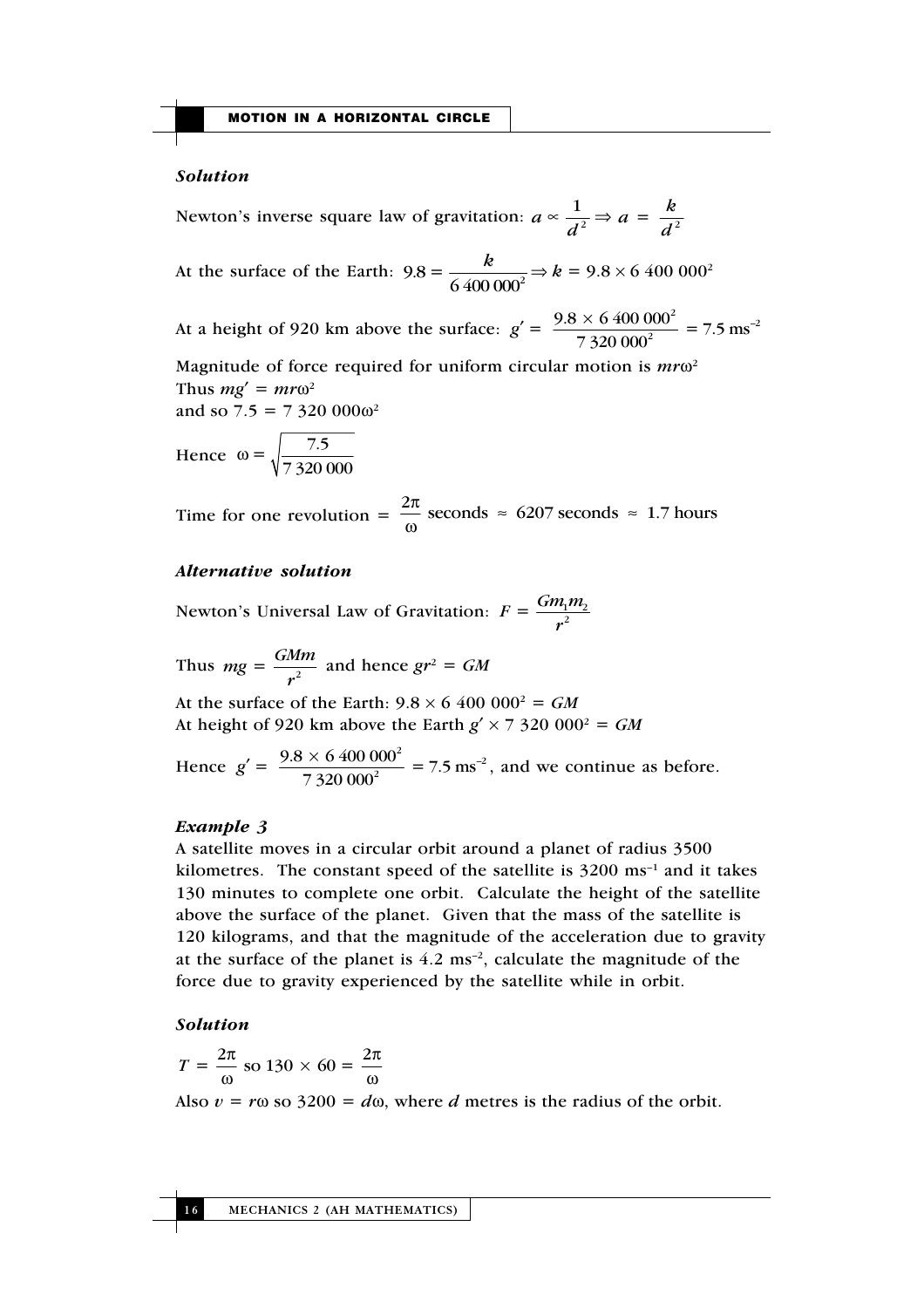Hence,  $d = \frac{130 \times 60 \times 3200}{2} = 3972507$ 2  $d = \frac{130 \times 60 \times}{2}$ π

and the height of the satellite above the surface of the planet is  $3972.507 - 3500 = 472.5$  kilometres

Newton's inverse square law of gravitation:  $a \propto \frac{1}{d^2} \Rightarrow a = \frac{k}{d^2}$  $d^2$  *d*  $\propto$   $\frac{1}{12}$  ⇒

At the surface of the planet:  $4.2 = \frac{8}{3500000^2}$  $\frac{k}{\sqrt{200}} \Rightarrow k = 4.2 \times 3,500,000^2$ 

At a height of 472.5 km above surface 2 2  $g' = \frac{4.2 \times 3500000}{3972507^2}$ 

Hence, force due to gravity at a height of 472.5 km above surface

$$
= 120g' = \frac{4.2 \times 120 \times 3500000^2}{3.972507^2} \approx 391
$$
 newtons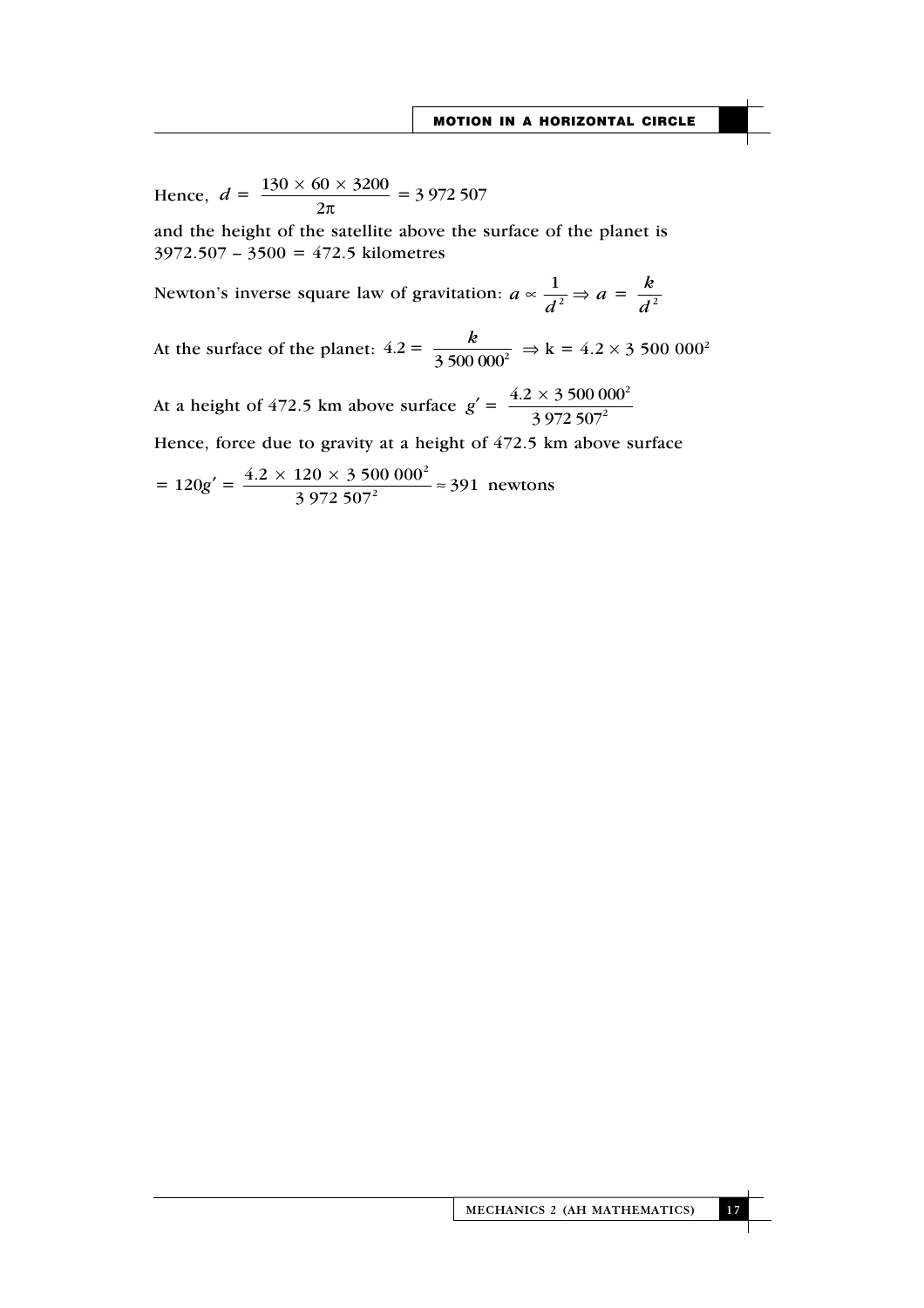## **Resources/examples**

S&T Chapter 13 (Circular Motion) Pages 305–14 Ex 13A, Pages 307–8 Ex 13B, Pages 313–5 Pages 315–20 Ex 13C, Pages 320–3 (Conical Pendulum and Banked Tracks) RCS Chapter 12 (Circular Motion) Pages 225–9 Ex 12A, Pages 226–7 Ex 12B, Pages 228–9 Pages 230–5 Ex 12C, Pages 232–3 (Conical Pendulum) Ex 12D, Pages 234–5, Nos. 1, 2, 3, 5 Page 237 (Banked Tracks) Page 236 (Gravitation) TG Chapter 12 (Circular Motion at Constant Speed) Pages 226–37 Ex 12.1A, Page 232 Ex 12.1B, Pages 233–4 Pages 237–41 Ex 12.2A, Pages 238–40 (Banked Tracks) and Ex 12.2B, Pages 240–1 (Gravitation) Pages 242–51 Ex 12.3A, Pages 245–6 (Conical Pendulum) Nos. 1, 2, 3, 4, 6, 8 Ex 12.3B, Pages 246–7 (omit Nos. 5 and 7) Pages 248–9 Consolidation Ex (omit Nos. 3 and 5) B&C Chapter 10 (Motion in a Circle) Pages 293–6 Ex 10a, Pages 296–7 Pages 297–9 (Conical Pendulum – omit worked examples 3 and 4) Ex 10b, Page 302, Nos. 1–4 Pages 303–7 (Banked Tracks – omit worked example 3) Ex 10c, Page 309 OG Chapter 7; 7.4 (Angular Velocity and Circular Motion) Pages 411–14 Ex 7.4:1, Page 413 (Nos. 1, 4, 14) Chapter 8; 8.3:5 (Circular Motion) Pages 465–9 Ex 8.3:5, Pages 467–9 (Conical Pendulum – omit Nos. 11, 12, 22–27, 46) Ex 8.1:3, Page 429, Nos. 3–6 (Gravitation)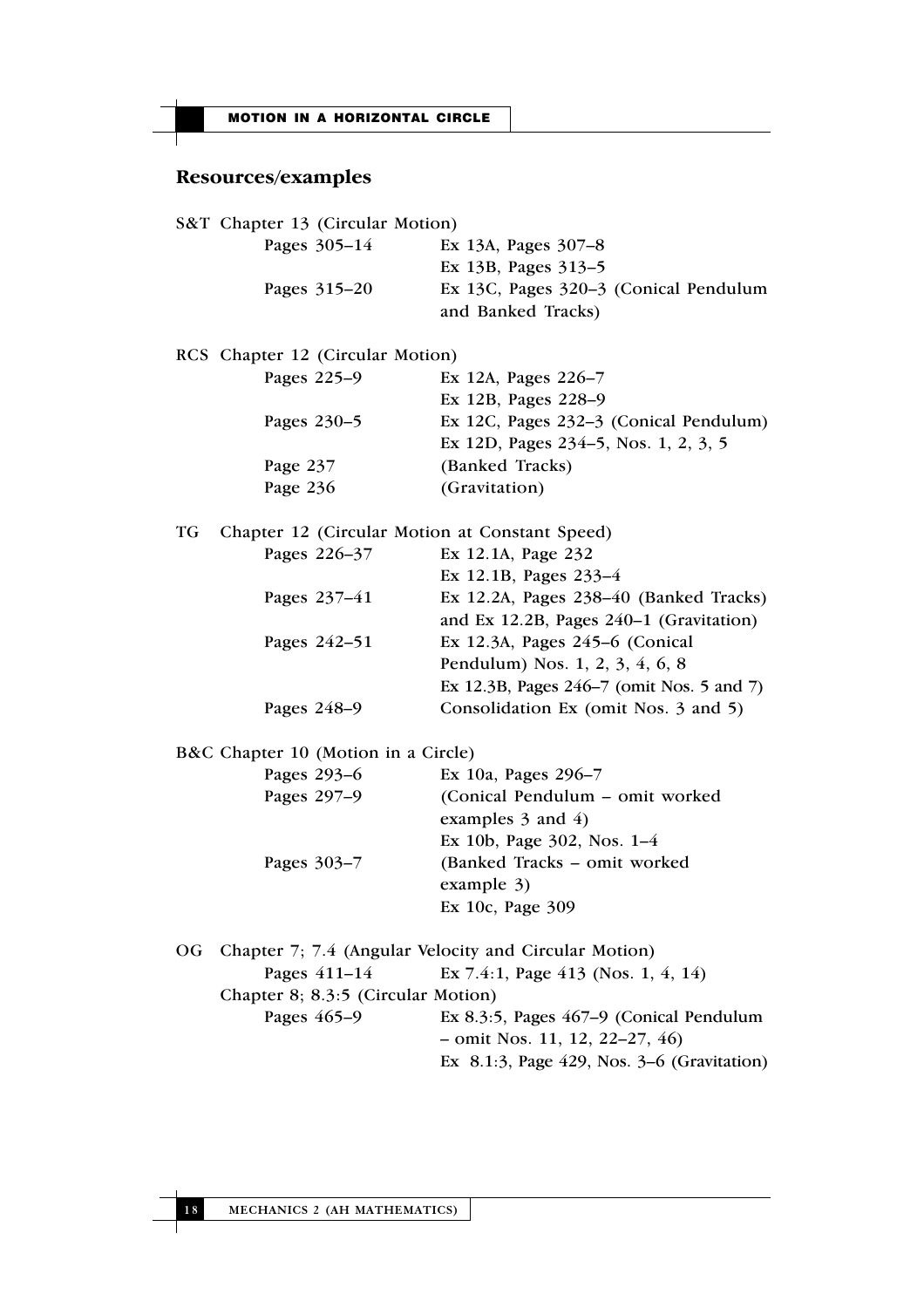## *SECTION 2*

#### **Content**

- Know the definition of simple harmonic motion (SHM) and the meaning of the terms oscillation, centre of oscillation, period, amplitude, frequency
- Know that SHM can be modelled by the equation  $\ddot{x} = -\omega^2 x$
- Know the solutions  $x = a\sin(\omega t + \alpha)$  and the special cases  $x = a\sin(\omega t)$  and  $x = a\cos(\omega t)$  of the SHM equation
- Know and be able to verify that  $v^2 = \omega^2 (a^2 - x^2)$ , where  $v = \dot{x}$

$$
T=\frac{2\pi}{\omega}
$$

maximum speed is ω*a*, the magnitude of the maximum acceleration is  $\omega^2 a$  and when and where these arise

- Know the meaning of the term tension in the context of elastic strings and springs
- Know Hooke's law, the meaning of the terms natural length, *l*, modulus of elasticity,  $\lambda$ , and the stiffness constant,  $k$ , and the connection between them,  $\lambda = kl$
- Know the equation of motion of an oscillating mass and the meaning of the term position of equilibrium
- Apply the above to the solution of problems involving SHM

## **Comments**

At this stage, the solutions of the SHM equations can be verified or established by building on the work of the previous chapter. We can consider the motion of the projection on a diameter, of a particle moving round a circle with constant angular speed. Solutions of second order differential equations are not required.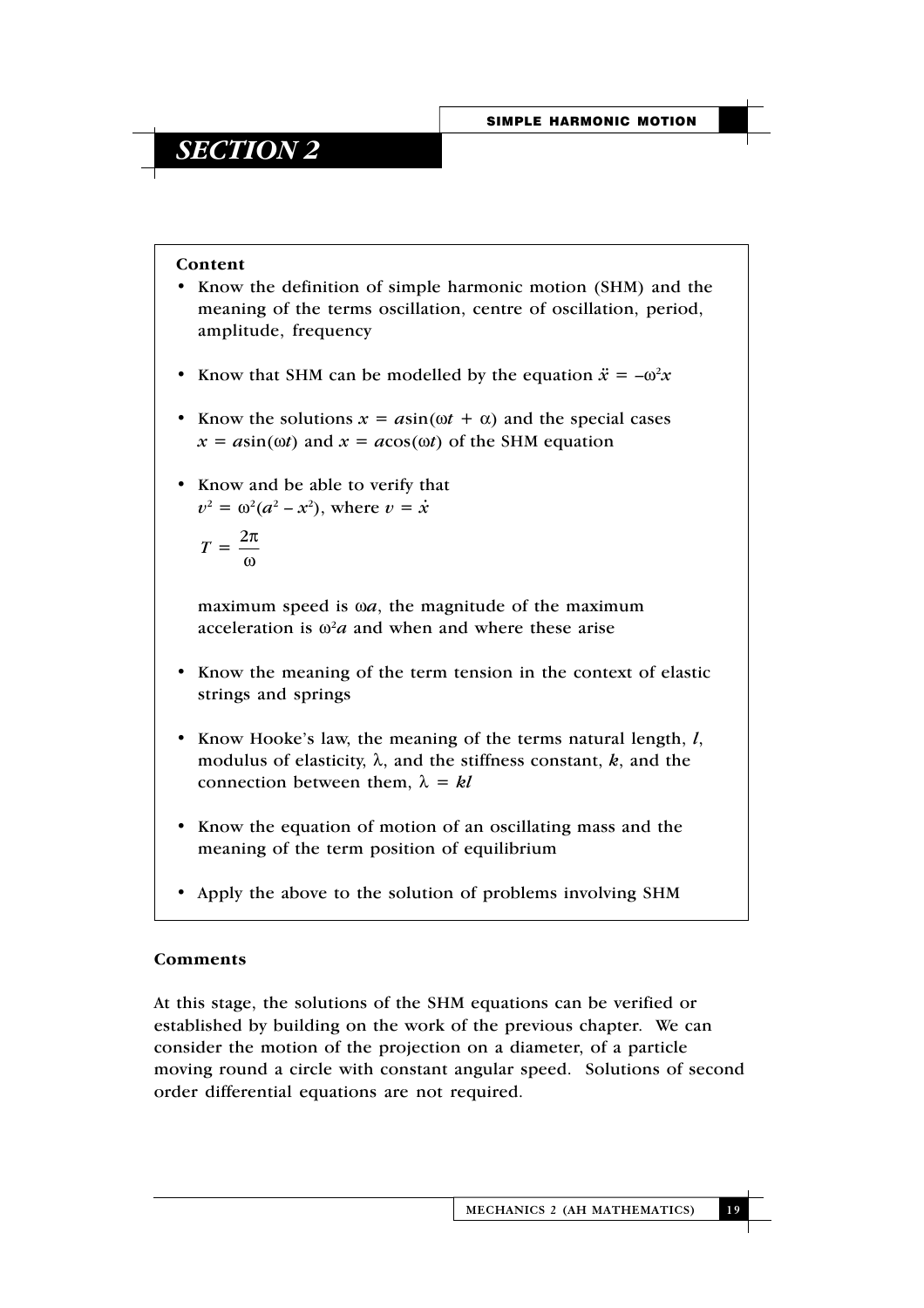#### SIMPLE HARMONIC MOTION

The result  $v^2 = \omega^2(a^2 - x^2)$  is proved here without recourse to solving differential equations since such a proof is not required in this section. A proof involving solving differential equations will arise in the section of work on motion in a straight line later in this unit.

Students will be expected to solve problems on simple harmonic motion involving elastic strings and springs and small amplitude oscillations of a simple pendulum but not the compound pendulum.

## **Notation**

Please note that some textbooks use '*n*' instead of 'ω' in the equation for Simple Harmonic Motion.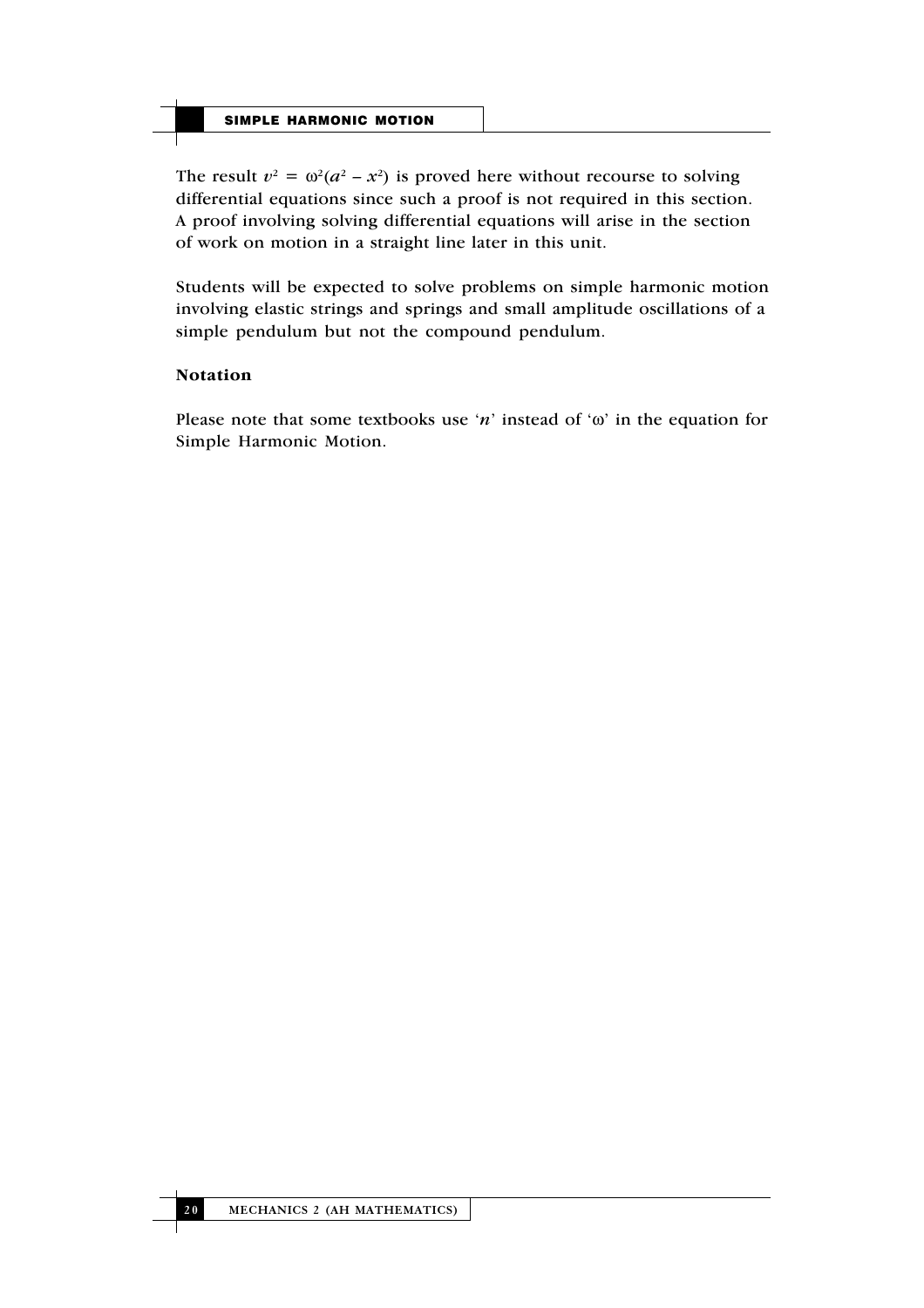## **Teaching notes**

## **Introduction to simple harmonic motion**

Consider a particle, Q, moving round a circle, centre O of radius *a*, counter-clockwise with constant angular speed ω radians per second.



Let BA be a fixed diameter of the circle and let P be the projection of Q on BA. Taking the origin at O and the *x*-axis along OA we have

$$
x_{\rm p} = x_{\rm Q} = a \cos{\hat{\Theta}}Q
$$

Clearly, as Q moves round the circle, P oscillates between A and B with

period 
$$
\frac{2\pi}{\omega}
$$
.

In the previous chapter we found that the acceleration,  $\ddot{r}$ , of Q is directed along QO and has magnitude  $a\omega^2$ .

Since the acceleration of P equals the *x*-component of the acceleration of Q,

$$
\ddot{x}_{p} = -a\omega^{2}\cos A\hat{O}Q\boldsymbol{i} = -\omega^{2}(a\cos A\hat{O}Q)\boldsymbol{i} = -\omega^{2}x_{p}\boldsymbol{i} = -\omega^{2}x_{p}
$$

In other words the acceleration of P is directly proportional to its displacement from O and is directed towards O. Such motion is called simple harmonic motion.

normally used, namely  $\ddot{x} = -\omega^2 x$ . Since the motion is in a straight line, the scalar form of the equation is

Suppose we time the motion from when the particle passes through S, where CÔS  $= \alpha$  radians as in the diagram on the right. After *t* seconds the particle will be at Q where SÔQ = ω*t* radians and

$$
x_{p} = a \cos \hat{\theta} \cdot Q = a \cos(\omega t + \alpha - \frac{\pi}{2})
$$
  
i.e. 
$$
x_{p} = a \sin(\omega t + \alpha)
$$



 $\ddot{x}_{\text{p}} = -\omega^2 x_{\text{p}}$  corresponding to the particle starting at S, Thus the solution of the equation is  $\boxed{x_{\text{p}} = a \sin(\omega t + \alpha)}$  [ $\alpha$  is called the phase angle].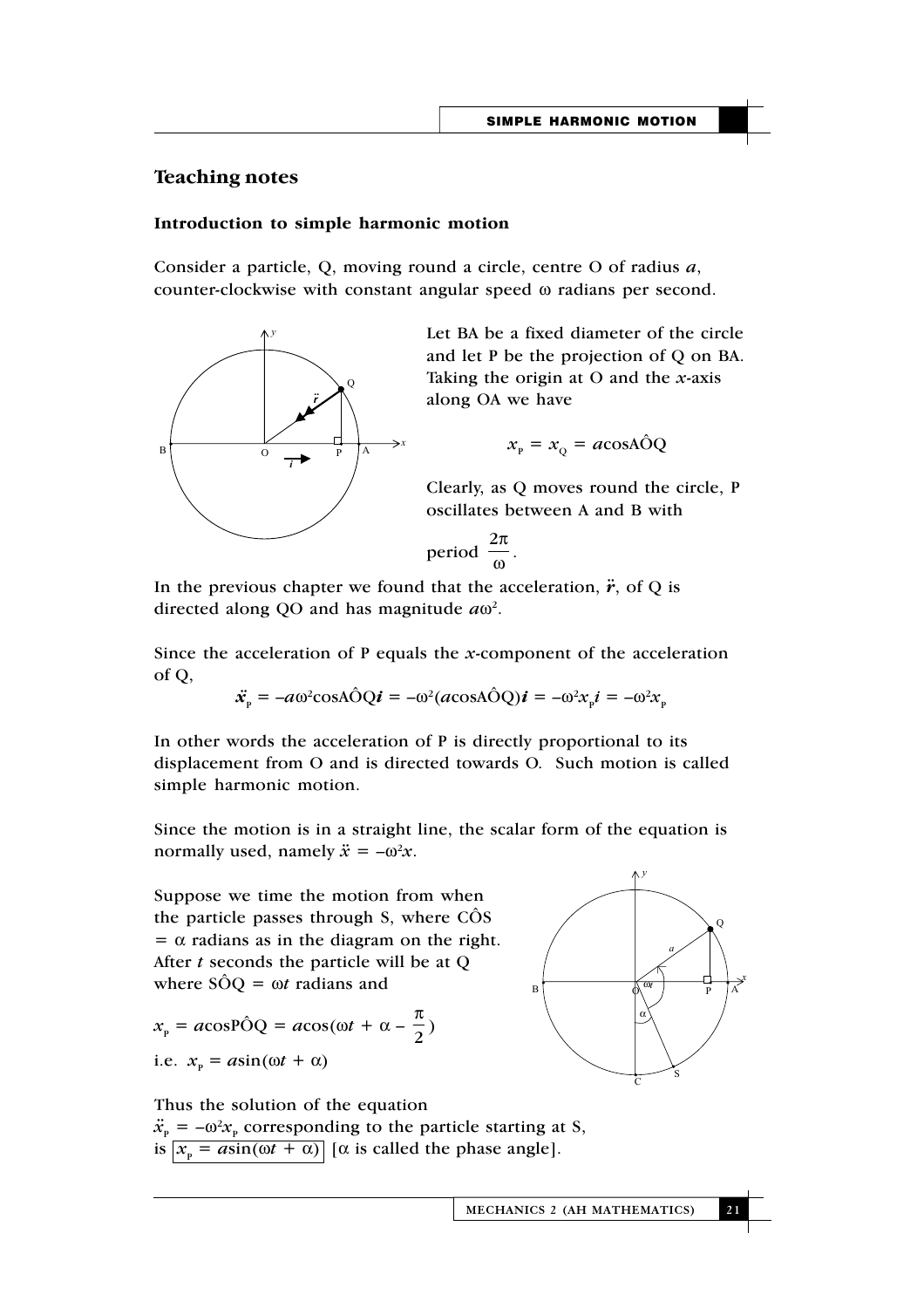Alternatively, if the timing starts from:

- i) when the particle passes through C then  $\alpha = 0$  and  $x_{\text{p}} = a \sin \omega t$ . Thus  $\bar{x}_p = a$ sin $\omega t$  describes SHM starting at the centre of the oscillation
- ii) when the particle passes through A then  $\alpha = \frac{\pi}{2}$  $\alpha = \frac{\pi}{2}$  and  $x_{\text{p}} = a \cos \omega t$ .

Thus  $x_{\rm p} = a{\rm cos}\omega t$  describes SHM starting at the extremity A of the oscillation.

**Simple harmonic motion** (Starting from the definition)

The motion of a particle which moves in a straight line so that its acceleration is directly proportional to the displacement of the particle from a fixed point on the line, and is always directed towards the fixed point, is called **simple harmonic motion**.



If O is the fixed point on the line, *i* is the unit vector in the positive direction of the straight line and P is the position of the particle at time *t*, where OP = *x*, then the position vector *x* of P is given by  $x = xi$ .

From the definition of SHM the acceleration  $\ddot{x}$  at time *t* is given by the equation

$$
\ddot{\mathbf{x}} = -\omega^2 \mathbf{x} = -\omega^2 x \mathbf{i}
$$

where  $\omega^2$  is the constant arising from the direct proportion and the negative sign indicates that, while *x* is in the direction  $\overrightarrow{OP}$ ,  $\ddot{x}$  is in the negative sign indicates that, while *x* is in the direction  $\overrightarrow{OP}$ ,  $\ddot{x}$  is in the direction  $\overrightarrow{PO}$ .

As the motion is in a straight line, the scalar form of the equation is normally used, namely  $x = -\omega^2 x$ .

Since the acceleration is always in the opposite direction to the displacement, and in the opposite sense, the particle will come to instantaneous rest at some point A. It will then return to O, continue to move in the negative direction until it comes to instantaneous rest again at some point B and continue to oscillate about O between the points A and B.

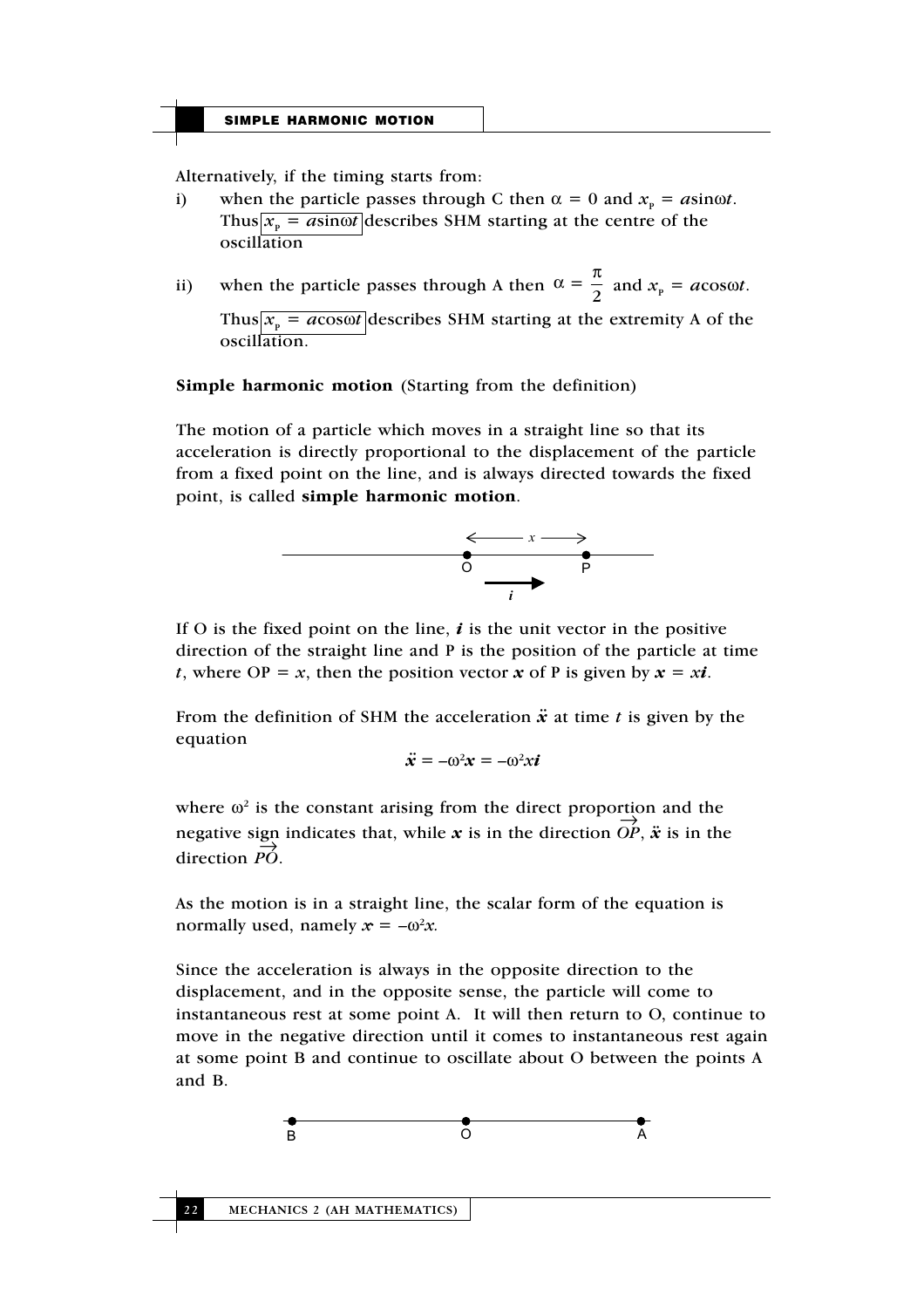The distance OA (=OB) is called the **amplitude** of the motion, and it is usually denoted by *a*.

We can verify, as below, that  $\boxed{x = a\sin(\omega t + \alpha)}$  is a solution of the equation  $\ddot{x} = -\omega^2 x$ , *a* and  $\alpha$  being constants.

 $x = a\sin(\omega t + \alpha) \Rightarrow \dot{x} = a\omega\cos(\omega t + \alpha) \Rightarrow \ddot{x} = -a\omega^2\sin(\omega t + \alpha)$  $\Rightarrow \ddot{x} = -\omega^2 x$ 

## **Properties of simple harmonic motion**

It follows from  $x = a\sin(\omega t + \alpha)$  that

- The motion starts at the point where  $x = a\sin\alpha$  [ $\alpha$  is called the phase angle]
- The maximum value of *x* is *a*, confirming that *a* is the amplitude of the motion
- The motion is periodic and the time for a complete cycle is given by

ω

ω $T = 2π$ , i.e. the period, *T*, is given by  $T = \frac{2π}{π}$ 

(It follows that the frequency,  $f\left( = \frac{1}{T} \right)$ , is given by  $f = \frac{\omega}{2\pi}$ )

- The maximum speed is the maximum value of  $\dot{x} = a\omega\cos(\omega t + \alpha)$ which is  $\omega a$ , occurring when  $\cos(\omega t + \alpha) = 1$ i.e. when  $\omega t + \alpha = 2n\pi$ , where *n* is any integer

- i.e. when  $x = \sin 2n\pi$
- i.e. when  $x = 0$

i.e. when the particle passes through the centre of the oscillation.

$$
-\overline{v^2 = \omega^2(a^2 - x^2)}
$$
  
\n
$$
v^2 = \dot{x}^2 = a^2 \omega^2 \cos^2(\omega t + \alpha)
$$
  
\n
$$
\Rightarrow v^2 = a^2 \omega^2 [1 - \sin^2(\omega t + \alpha)] = \omega^2 [a^2 - a^2 \sin^2(\omega t + \alpha)] = \omega^2 [a^2 - x^2]
$$

[As before, we see that the magnitude of the maximum velocity is ω*a* when  $x = 0$ ]

– The magnitude of the maximum acceleration is the maximum value of  $\left|\ddot{x}\right|$  which is  $\omega^2 a$ , occurring when  $\sin(\omega t + \alpha) = 1$ , i.e. when  $x = a$ 

This latter result can also be seen directly from  $\ddot{x} = -\omega^2 x$ .  $\left|\ddot{x}\right|_{\text{max}} = \omega^2 a$ since *a* is the magnitude of the maximum displacement of the particle from O in either direction.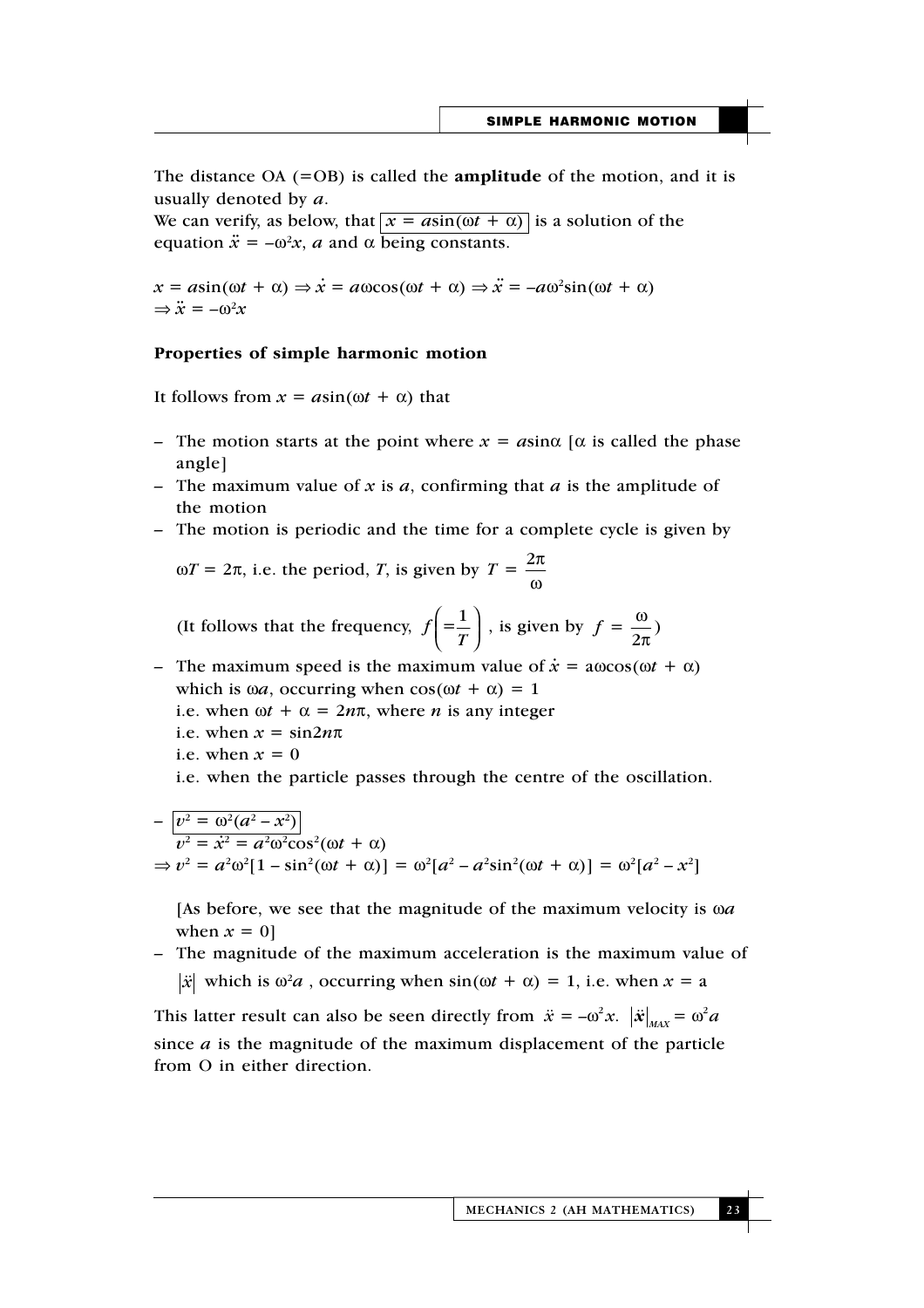#### SIMPLE HARMONIC MOTION

Two particular situations are frequently considered.

a) When the motion starts at O

Here,  $x = 0$  when  $t = 0$ , i.e.  $\alpha = 0$ , and hence  $\overline{x} = a$ sin $\omega t$ .

b) When the motion starts at the extremity A

Here,  $x = a$  when  $t = 0$ , i.e.  $\alpha =$ 2  $\alpha = \frac{\pi}{a}$  and hence  $\bar{x} = a \cos \omega t$ .

Summarising, for a particle moving with SHM we have

 $\ddot{x} = -\omega^2 x$  $v^2 = \omega^2 (a^2 - x^2)$   $v_{\text{max}} = \omega^2 a$   $\ddot{x}_{\text{max}} = \omega^2$  $x = a\sin(\omega t + \alpha)$  $x = a\sin(\omega t)$  [Motion starting at centre of oscillation]  $= a \cos(\omega t)$  [Motion starting at extremity of oscillation]  $= \omega^2 (a^2 - x^2)$   $v_{\text{max}} = \omega^2 a$   $\ddot{x}_{\text{max}} =$  $T = \frac{2\pi}{\pi}$  [Sometimes freq  $x = a\cos(\omega t)$  $v^2 = \omega^2 (a^2 - x^2)$   $v_{\text{max}} = \omega^2 a$   $\ddot{x}_{\text{max}} = \omega^2 a$ ω  $\omega^2(a^2 - x^2)$   $v_{\text{max}} = \omega^2 a$   $\ddot{x}_{\text{max}} = \omega$  $\frac{2\pi}{\omega}$  [Sometimes frequency f is used where  $f = \frac{1}{T}$ ]

#### **Hooke's law**

When an elastic spring is compressed/extended, or an elastic string extended, the force produced in it is called the tension. It was found experimentally that the tension *T* produced in the spring (string) is proportional to *x*, the compression/extension of the spring (extension of the string) from its natural length, i.e.  $T \propto x$ .

Or, in scalar form (since we are dealing with a straight line situation), *T* ∝ *x*

Now  $T \propto x \Rightarrow T = kx$ , where *k* is called the stiffness constant of the spring.

This result is **Hooke's law**. If the natural length of the spring (string) is *l* this is often written as  $T = \frac{\lambda x}{I}$ *l*  $\frac{\lambda x}{\lambda}$ , where  $\lambda$  is called the modulus of elasticity of the spring (string) and depends on the material of the spring (string). It follows that *k* = *l*  $\frac{\lambda}{\lambda}$  or  $\lambda = kl$ . Incidentally, when  $x = l$ ,  $T = \lambda$  and so  $\lambda$  is the magnitude of the force required to double the length of the string (spring).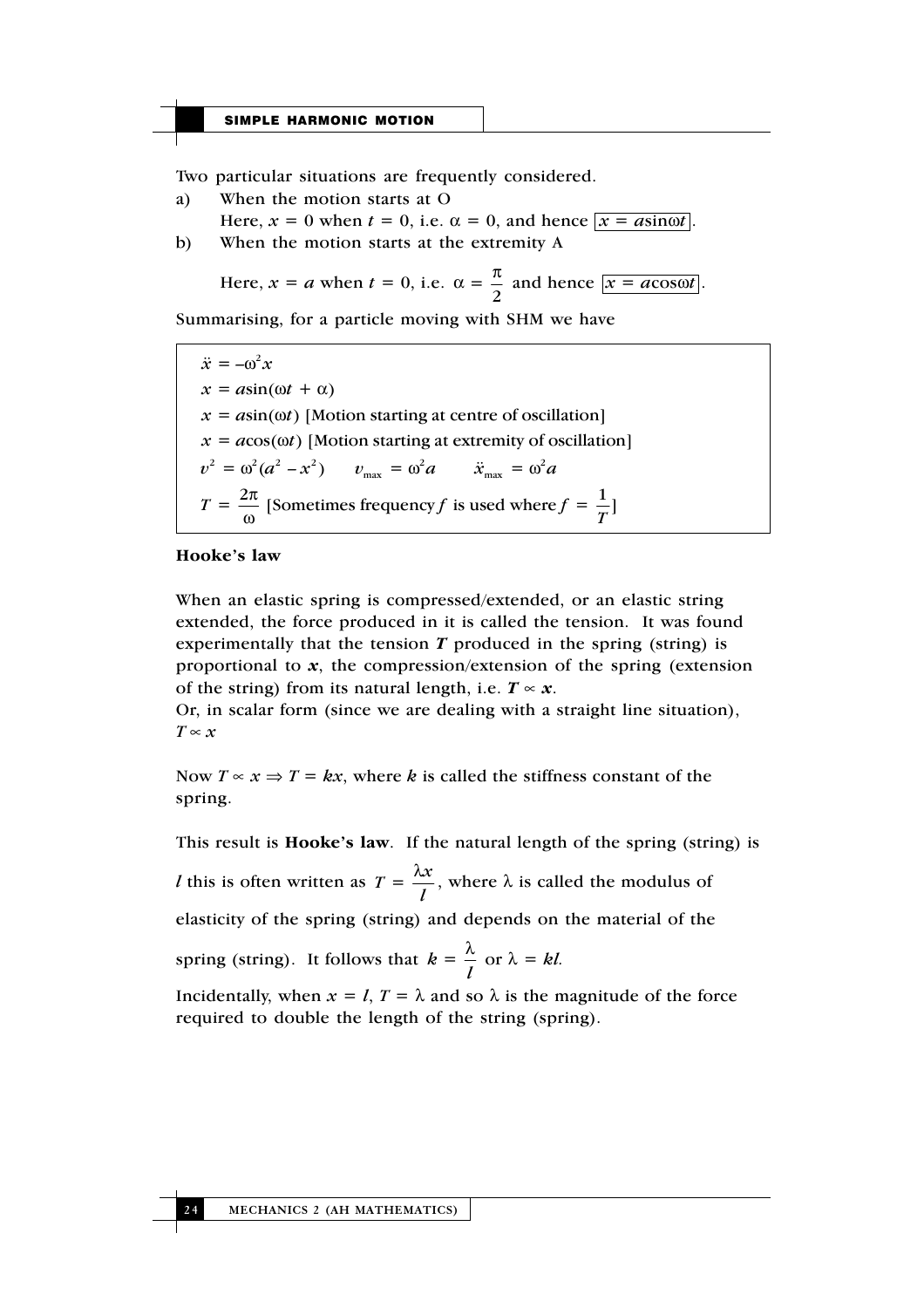## **Motion of a particle suspended by a light string**

A light, elastic string of natural length  $l$  and modulus of elasticity  $\lambda$  hangs vertically attached to a fixed point, as in diagram (a) below.

A particle of mass *m* is now attached to the end of the string and hangs in **equilibrium** and the tension in the string is  $T<sub>o</sub>$  as in diagram (b) below.

The particle is now set in motion (either by projecting it downwards/ upwards with a given velocity or by pulling it down/up and releasing it).

In diagram (c) the particle is **below** the equilibrium position, the vertical extension is  $x_0 + x$  and the tension is *T*. (Note that since  $x_0 + x > x_0$ , here  $T > T_0$ 

In diagram (d) the particle is above the equilibrium position, the vertical extension is  $x_0 - x$  and the tension is *T*. (Note that since  $x_0 - x \le x_0$ , here  $T < T_{\circ}$ 



## *In diagram (b)*

The displacement of the particle from L is  $x_0$ .  $T_{0}$  and  $x_{0}$  have opposite sense and so using Hooke's law we have

$$
T_{\rm o} = -\frac{\lambda}{l} x_{\rm o}.
$$

But  $T_0 + mg = 0$ , since the system is in equilibrium, hence  $\frac{\kappa}{l}x_0 = m$  $\frac{\lambda}{\lambda}x_{0} = mg$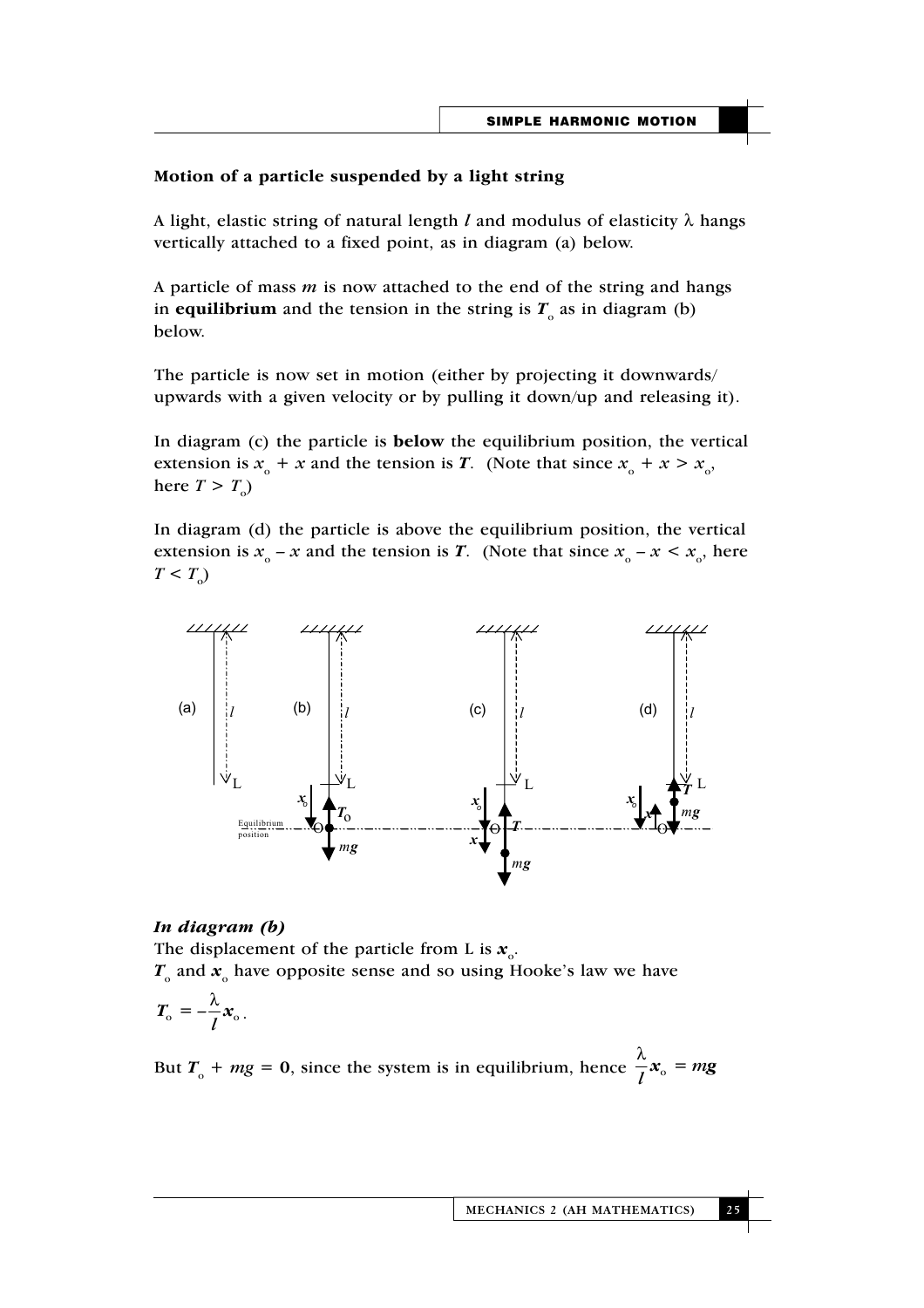## *In both of the diagrams (c) and (d)*

The displacement of the particle from L is  $x_0 + x$ . *T* and  $x_0 + x$  have opposite sense and using Hooke's law we have

$$
T=-\frac{\lambda}{l}(x_{\rm o}+x).
$$

The resultant force acting on the particle is  $T + mg$  and so the equation of motion is

$$
m\ddot{x} = T + mg
$$
  
\n
$$
\Rightarrow m\ddot{x} = -\frac{\lambda}{l}(x_o + x) + mg
$$
  
\n
$$
\Rightarrow m\ddot{x} = -\frac{\lambda}{l}x_o - \frac{\lambda}{l}x + mg
$$
  
\n
$$
\Rightarrow m\ddot{x} = -\frac{\lambda}{l}x \text{ since } mg = \frac{\lambda}{l}x_o
$$
  
\n
$$
\Rightarrow \ddot{x} = -\frac{\lambda}{ml}x
$$

Comparing  $\ddot{x} = -\frac{\pi}{x}x$  with  $\ddot{x} = -\omega^2$ *ml*  $\ddot{x} = -\frac{\lambda}{\alpha}x$  with  $\ddot{x} = -\omega^2 x$  we see that the particle is moving with simple harmonic motion **about the equilibrium position**, with

$$
\omega = \sqrt{\frac{\lambda}{ml}}.
$$

If the mass is pulled down *a* metres from the equilibrium position then released, its speed when  $x = a$  is zero and so the amplitude of the resulting motion is *a* metres.

**Note:** In the work on springs and strings we are assuming that the spring (string) is not over stretched (or over compressed) so that its elasticity is not impaired. With an extending string, as in the last illustration, care must be taken to ensure that the particle does not oscillate above the position of the natural length of the string. If it did so, then there would be no tension in the string and the particle would be moving freely under the constant force of gravity until the string became taut again.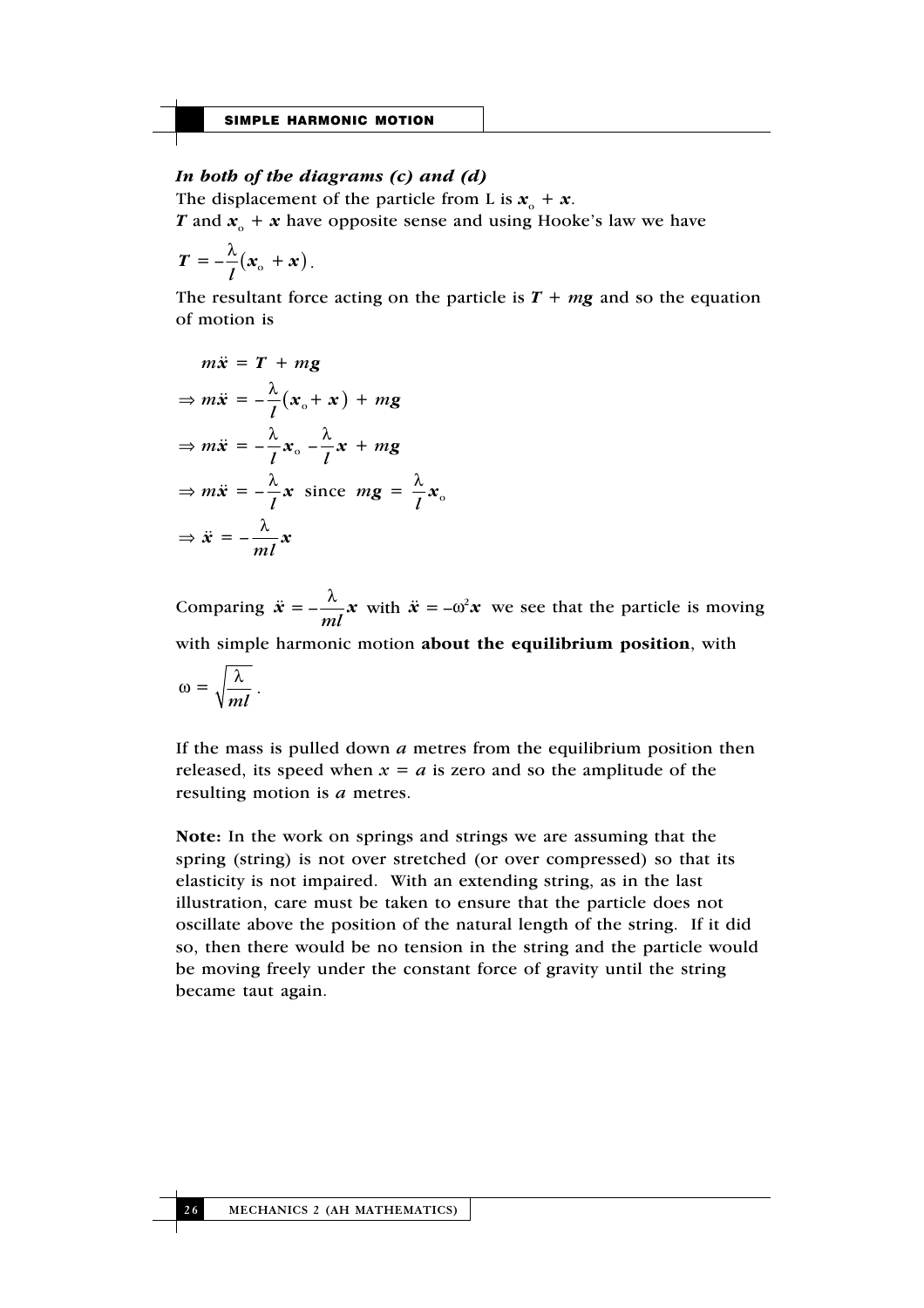## **The simple pendulum**

Consider a particle of mass *m* kilograms suspended from a fixed point A by a light **inextensible** string of length *l* metres. Initially the particle is at a point O vertically below A as shown in diagram (a).

It is then pulled aside, keeping the string taut, so that the string makes a small angle with the vertical, and then released.



Diagram (b) shows the particle at P, where  $OAP = \theta$  radians, and the arc OP is *s* metres.

In diagram (b)

$$
s = l\theta
$$
  
\n
$$
\Rightarrow \dot{s} = l\dot{\theta} \text{ (since } l \text{ is constant)}
$$
  
\n
$$
\Rightarrow \ddot{s} = l\ddot{\theta}
$$

The forces acting on the particle are the tension in the string *T*, acting along the string towards A, and its weight *mg*, acting vertically downwards.

The tangential component of the resultant force acting on the particle is *mg*sinθ, acting towards O. From the equation of motion in the tangential direction we have

 $m\ddot{s} = -mg\sin\theta$ i.e.  $ml\ddot{\theta} = -mg\sin\theta$ 

Now, considering only small angles,  $sin\theta \approx \theta$ , the equation becomes

$$
l\ddot{\theta} = -g\theta
$$

$$
\Rightarrow \ddot{\theta} = -\frac{g}{l}\theta
$$

$$
\Rightarrow \ddot{s} = -\frac{g}{l}s
$$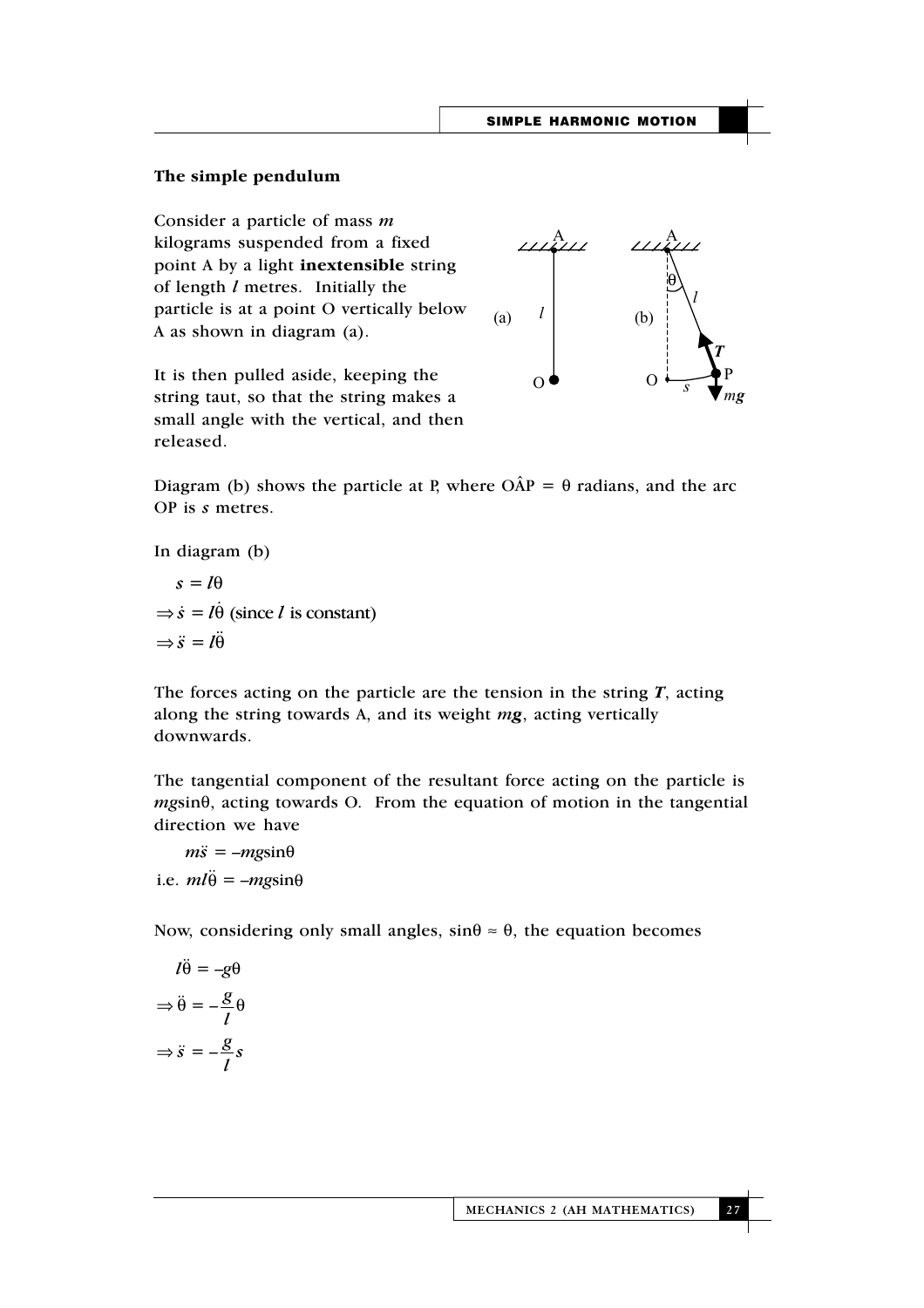Comparing this equation with  $\ddot{x} = -\omega^2 x$ , we see that, for small oscillations, the motion of a simple pendulum is approximately simple

harmonic with 
$$
\omega^2 = \frac{g}{l}
$$
 and period  $2\pi \sqrt{\frac{l}{g}}$ 

## **Worked examples**

## *Example 1*

A particle moves with simple harmonic motion with period 8 seconds and amplitude 80 centimetres. Find the maximum speed and acceleration of the particle and its speed when the particle is 50 centimetres from the centre of the motion.

#### *Solution*

$$
T = \frac{2\pi}{\omega} = 8 \quad \Rightarrow 8\omega = 2\pi \quad \Rightarrow \omega = \frac{\pi}{4}
$$

Maximum speed =  $\omega a = \frac{\pi}{4} \times 0.8 = \frac{\pi}{5} \text{ ms}^{-1}$  $\omega a = \frac{\pi}{4} \times 0.8 = \frac{\pi}{5} \text{ ms}^{-1}.$ 

Maximum acceleration =  $\omega^2 a = \frac{\pi^2}{16} \times 0.8 = 0.05\pi^2 \text{ ms}^{-2}$ 16  $\omega^2 a = \frac{\pi^2}{16} \times 0.8 = 0.05\pi^2 \text{ ms}^{-2}$  towards the

centre.

$$
v^2 = \omega^2 (a^2 - x^2)
$$

So when 
$$
x = 0.5
$$
,  $v^2 = \frac{\pi^2}{16} (0.8^2 - 0.5^2) = 0.39 \frac{\pi^2}{16}$ 

Hence the speed of the particle, when 50 centimetres from the centre, is  $0.49$  ms<sup>-1</sup>.

#### *Example 2*

A particle moving with simple harmonic motion has a speed of  $4\sqrt{2}$  ms<sup>-1</sup> and an acceleration of magnitude  $8 \text{ ms}^{-2}$  when it is 0.5m from the centre of oscillation. Find the period and amplitude of the motion, and the speed of the particle one fifth of a second after passing through the centre of oscillation.

## *Solution*

 $\ddot{x} = -\omega^2 x \implies 8 = -0.5\omega^2 \implies \omega^2 = 16 \implies \omega = 4$ Thus period of motion =  $T = \frac{2\pi}{\pi}$  = 2  $T = \frac{2\pi}{\pi} = \frac{\pi}{4}$ ω seconds.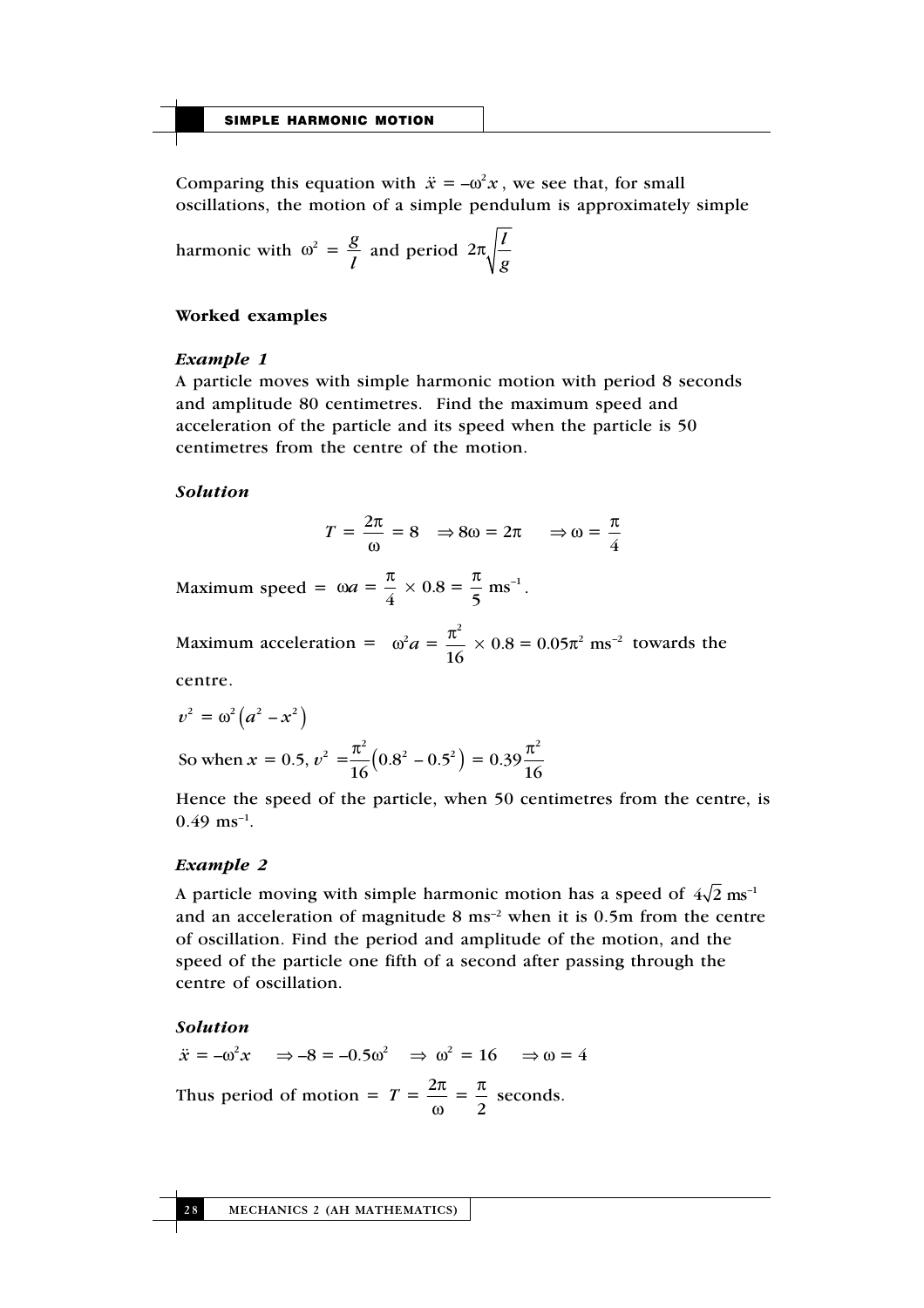$$
v^{2} = \omega^{2} (a^{2} - x^{2})
$$
  
\n
$$
v = 4\sqrt{2} \text{ when } x = 0.5 \implies (4\sqrt{2})^{2} = 16(a^{2} - 0.5^{2})
$$
  
\n
$$
\implies \frac{32}{16} = a^{2} - 0.25
$$
  
\n
$$
\implies a^{2} = 2.25
$$

Thus the amplitude is 1.5 metres

Timing is from the centre, so we take  $x = a$ sin $\omega t$  $x = a \sin \omega t \Rightarrow \dot{x} = a \omega \cos \omega t$ 

Thus, one fifth of a second after passing through the centre, the speed of the particle is  $1.5 \times 4 \times \cos(4 \times 0.2) = 4.2$  ms<sup>-1</sup>

## *Example 3*

A light elastic string of natural length 1.2 metres is fixed at one end and stretched horizontally to a length of  $1.4$  metres by a force  $\vec{F}$ , as shown in the diagram.

If the magnitude of the force is 6 newtons, calculate the modulus of elasticity of the string.



## *Solution*

If the tension in the string is *T*



The system is in equilibrium so  $T = F = 6$ 

and 
$$
T = \frac{\lambda x}{l} \Rightarrow 6 = \frac{0.2\lambda}{1.2} \Rightarrow \lambda = \frac{6 \times 1.2}{0.2} = 36 \text{ N}
$$

(The forces  $T_{w}$  and  $R_{w}$  were included for completeness. Clearly  $R_{\rm w} = T_{\rm w} = T = 6$ 

**MECHANICS 2 (AH MATHEMATICS) 2 9**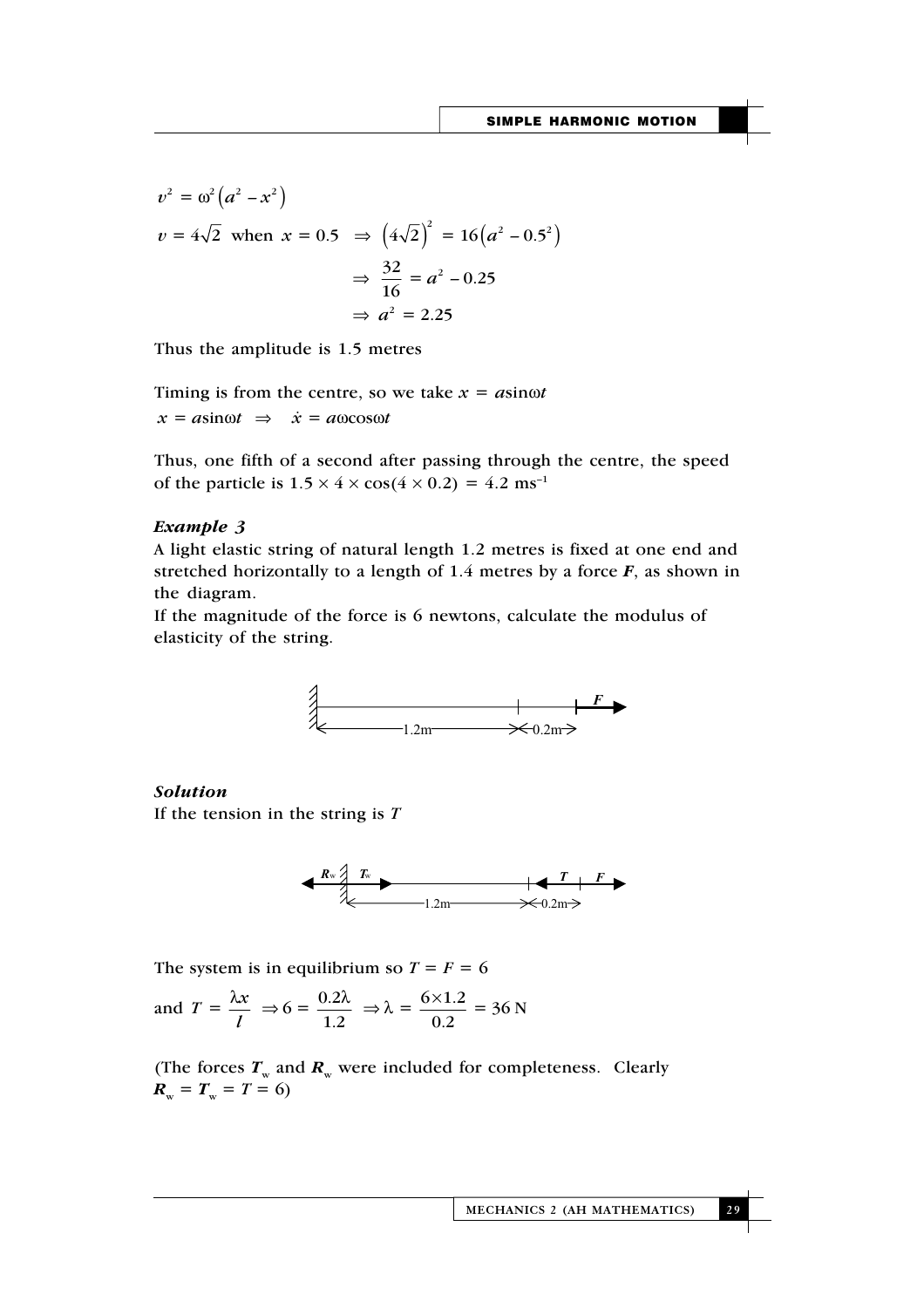## *Example 4*

A simple pendulum which swings from one end of its path to the other end, in exactly one second, is called a seconds pendulum and it is said to beat seconds. A certain pendulum, at ground level where  $g = 9.81$  ms<sup>-2</sup>, beats exact seconds. When taken to another site where  $g = 9.82$  ms<sup>-2</sup>, by how many seconds in one whole day will it be wrong?

## *Solution*

At ground level

$$
T = 2\pi \sqrt{\frac{l}{g}}, g = 9.81 \text{ and } T = 2 \Rightarrow 2 = 2\pi \sqrt{\frac{l}{9.81}} \Rightarrow \pi \sqrt{l} = \sqrt{9.81}
$$
  
When  $g = 9.82$ ,  $T = 2\pi \sqrt{\frac{l}{9.81}} = 2 \sqrt{\frac{9.81}{9.82}}$ 

so time for one beat is  $\sqrt{\frac{9.81}{9.82}}$  $\frac{.81}{.82}$  seconds

so number of beats in one day is now  $24\times 60\times 60$ 9.81  $9.82$ *. .*  $\times 60\times$  $= 86$  444, to nearest beat

so number of seconds gained in one day is 86 444 – 24  $\times$  60  $\times$  60 = 44

#### *Example 5*

A particle of mass *m* kg is suspended from one end of a string of modulus 3*mg* newtons and natural length 0.75 m, the other end of which is fixed.

(a) When hanging in equilibrium the string is stretched by  $x_0$  metres. Calculate  $x_{\circ}$ .

ШЩИ

(b) The mass is now pulled down a further 0.2 metres and then released. Find the period of the subsequent motion and the maximum speed reached.

#### *Solution*

(a) 
$$
T_o = \frac{\lambda}{l} x_o
$$
 and  $T_o = mg$  (Equilibrium)  
\n
$$
\Rightarrow \frac{3mgx_o}{0.75} = mg
$$
\n
$$
\Rightarrow x_o = \frac{0.75}{3} = 0.25
$$
\n
$$
\Rightarrow x_o = \frac{0.75}{3} = 0.25
$$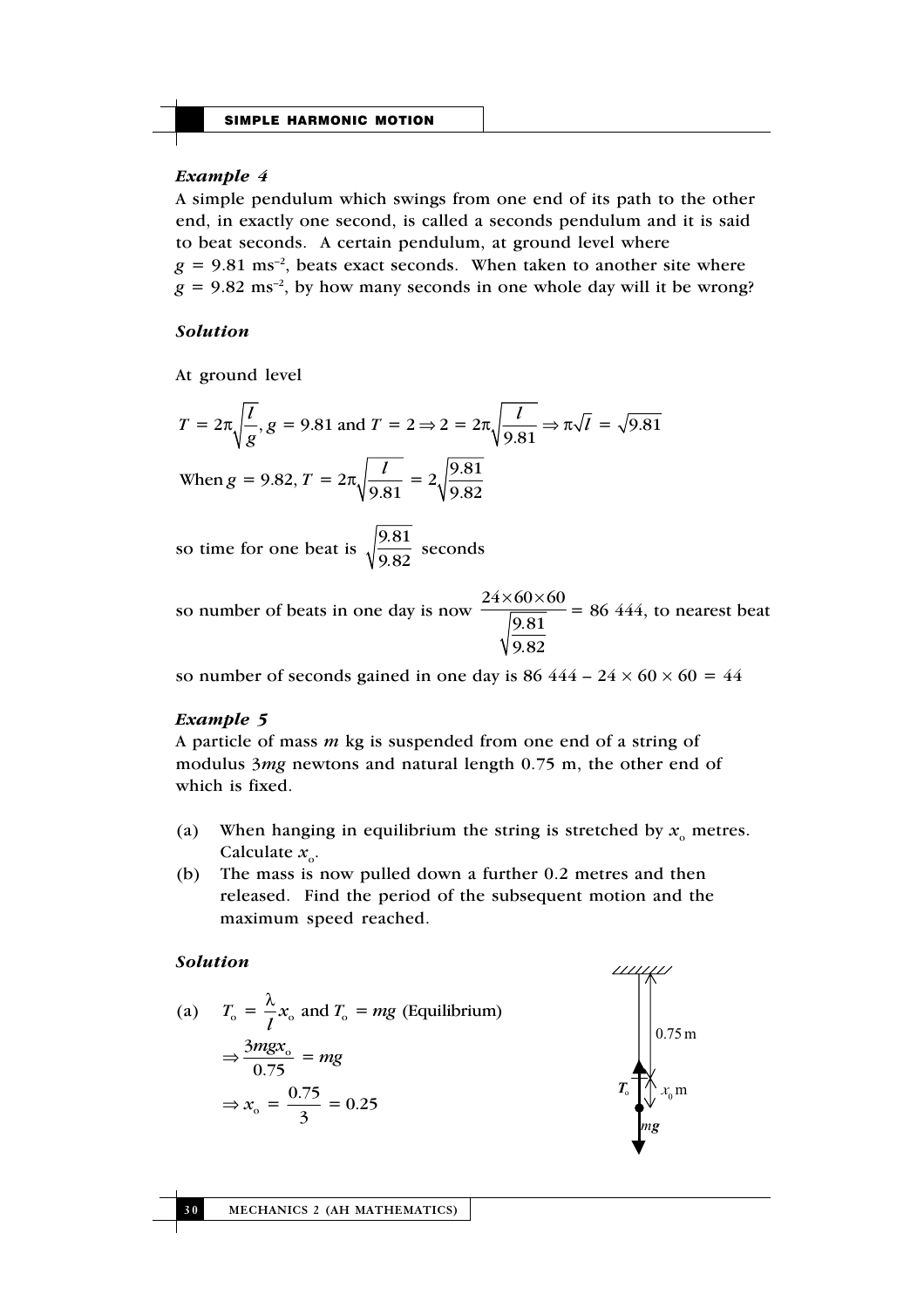(b) Consider the particle at *x* metres below the equilibrium position. The equation of motion (taking the downward sense as positive) gives

$$
m\ddot{x} = mg - T
$$
  
\n
$$
\Rightarrow m\ddot{x} = mg - \frac{3mg}{0.75}(0.25 + x)
$$
  
\n
$$
\Rightarrow \ddot{x} = g - g - 4gx = -4gx
$$



Comparing  $\ddot{x} = -4gx$  with  $\ddot{x} = -\omega^2 x$ , motion is SHM with  $\omega^2 = 4g$ 

Period =  $\frac{2\pi}{\pi} = \frac{2\pi}{\pi} =$  $2\sqrt{g}$   $\sqrt{g}$  $\pi$   $2\pi$   $\pi$  $\frac{\partial}{\partial \omega} = \frac{\partial}{\partial \sqrt{g}} = \frac{\partial}{\partial g}$  or 1 second, approximately.  $a = 0.2 \Rightarrow \omega a = 2\sqrt{g} \times 0.2 = 0.4\sqrt{g}$ 

Thus maximum speed is  $1.25 \text{ ms}^{-1}$ 

## *Example 6*

An elastic string, of natural length *l* metres and modulus of elasticity  $\lambda$ newtons, is stretched between two fixed points A and B, distant 2*l* metres apart, on a smooth horizontal surface. A particle of mass *m* kilograms is attached to the midpoint M of the string. The particle is then pulled towards A through a distance 0.25*l* metres and then released. Show that the motion is simple harmonic and find the period of this motion. Find also the magnitude of the maximum acceleration of the particle.

## *Solution*

The forces acting on the particle when it is  $x$  metres from the point midway between B and A are the tension  $T<sub>1</sub>$  in the 'AP' portion of the string and the tension  $T_2$  in the 'BP' portion of the string.

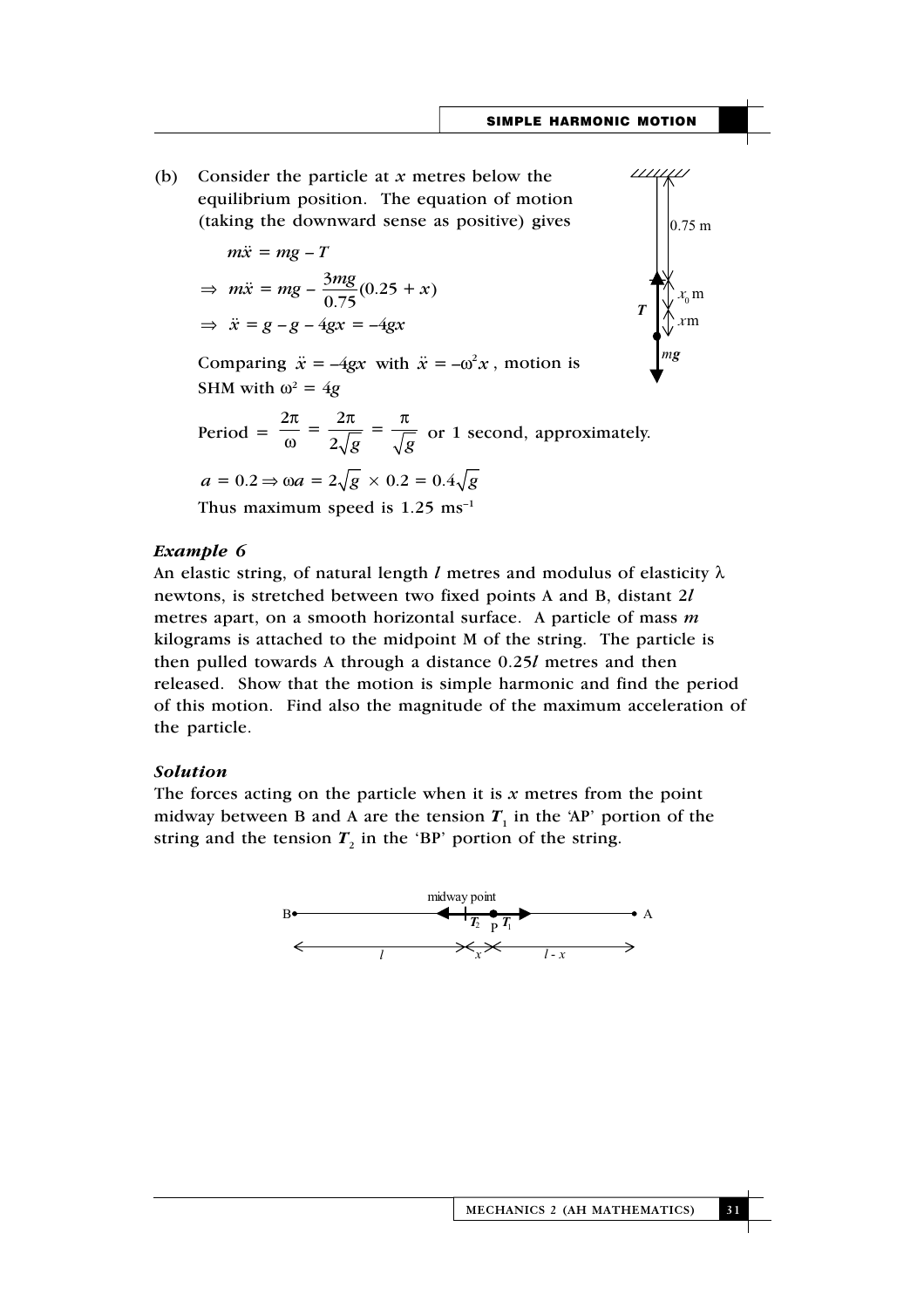'AP' portion of the string Natural length =  $\frac{1}{2}$ *l* metres; stretched length  $= l - x$  metres Thus extension is  $\frac{1}{x}$  – 2  $\frac{l}{2}$  – x metres, and

$$
T_1 = \frac{\lambda}{\frac{l}{2}} \left( \frac{l}{2} - x \right) = \frac{2\lambda}{l} \left( \frac{l}{2} - x \right) = \frac{\lambda}{l} (l - 2x)
$$

'BP' portion of the string

Natural length =  $\frac{1}{2}$ *l* metres; stretched length  $= l + x$  metres Thus extension is  $\frac{1}{x}$  +. 2  $\frac{1}{x} + x$  metres, and

$$
T_2 = \frac{\lambda}{\frac{l}{2}} \left( \frac{l}{2} + x \right) = \frac{2\lambda}{l} \left( \frac{l}{2} + x \right) = \frac{\lambda}{l} (l + 2x)
$$

The greatest distance the particle can be from the midway point is 4  $\frac{l}{\epsilon}$  m and since  $\frac{l}{\epsilon}$  < 4 2  $\frac{l}{\gamma} < \frac{l}{\gamma}$ , neither portion of the string will go slack during motion.

Using the equation of motion, with *AB* the positive sense,  $\Rightarrow$ 

$$
m\ddot{x}=T_1-T_2=\frac{\lambda}{l}(l-2x)-\frac{\lambda}{l}(l+2x)=-\frac{4\lambda}{l}x
$$

Thus  $\ddot{x} = -\frac{4\lambda}{\lambda}x$ *ml*  $\ddot{x} = -\frac{4\lambda}{l}x$  and hence the motion is SHM with  $\omega^2 = \frac{4\lambda}{l}$ *ml*  $\omega^2 = \frac{4\lambda}{\lambda}$ 

Period =  $\frac{2\pi}{\pi} = 2\pi \sqrt{\frac{ml}{\pi}}$  = 4  $rac{2\pi}{\omega} = 2\pi \sqrt{\frac{ml}{4\lambda}} = \pi \sqrt{\frac{ml}{\lambda}}$ 

Magnitude of maximum acceleration =  $\omega^2 a = \frac{4\lambda}{l} \times \frac{l}{l} = \frac{\lambda}{l} \text{ ms}^{-2}$ 4  $a = \frac{4\lambda}{l} \times \frac{l}{l}$ *ml m*  $\omega^2 a = \frac{4\lambda}{l} \times \frac{l}{l} = \frac{\lambda}{l}$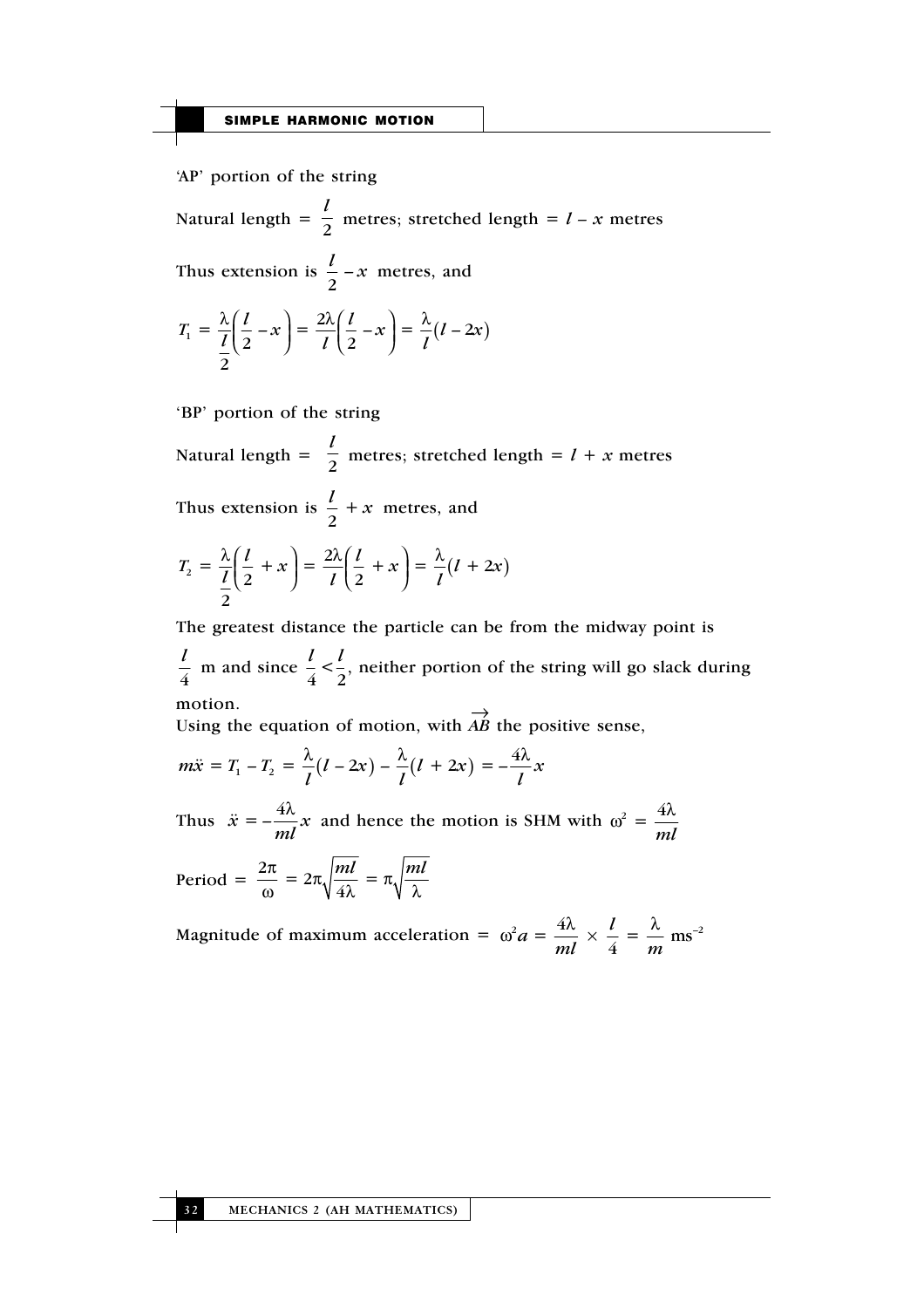## **Resources/examples**

|    | S&T Chapter 17 (Simple Harmonic Motion) |                                         |                                           |  |  |  |
|----|-----------------------------------------|-----------------------------------------|-------------------------------------------|--|--|--|
|    |                                         | Pages $434-41$                          | Ex 17A, Pages 439-41                      |  |  |  |
|    |                                         | Pages $441-9$                           | Ex 17B, Pages 446-8                       |  |  |  |
|    |                                         | Pages 449–54                            | Ex 17C (Harder examples)                  |  |  |  |
|    |                                         | Pages $454-5$                           | Ex 17D (Simple Pendulum)                  |  |  |  |
|    |                                         | Pages 456-8                             | Ex 17E (Selected questions)               |  |  |  |
|    |                                         | Chapter 15 (Elasticity)                 |                                           |  |  |  |
|    |                                         | Pages 359-64                            | Ex 15A (Hooke's law)                      |  |  |  |
|    | RCS Chapter 14 (Techniques of Dynamics) |                                         |                                           |  |  |  |
|    |                                         | Pages 274-8                             | (Avoid proofs on page 275 at this stage!) |  |  |  |
|    |                                         |                                         | Ex 14C, Nos. 1–5, 9                       |  |  |  |
|    |                                         | Pages 278–82                            | Ex 14D, Nos. 1–6, 10–16                   |  |  |  |
|    |                                         | Chapter 10 (Elasticity)                 |                                           |  |  |  |
|    |                                         | Pages 185-7                             | Ex 10A, Nos. 1-7                          |  |  |  |
|    |                                         | Pages 188–91                            | Ex 10B, Nos. 1-10                         |  |  |  |
|    |                                         | Pages 191–3                             | Ex 10C, Nos. 1-6                          |  |  |  |
| TG | Chapter 14 (Simple Harmonic Motion)     |                                         |                                           |  |  |  |
|    |                                         | Pages 264-71                            | Ex 14.1A, Pages 269-70                    |  |  |  |
|    |                                         |                                         | Ex 14.1B, Pages 271-2                     |  |  |  |
|    |                                         | Pages 274-6                             | Ex 14.2A, Nos. 2-10                       |  |  |  |
|    | Ex 14.2B, Pages 276-7                   |                                         |                                           |  |  |  |
|    |                                         | Pages 277-82                            | Ex $14.3A$ , Nos. $1-5$                   |  |  |  |
|    |                                         |                                         | Ex $14.3B$ , Nos. $1-7$                   |  |  |  |
|    |                                         | Chapter 11 (Hooke's law)                |                                           |  |  |  |
|    |                                         | Pages 201-4                             | Ex 11.1A, Nos. $1-7$                      |  |  |  |
|    |                                         |                                         | Ex 11.1B, Nos. 1–5                        |  |  |  |
|    |                                         | B&C Chapter 12 (Simple Harmonic Motion) |                                           |  |  |  |
|    |                                         | Pages 382-92                            | (Avoid proof by differential equations,   |  |  |  |
|    |                                         |                                         | page 383, at this stage)                  |  |  |  |
|    |                                         |                                         | Ex 12a, Page 388                          |  |  |  |
|    |                                         |                                         | Ex 12b Page 392                           |  |  |  |
|    |                                         | Pages 393–5                             | Ex 12c, Page 396 (Simple Pendulum)        |  |  |  |
|    |                                         | Pages 396-412                           | Ex 10d, Pages 400–1 (Selected             |  |  |  |
|    |                                         |                                         | examples – avoid any involving energy at  |  |  |  |
|    |                                         |                                         | this stage)                               |  |  |  |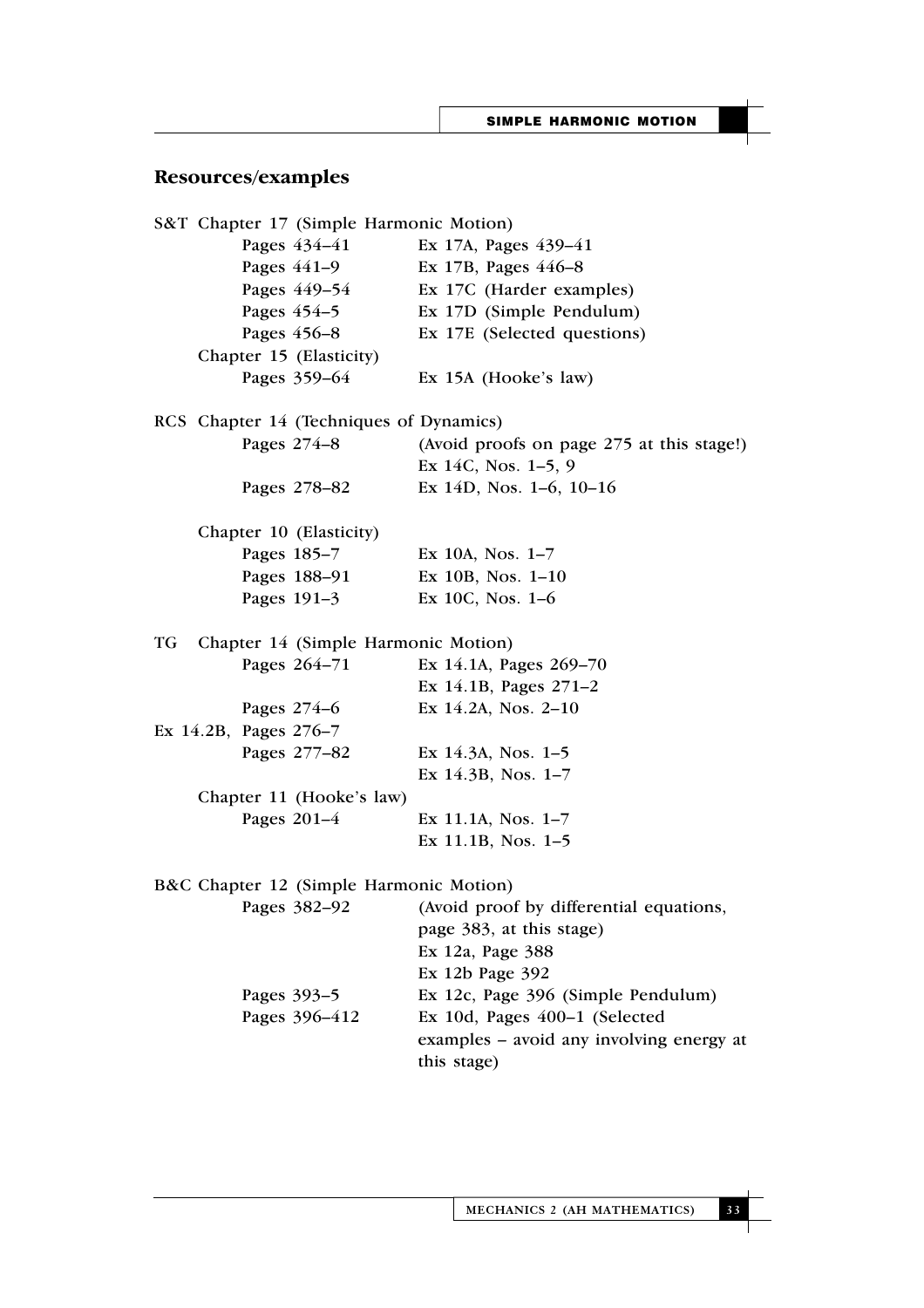Chapter 17 (Hooke's law) Pages 199–208 (Omit worked examples 5 and 6 on pages 204 and 205) Ex 7a, Pages 207–8

OG (Note – no Simple Harmonic Motion) Chapter 8; (8.1:5 Hooke's law) Pages 434–5 Ex 8.1:5, Nos. 1–7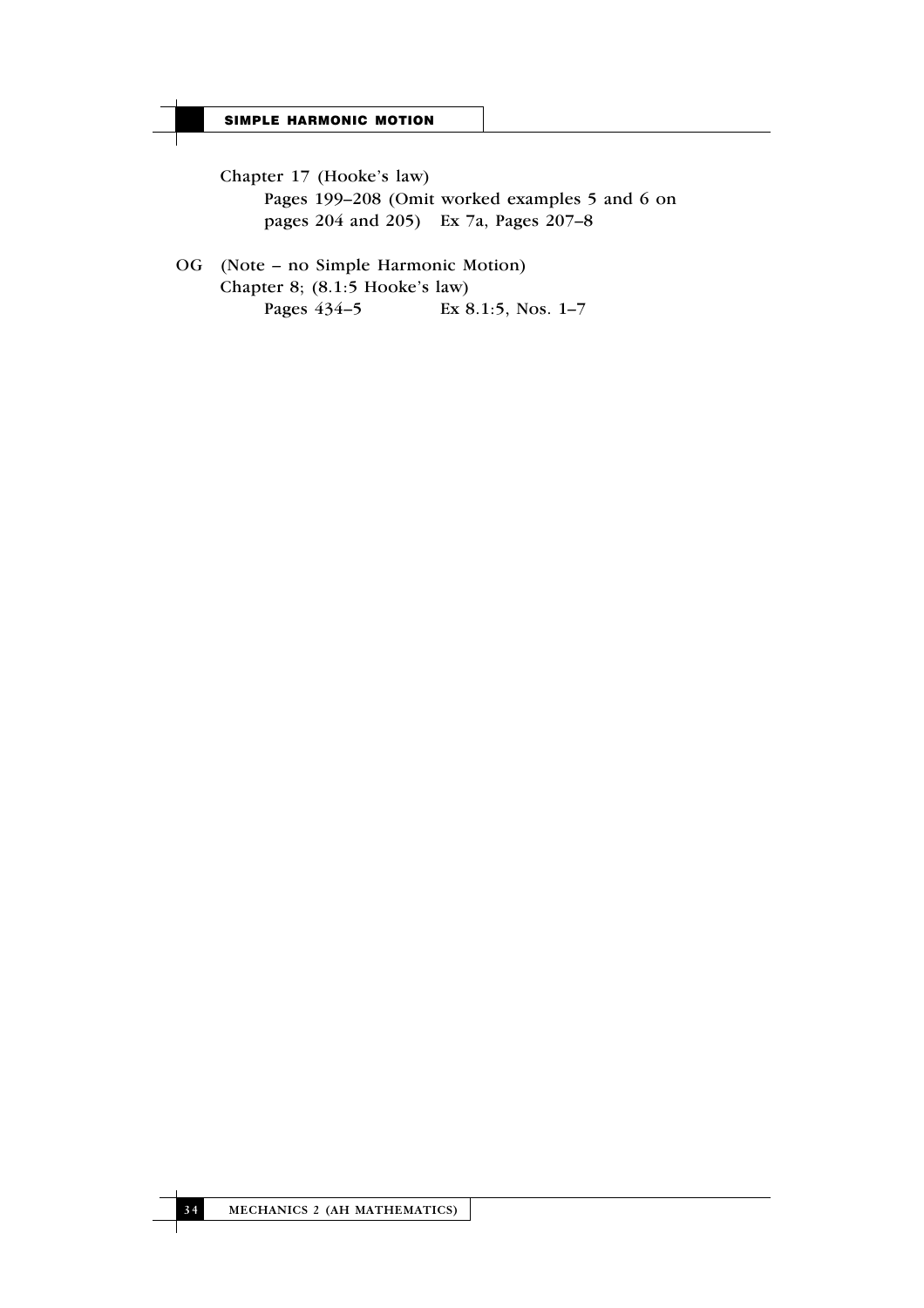# *SECTION 3*

## **Content**

- Know that force is the rate of change of momentum
- Know that impulse is the change in momentum i.e.  $I = mv - mu = \int F dt$
- Understand the concept of conservation of linear momentum
- Solve problems on linear motion such as the motion of lifts, recoil of a gun, pile-drivers, etc.

## **Comments**

The equation  $F = ma$  is again involved here and equations of motion with constant acceleration could recur.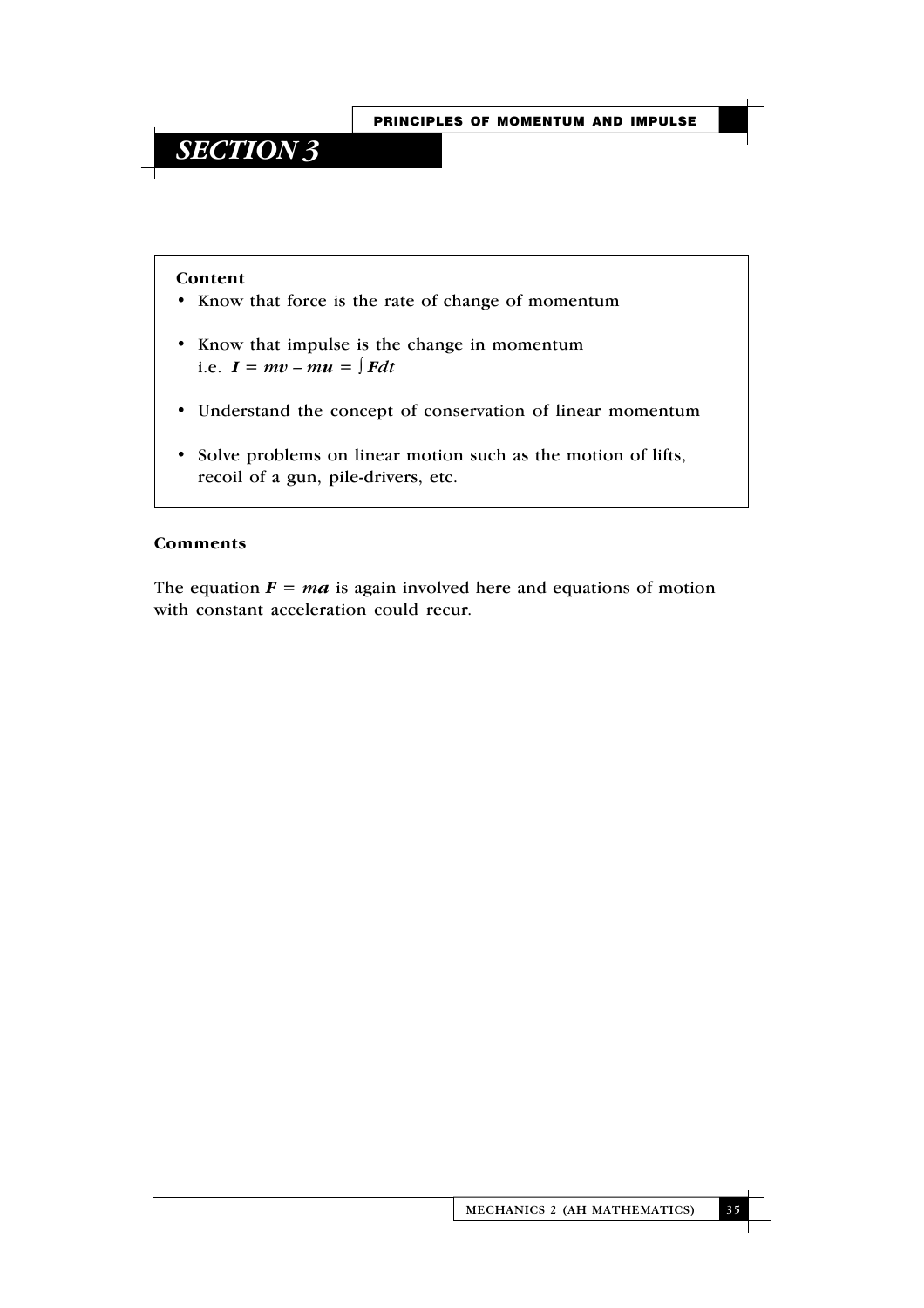## **Teaching notes**

#### **Linear momentum**

The linear momentum of a body of mass  $m$ , moving with velocity  $v$ , is defined to be  $mv$ . Since  $v$  is a vector quantity, then momentum is a vector quantity. When  $m$  is measured in kg and  $v$  in ms<sup>-1</sup>, then the units of momentum are newton-seconds, i.e. Ns.

### **Force = rate of change of momentum**

Newtons second law of motion, which gives the equation of motion  $F = ma$ , i.e. 'Force = mass × acceleration',

can be stated as:

'Force = mass  $\times$  rate of change of velocity'

i.e. 
$$
F = m \frac{dv}{dt}
$$
  
i.e.  $F = \frac{d}{dt} (mv)$  for constant mass m.

Thus 'Force = rate of change of momentum'

#### **Impulse**

The effect that a force has on a body depends on the force and the length of time the force is applied.

#### *The impulse of a constant force*

If a constant force is applied then the effect will be proportional to the time it is applied. For a constant force *F*, *Ft* is called the impulse of *F* during the interval *t*.

 $Ft = ma \times t$  [since  $F = ma$ ]  $= m(at)$  $= m(v - u)$  [since  $v = u + at$ ]  $= mv - mu$ = **change in momentum produced**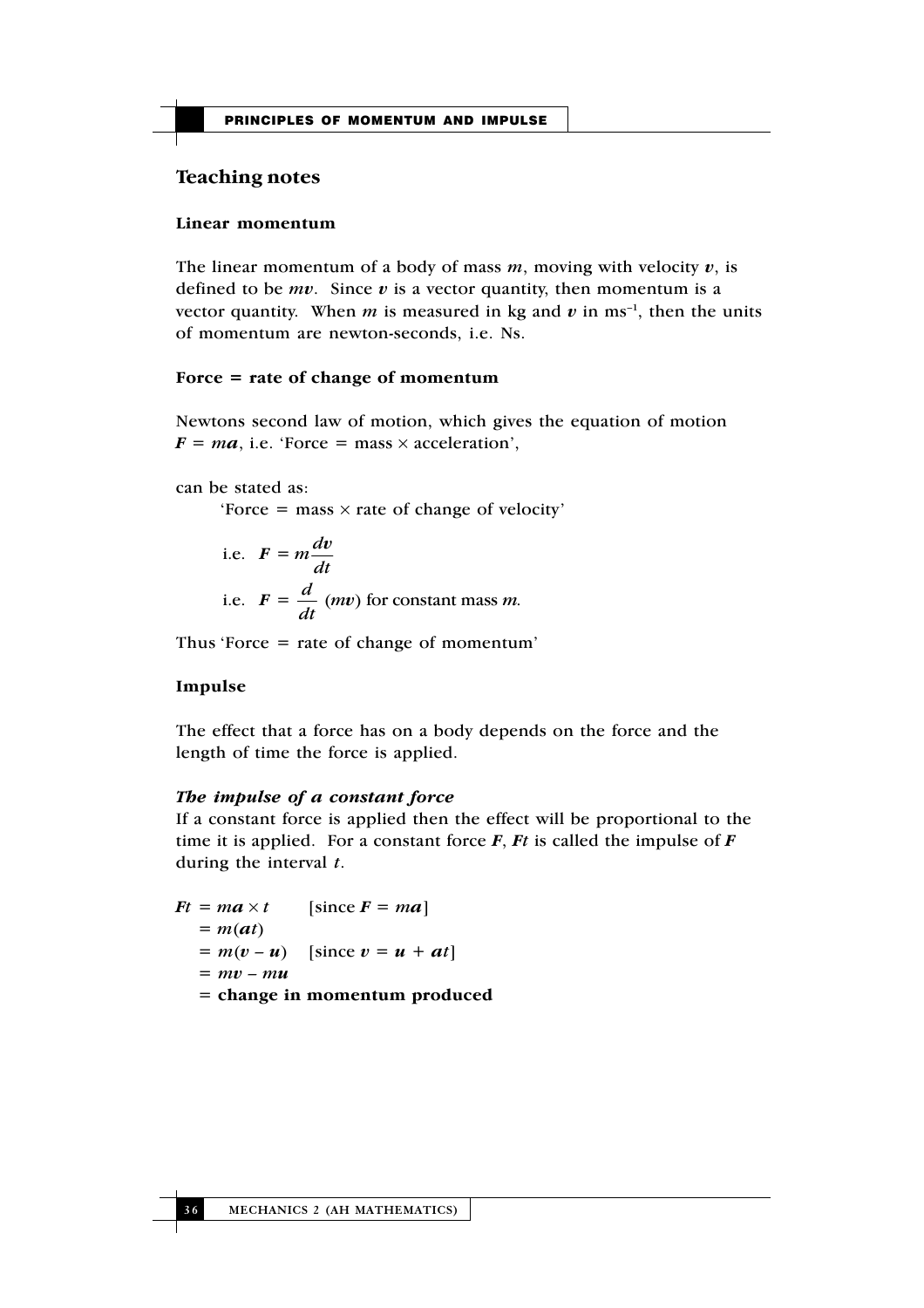*F*

# *The impulse of any force*

From the graph of the magnitude, *F*, of the constant force *F* against *t* we see that the magnitude of the impulse, *Ft*, is the area beneath the graph of *F*.

That is **Impulse** = 
$$
\int_{0}^{t} Fdt
$$

 $\overline{O}$ *F*  $t \t\gamma$ *Ft t t*

For any force *F*, we define the impulse in the interval *t* to be  $\int_{0}^{R} dt$ *t*

As we noted above, 
$$
F = m \frac{dv}{dt}
$$
 and hence

$$
\int_{0}^{t} Fdt = \int_{0}^{t} m \frac{dv}{dt} dt = m \int_{u}^{v} dv = m[v]_{u}^{v} = mv - mu = \text{change in momentum}
$$

**Thus the impulse,** *I***, of any force** *F* **over an interval** *t* **is the change in momentum over the interval** *t*,

i.e. 
$$
I = mv - mu = \int Fdt
$$

If the interval of time is from 
$$
t_1
$$
 to  $t_2$  then impulse =  $\int_{t_1}^{t_2} F dt$ 

The unit of impulse is the same as that for momentum and impulse is a vector quantity.

# **Conservation of linear momentum**

When two bodies come into contact with one another, each exerts a force on the other and Newton's third law of motion states that the force exerted by body A on body B is equal and opposite to that exerted by B on A.

Consequently, the impulse exerted by A on B is equal and opposite to that exerted by B on A, and so the change in momentum of A is equal and opposite to the change in momentum of B.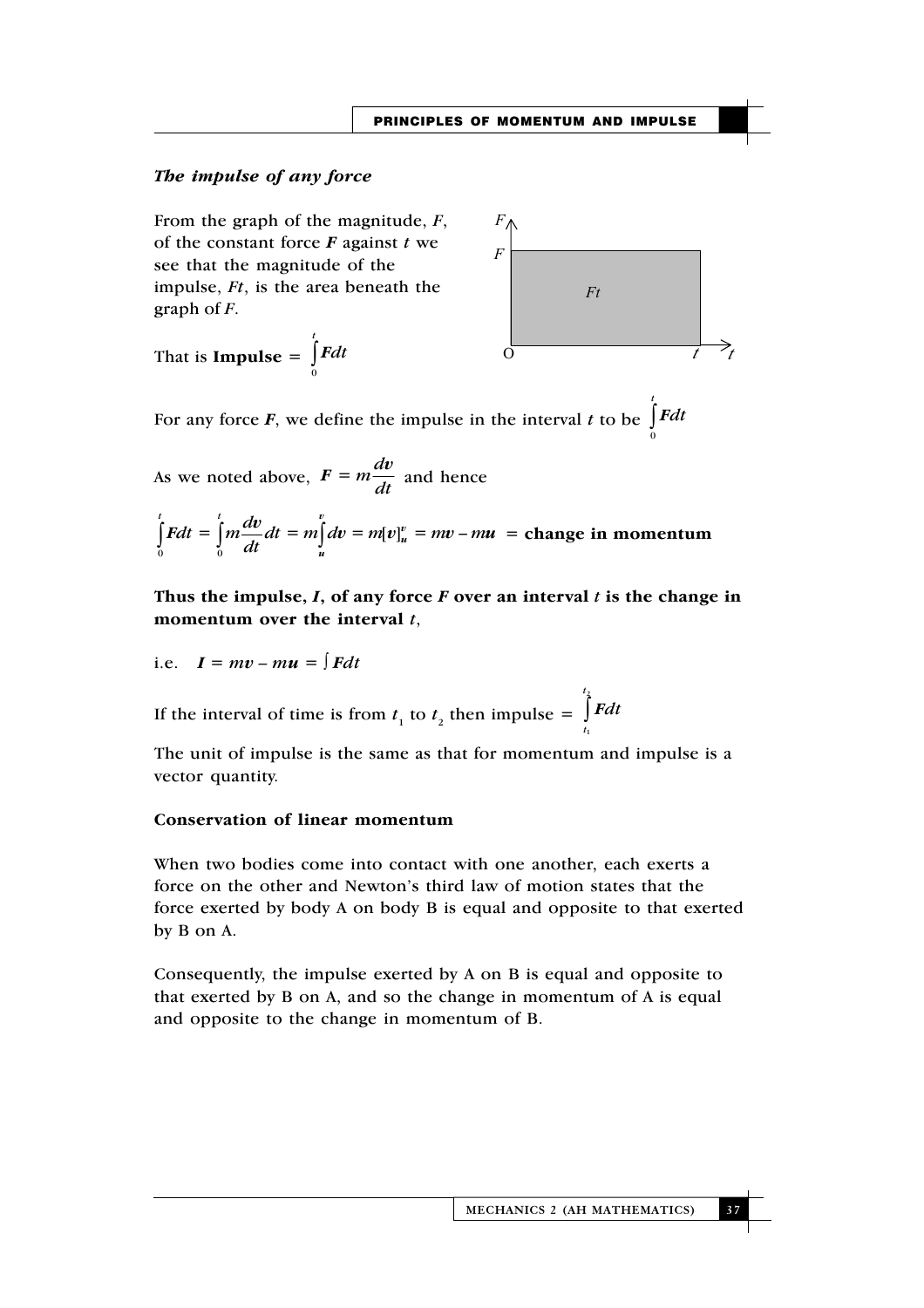### PRINCIPLES OF MOMENTUM AND IMPULSE

This implies that the combined momentum of A and B remains unchanged, giving the result:

*When no external forces act on a system, the total momentum of the system remains constant, i.e. when two bodies collide, the total linear momentum after the collision must equal the total linear momentum before the collision.*

This is the **principle of the conservation of linear momentum**.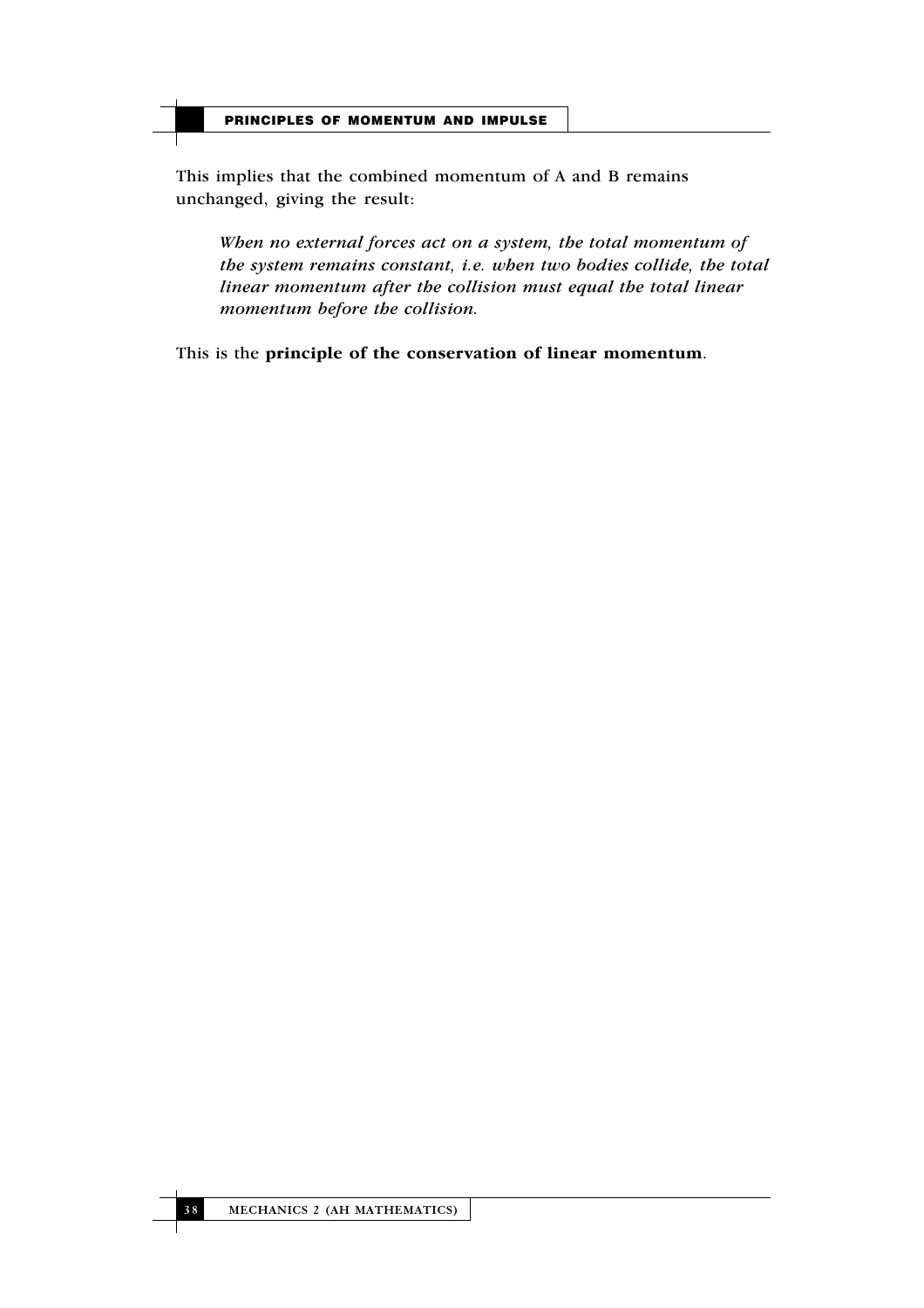# **Worked examples**

### *Example 1*

A ball of mass 0.3 kg is dropped from a height of 10 m onto smooth ground. It rebounds to a height of 5 m. Find the impulse exerted by the ground on the ball.

# *Solution*

| $Impulse = change in momentum$ |                                                                                  |  |  |  |
|--------------------------------|----------------------------------------------------------------------------------|--|--|--|
| 'Falling ball':                | Using: $v^2 = u^2 + 2as$ : $v^2 = 2 \times 9.8 \times 10 \Rightarrow v = 14$     |  |  |  |
|                                | Thus the speed of the ball immediately before impact is                          |  |  |  |
|                                | $14 \text{ ms}^{-1}$                                                             |  |  |  |
| 'Rising ball':                 | Using: $v^2 = u^2 + 2as$ : $0 = u^2 + 2 \times 9.8 \times 5 \Rightarrow u = 9.9$ |  |  |  |
|                                | Thus speed of ball immediately after impact is $9.9 \text{ ms}^{-1}$             |  |  |  |

Taking downwards as the positive direction

Momentum before impact =  $0.3 \times 14 = 4.2$  Ns Momentum after impact =  $-0.3 \times 9.9 = -2.97$  Ns Thus Impulse = change in momentum =  $4.2 + 2.97 = 7.7$  Ns

### *Example 2*

A carriage of mass 12 000 kg, travelling at  $0.4 \text{ ms}^{-1}$ , is brought to a stop by buffers over a period of 3 seconds. Find the constant force exerted by the buffers on the carriage.

### *Solution*

Force is constant so  $Ft = \text{Impulse} = mv - mu$ Thus  $3F = 12000(0 - 0.4)$ Now,  $3F = 12\,000(0 - 0.4) \Rightarrow 3F = -4800 \Rightarrow F = -1600$ Thus the buffers exert a force of 1600 newtons to stop the carriage.

### *Example 3*

An aircraft of mass 2000 kg taxis down a runway under the action of a resultant force whose magnitude is given by  $6(1000 - t^2)$  newtons, where *t* is the time in seconds from the start. The plane takes off after 40 seconds. Find the impulse on the plane during these 40 seconds and the speed of the plane at the instant of take-off.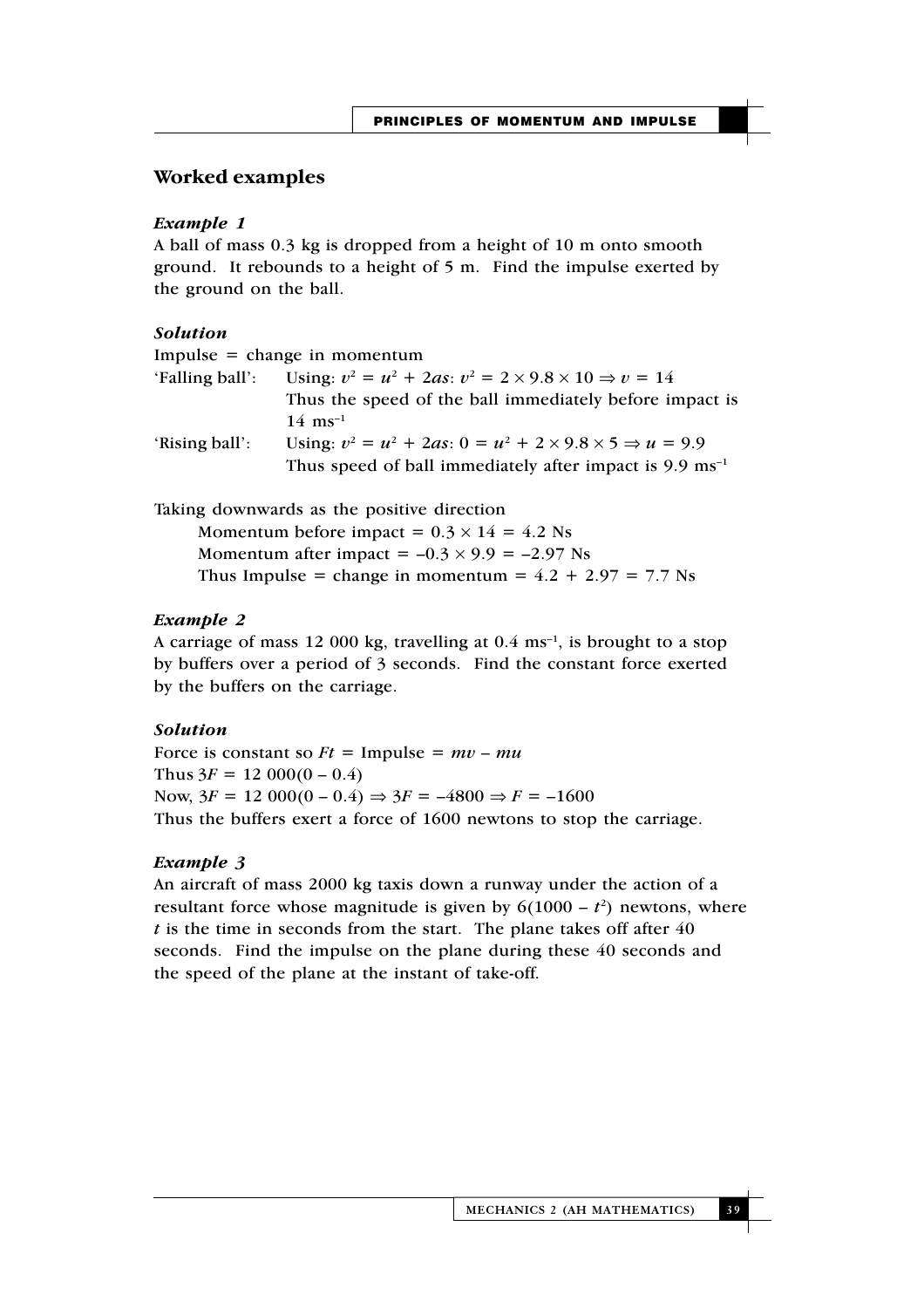### *Solution*

There is a variable force so we use  $I = \int F dt$ *t*

Impulse =

$$
\int_{0}^{40} (6000 - 6t^2) dt = [6000t - 2t^3]_{0}^{40} = 240\,000 - 2 \times 64\,000 = 112\,000
$$

Thus impulse on the plane over the interval of 40 seconds is 112 000 Ns

0

But Impulse = change in momentum =  $m(v - u)$ 

so 112 000 = 2000(*v* – 0)  $\Rightarrow$  *v* = 56 Thus speed on take-off is  $56 \text{ ms}^{-1}$ .

### *Example 4*

A bullet of mass 50 g is fired from a gun of mass 2 kg. Given that the bullet leaves the gun with a horizontal velocity of 360 ms<sup>-1</sup>, find the initial speed of recoil of the gun.

### *Solution*

Using the Principle of Conservation of Momentum Momentum before firing  $= 0$ Momentum immediately after firing =  $0.05 \times 360 + 2 \times (-v)$ Hence,  $18 - 2v = 0$  $\Rightarrow$  *v* = 9 Thus gun recoils with a speed of 9  $\text{ms}^{-1}$ 

### *Example 5*

Referred to rectangular axes  $Ox$ , with unit vector *i*, and  $Oy$  with unit vector *j*, a body of mass 3 kg, moving with velocity  $(4i - j)$ ms<sup>-1</sup>, collides and coalesces with a body of mass 2 kg moving with velocity  $(-i + 4j)$ ms<sup>-1</sup>. Find the magnitude and direction of the combined body immediately after the collision.

### *Solution*

By the Principle of Conservation of Momentum Momentum before impact = Momentum after impact

 $\Rightarrow$  3(4*i* – *j*) + 2(-*i* + 4*j*) = 5(*ui* + *vj*) [where velocity of coalesced particles is  $(ui + vj)$ ]  $\Rightarrow$  12*i* – 2*i* = 5*ui* and –3*j* + 8*j* = 5*vj*  $\Rightarrow$  5*u* = 10 and 5*v* = 5  $\Rightarrow$  *u* = 2 and *v* = 1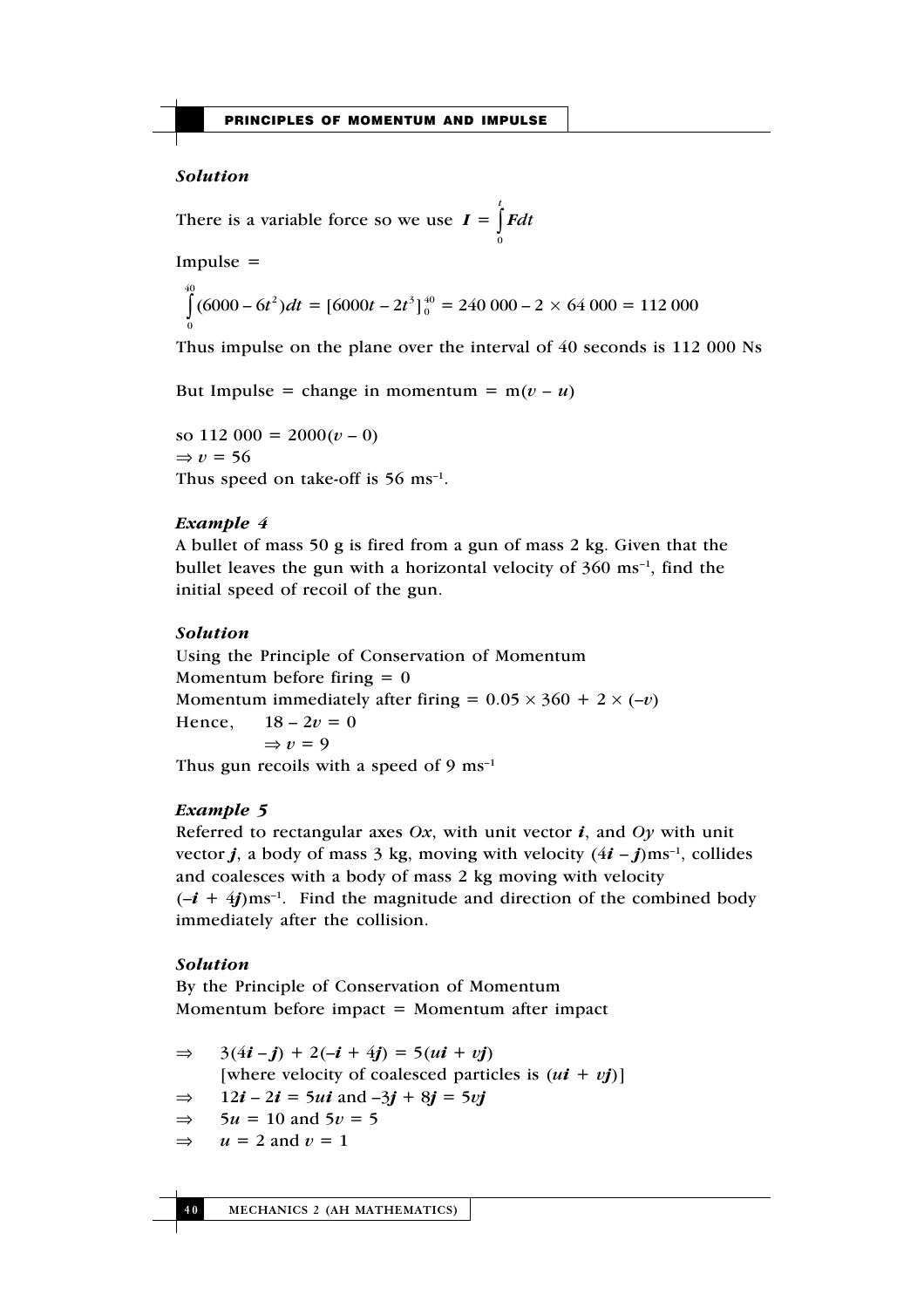Thus velocity immediately after impact is  $2i + j$ 

Magnitude =  $\sqrt{4+1} = \sqrt{5}$  ms<sup>-1</sup>. Direction is tan<sup>-1</sup>  $\frac{1}{2}$  = 26.6° to the *x*-axis.

# *Example 6*

Particle P, of mass 2 kg, moving with speed  $8 \text{ ms}^{-1}$ , collides with particle Q, of mass 3 kg at rest on a smooth horizontal surface. After the impact P continues to move in the same direction but with speed 2 ms<sup>-1</sup>. Find the speed with which Q starts to move.

# *Solution*

By the Principle of Conservation of Momentum

Momentum before impact = Momentum after impact

 $\Rightarrow$  2 × 8 + 3 × 0 = 2 × 2 + 3*v* [where *v* is the speed of Q after impact]

- $\implies$  16 = 4 + 3*v*
- $\Rightarrow$  3*v* = 12
- $\Rightarrow v = 4$

Thus speed of Q immediately after impact is  $4 \text{ ms}^{-1}$ .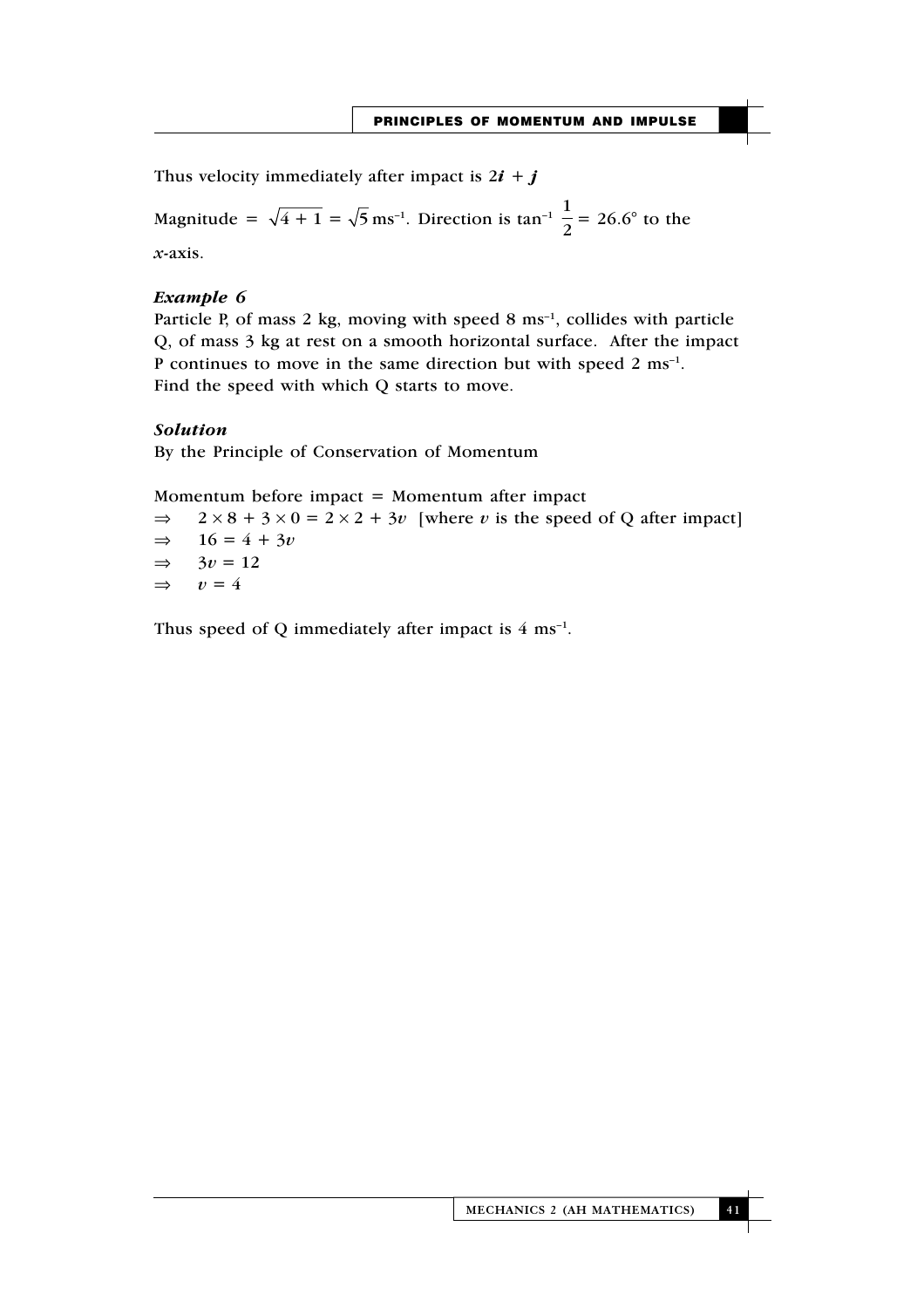# **Resources/examples**

|    | S&T Chapter 14 (Momentum and Impulse)      |                                                              |  |  |  |
|----|--------------------------------------------|--------------------------------------------------------------|--|--|--|
|    | Pages 341-4                                | Ex 14A                                                       |  |  |  |
|    | Pages 345-6                                | Ex 14B                                                       |  |  |  |
|    |                                            | Pages $347-8$ , $350$ , $351-4$ Ex 14C (omit questions about |  |  |  |
|    |                                            | energy at this stage)                                        |  |  |  |
|    | Page 355                                   | Ex14D, Nos. 1-6 (omit questions                              |  |  |  |
|    |                                            | about energy at this stage)                                  |  |  |  |
|    | RCS Chapter 7 (Momentum and Impulse)       |                                                              |  |  |  |
|    | Pages 114-16                               | Ex 7A                                                        |  |  |  |
|    | Pages 117-18                               | $\mathbf{Ex}$ 78                                             |  |  |  |
|    | Page 119                                   | Ex 7C                                                        |  |  |  |
|    | Pages 120-1                                | Ex 7D                                                        |  |  |  |
|    | Pages 122-4                                | $Ex$ 7 $E$                                                   |  |  |  |
| TG | Chapter 9 (Momentum and Collisions)        |                                                              |  |  |  |
|    | Pages 131-2                                | Ex 9.1A and 9.1B                                             |  |  |  |
|    | Pages 134-5                                | Ex $9.2A$ and $9.2B$                                         |  |  |  |
|    | Pages 139–41, Page 143                     | Ex 9.3A and Ex 9.3B (selected                                |  |  |  |
|    |                                            | examples)                                                    |  |  |  |
|    | Pages 146-9                                | Ex $9.4A$ and $9.4B$                                         |  |  |  |
|    | Pages 152-5                                | Ex 9.5A and 9.5B                                             |  |  |  |
|    | B&C Chapter 8 (Momentum and Direct Impact) |                                                              |  |  |  |
|    | Pages 232-5                                | Ex8a, page 236 (Impulse)                                     |  |  |  |
|    | Pages 237-40                               | Ex8b, page 241 (Conservation of                              |  |  |  |
|    |                                            | Momentum)                                                    |  |  |  |
|    | OG Chapter 8, 8.5 (Momentum)               |                                                              |  |  |  |
|    | Pages 488-9                                | Ex $8.5:1$ , Page $490$ (selected                            |  |  |  |
|    |                                            | examples)                                                    |  |  |  |
|    | Pages 491-3                                | Ex 8.5:2 (selected examples, omit                            |  |  |  |
|    |                                            | energy at this stage and connected                           |  |  |  |

particles)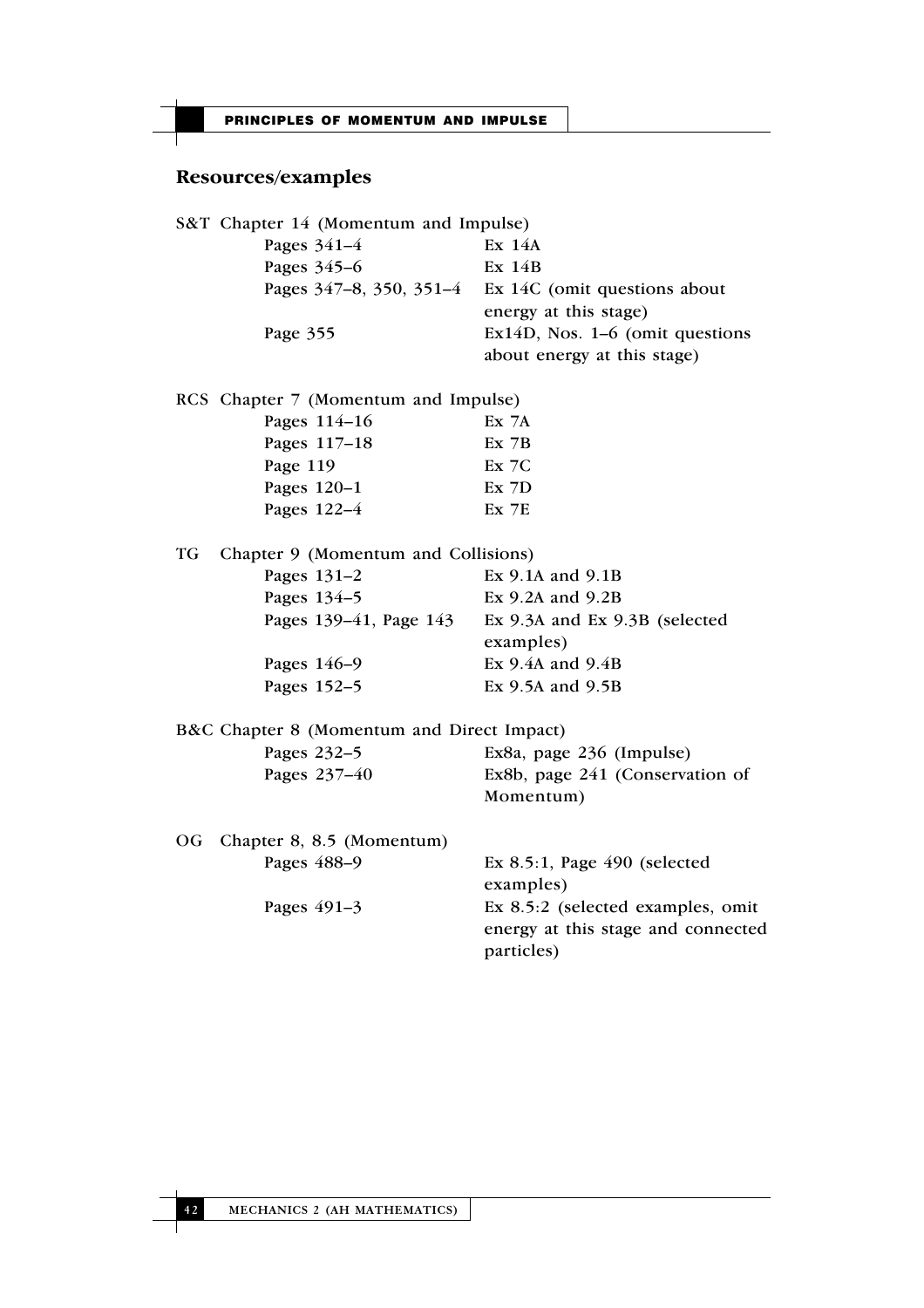# *SECTION 4*

### **Content**

- Know the meaning of the terms work and power
- Understand the concept of work
- Calculate the work done by a constant force in one and two dimensions, i.e.  $W = Fd$  (one dimension);  $W = F.d$  (two dimensions)

• Calculate the work done in rectilinear motion by a variable force

using integration, i.e.  $\int \vec{F} \cdot \vec{i} dx$ ;  $W = \int \vec{F} \cdot v dt$ , where  $v = \frac{dx}{dt} \vec{i}$ 

• Understand the concept of power as the rate of doing work, i.e.

 $P = \frac{dW}{dt} = F.$ *dt F v* (constant force), and apply this in practical examples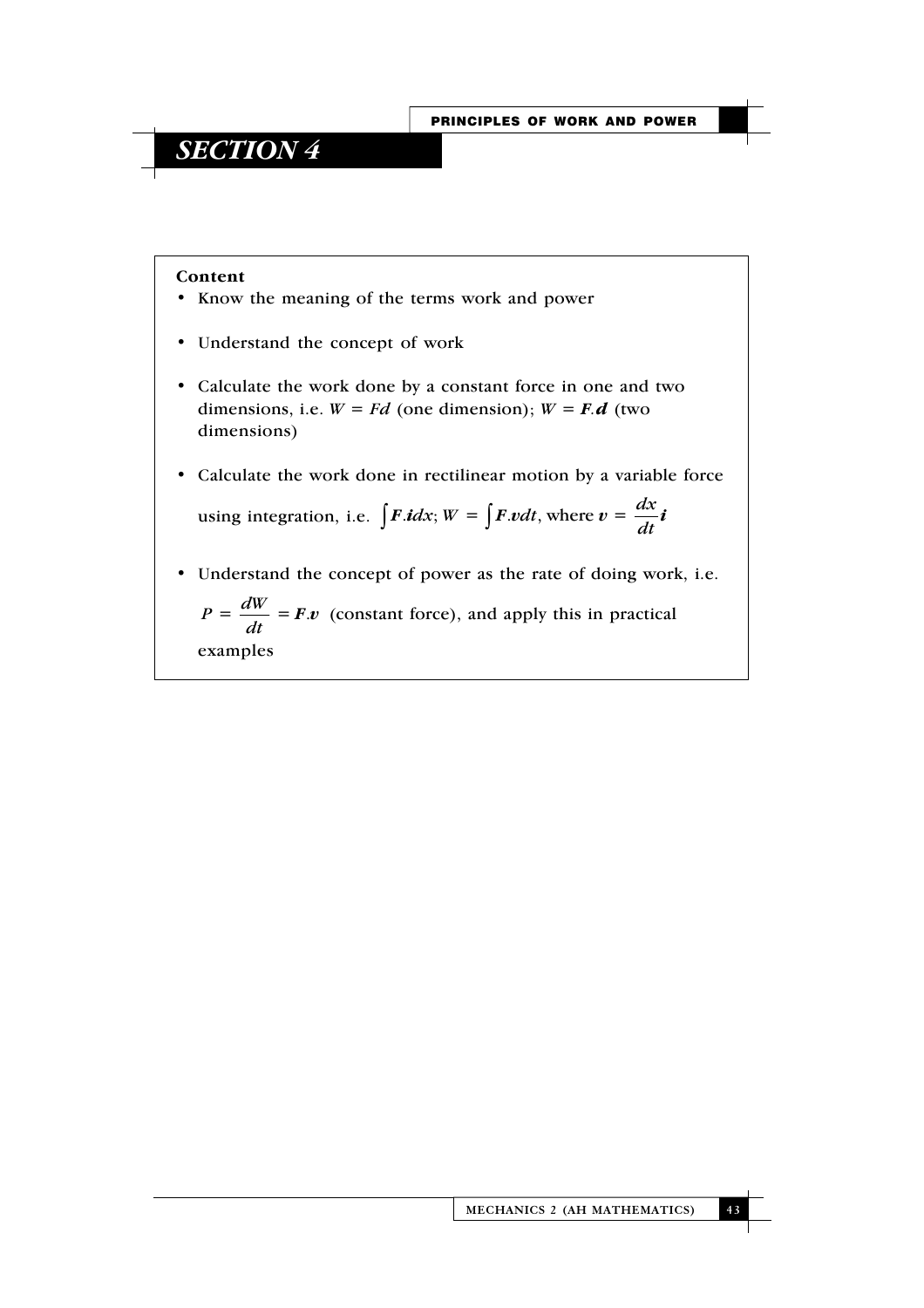# **Teaching notes**

### **Work done**

Whenever the point of application of a force moves through a certain distance, work is done, provided the direction of motion is not perpendicular to the force.

Consider the point of application of a **constant** force *F* newtons moving from the point A to the point B, where  $AB = d$ , distance being measured in metres. Then the work done, *W*, is defined to be  $W = F.d$  $\rightarrow$ 

If the angle between *F* and *d* is θ, then  $W = Fd\cos\theta$ .

Note that work is a scalar quantity, and that the work done is not dependent on the path of the force, but only on its end point. Also work can be done by or against a force.

 $W = Fd\cos\theta$ 

- $= F \cos \theta d$
- $=$  component of force in the direction of the displacement  $\times$  distance moved.

In particular, if the distance moved is in the direction of the force then  $W = Fd$ 

and if the displacement is perpendicular to the force then  $W = 0$ .

The unit of work is the joule or Newton metre  $(1 J = 1 Nm)$ .

Now consider a **variable** force *F* newtons moving in a straight line.

In the case where  $F$  is a function of its position  $x$  on the line of action then  $F = F(x)$ . If the point of action of the force moves from  $x = x_0$  to  $x = x_1$ , then consider the line divided into *n* equal parts of length

$$
\partial x = \frac{x_1 - x_0}{n}.
$$

If *n* is large then ∂*x* is small and the force will be approximately constant over each interval. If the force is  $F_r$  in the *r*th interval then the work done in this interval is *F*<sup>r</sup> .∂*xi* where *i* is the unit vector in the direction from  $x = x_0$  to  $x = x_1$ .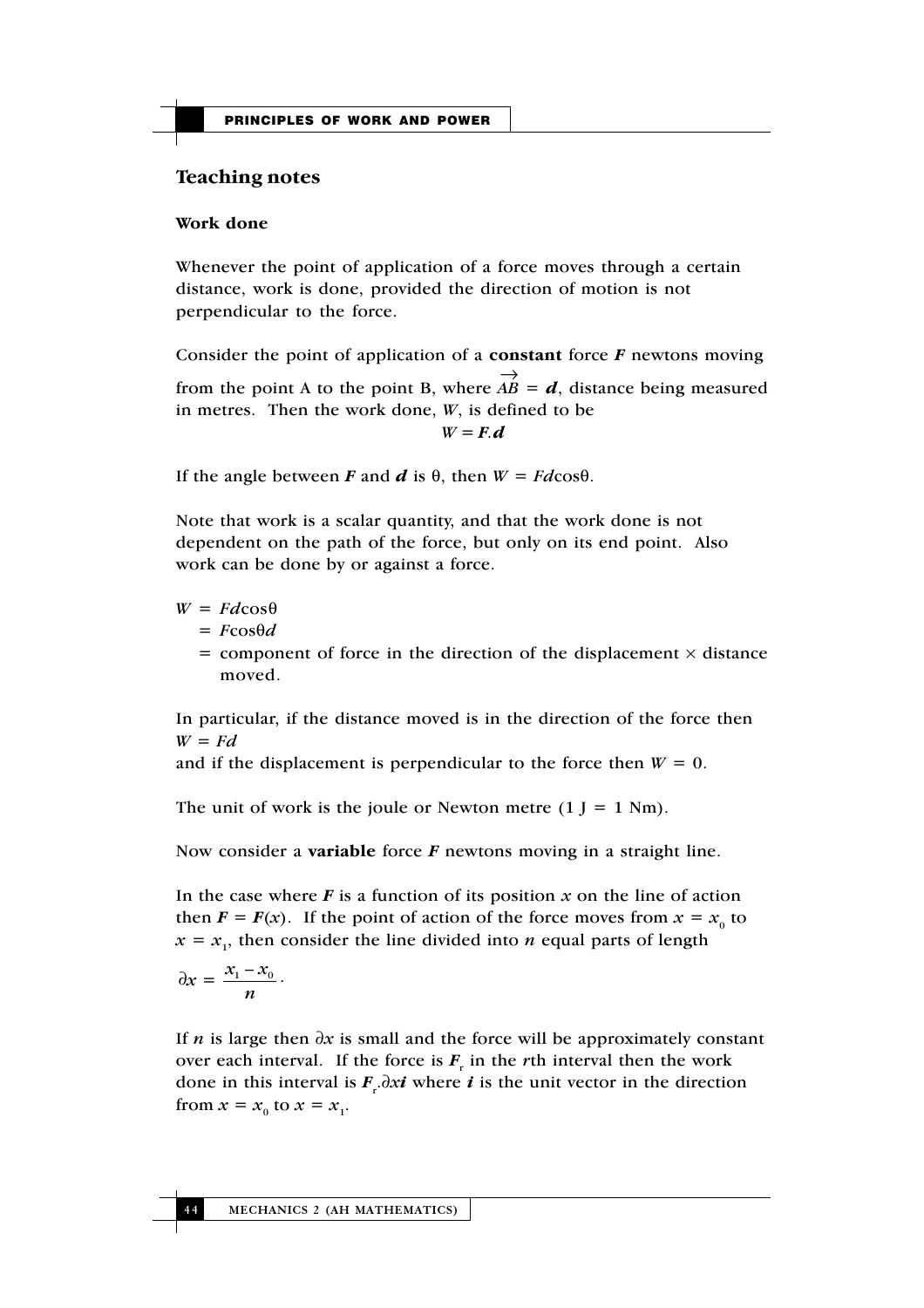Thus the total work done as the point of action moves from  $x = x_0$  to  $x = x_1$  is

$$
W = Lim_{\partial x \to 0} \left( \sum_{x_0}^{x_1} F_r . \partial x \mathbf{i} \right) = \int_{x_0}^{x_1} F \cdot \mathbf{i} dx
$$

or  $W = \int_{0}^{x_1} F(x)$ 0 =  $W = \int\limits_{x_0}^{\infty} F(x) dx$ 

(The scalar form being used since the function is one-dimensional.)

In the case where *F* is a function of time, then  $F = F(t)$ . If the time interval over which *F* acts is from  $t = t_0$  to  $t = t_1$ 

$$
W = \int_{x_0}^{x_1} F(t) dx = \int_{t_0}^{t_1} F(t) \frac{dx}{dt} dt = \int_{t_0}^{t_1} Fv dt
$$

The vector form here is

$$
W = \int_{t_0}^{t_1} \mathbf{F} \cdot \mathbf{v} dt \text{ where } \mathbf{v} = \frac{dx}{dt} \mathbf{i}
$$

This will recur when power is considered.

# **Resources/examples**

Please note that the notes on Resources/examples for Sections 4 and 5 are integrated and appear after Section 5 (on pages 61–2).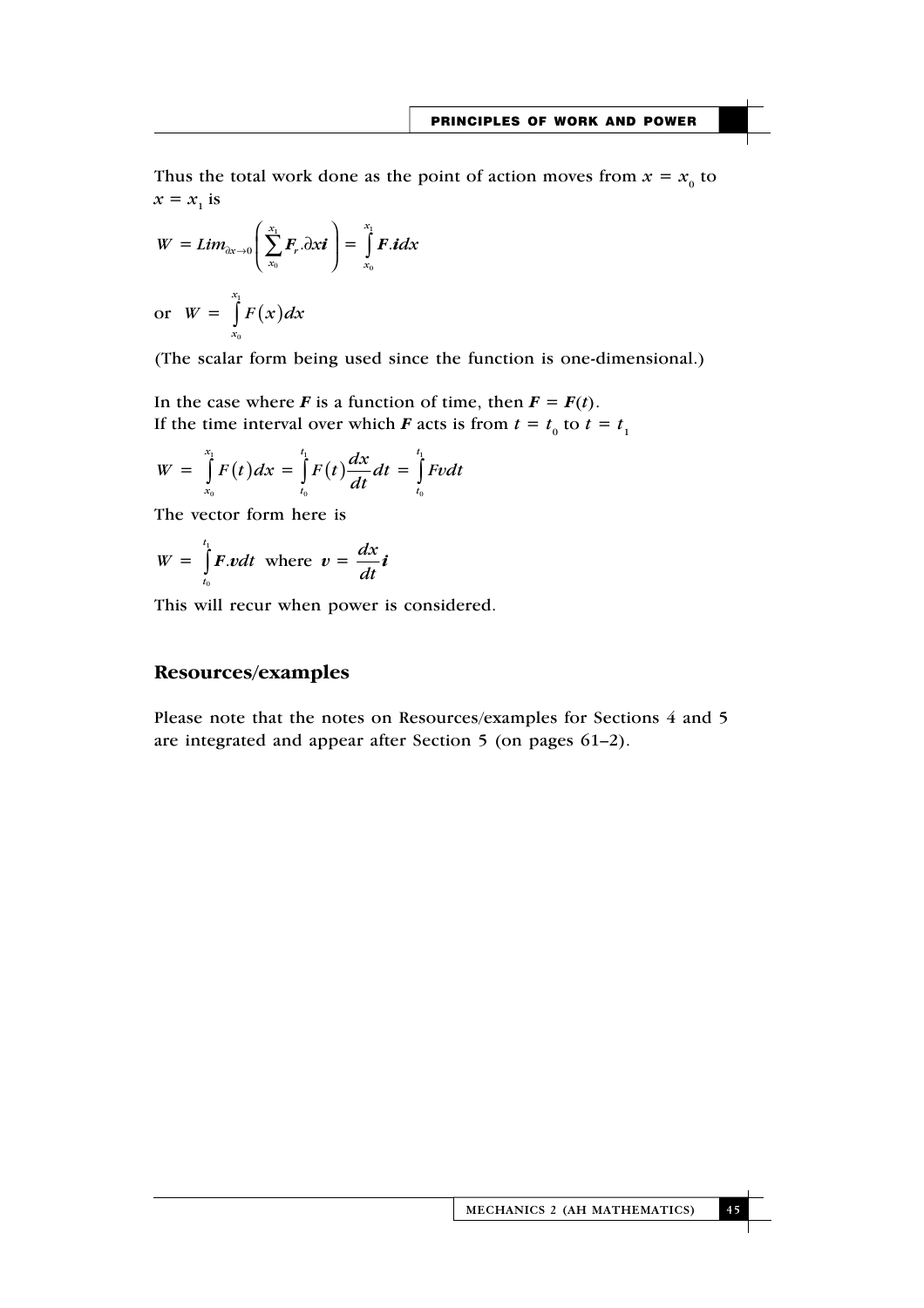# **Worked examples**

### *Example 1*

Find the work done against gravity when a body of mass 4 kg is raised through a vertical distance of 8 m.

### *Solution*

*F*

The vertical force required is given by  $F = 4g$  (scalar form is being used as motion is in a straight line)

$$
\begin{array}{c}\n\downarrow \\
\downarrow \\
4g\n\end{array}
$$

So  $W = Fd$  $= 4g \times 8$ = 32*g*  $= 313.6$  J

### *Example 2*

A body of mass 8 kg is pulled at constant speed through a distance of 1.5 m up the line of greatest slope of a rough plane, which is inclined at an angle of 30° to the horizontal. Find the total work done against gravity and friction, given that the coefficient of friction between the body and the surface is 0.4.

### *Solution*



Work done against friction =  $27.2 \times 1.5 = 40.8$  J

Total work done =  $58.8 + 40.8 = 99.6$  J

Note that this is the work done **by** the pulling force.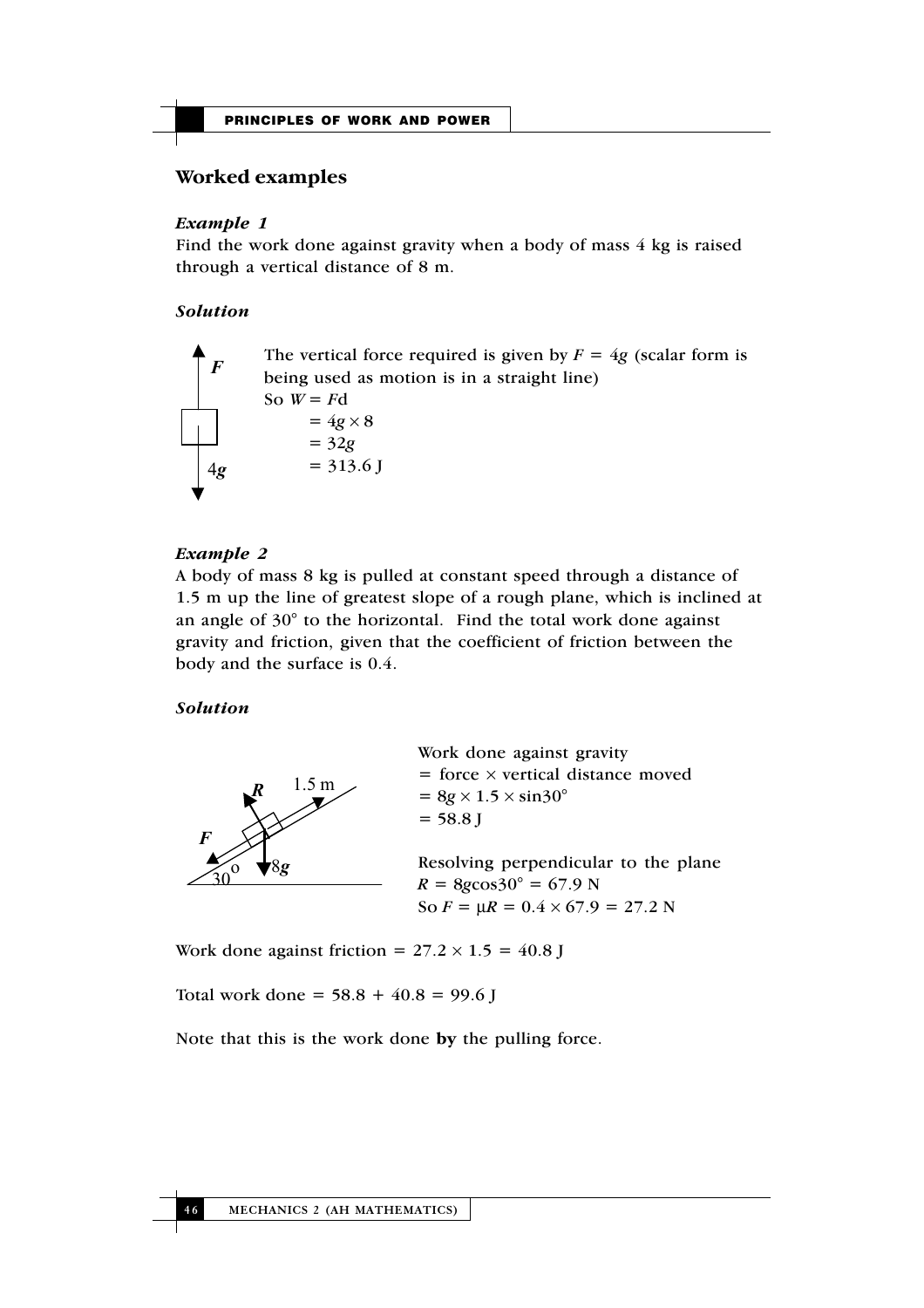### *Example 3*

Find the work done by a constant force  $\mathbf{F} = 2\mathbf{i} + \mathbf{j}$  moving from point A with position vector  $\mathbf{i} + 2\mathbf{j}$  to a point B with position vector  $5\mathbf{i} - \mathbf{j}$ ,  $\mathbf{i}$  and *j* being unit vectors in the directions of the *x* and *y* axes respectively.

### *Solution*

 $AB = (5i - j) - (i + 2j) = 4i - 3j$  $W = F.d = (2i + j).(4i - 3j) = 8 - 3 = 5$  $\rightarrow$ 

### *Example 4*

A particle is constrained to move along the *x*-axis under the action of a force  $(2x + 3)i + 5j$  newtons, where *i* is the unit vector in the direction of the *x*-axis, and *j* is the unit vector in the perpendicular direction. Calculate the work done when the point of application of the force moves from the origin to  $x = 4$ , where distances are measured in metres.

## *Solution*

The component 5*j* does no work since it is perpendicular to the direction of motion.

$$
W = \int_{0}^{4} (2x + 3) dx = [x^{2} + 3x]_{0}^{4} = 16 + 12 = 28
$$

### *Example 5*

A particle P, of mass 3 kg, moves in a horizontal straight line under the influence of a variable force  $\vec{F}$ . At time  $t$  seconds, the velocity  $v$  ms<sup>-1</sup> of P is given by  $v = (2t + t^2)i$ , where *i* is the unit vector in the direction of motion. Find

- (a) the acceleration,  $\boldsymbol{a}$  ms<sup>-2</sup>, of P at time *t* seconds
- (b) the work done by  $F$  in the first two seconds.

## *Solution*

(a) 
$$
\boldsymbol{a} = \frac{d\boldsymbol{v}}{dt} = \frac{d}{dt}(2t + t^2)\boldsymbol{i} = (2 + 2t)\boldsymbol{i}
$$

(b) 
$$
\mathbf{F} = 3\mathbf{a} = (6+6t)\mathbf{i}
$$
  
\n
$$
W = \int_{0}^{2} \mathbf{F} \cdot \mathbf{v} dt = \int (6+6t)(2t+t^2) dt = (12t+18t^2+6t^3) dt
$$
\n
$$
= \left[ 6t^2 + 6t^3 + \frac{3}{2}t^4 \right]_{0}^{2} = 24 + 48 + 24 = 96 \text{ J}
$$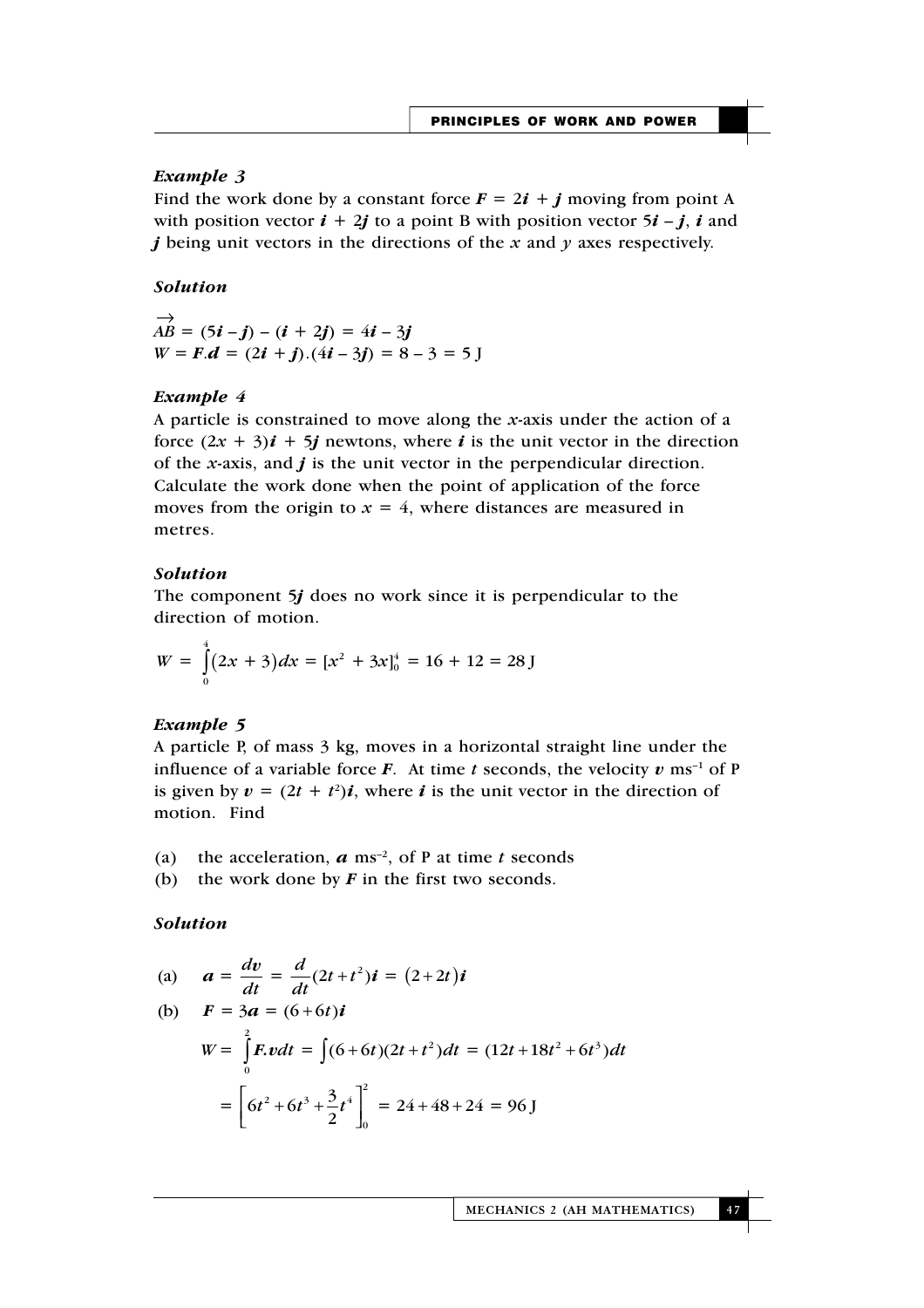# **Power**

Power is the rate at which a force does work. The unit of power is the **watt**. When 1 Joule of work is done in 1 second, the power is 1 watt. 1 **kilowatt** = 1000 **watts** Power, like work, is a scalar quantity.

When the work done is *W*, the power *P* is then given by  $P = \frac{dW}{dt}$ *dt*

The work done by a constant force  $\vec{F}$  is then  $W = \vec{F} \cdot \vec{d}$  where  $\vec{d}$  is the distance moved.

So 
$$
P = \frac{d}{dt}(F.d)
$$
  
\n $= F \cdot \frac{dd}{dt}$  since *F* is constant  
\n $= F.v$  where *v* is the velocity

When the force and the velocity are in the same direction this reduces to  $P = Fv$ .

When a car is being driven along a road the force propelling it, *F* newtons, is supplied by the engine. When this engine is working at a constant rate of *P* watts, then

$$
P = Fv \text{ so } F = \frac{P}{v}
$$

This force is called the traction force exerted by the engine when the car is travelling at  $v$  ms<sup>-1</sup>.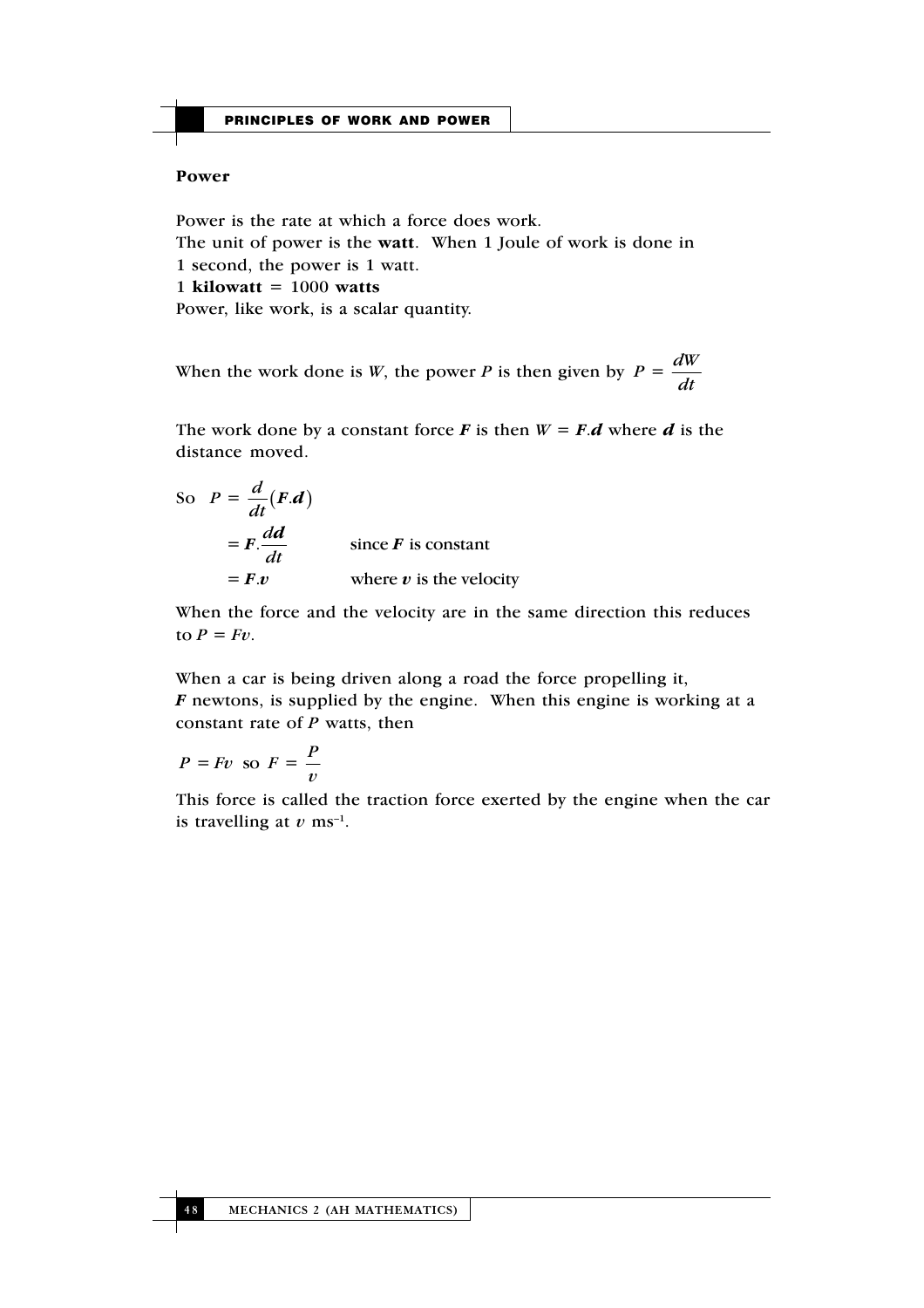# **Worked examples**

### *Example 1*

A particle is moving along a straight wire under the action of a constant force of 40 N. The force acts at an angle of  $60^{\circ}$  to the wire and moves the particle a distance of 10 m in 4 seconds. Find the average rate at which the force is working.

### *Solution*



Component of force in direction of wire =  $40cos60^\circ = 20$  N Work done by the force  $= 20 \times 10 = 200$  J

Average rate of working = 200  $\frac{36}{4}$  = 50 W

### *Example 2*

A constant force,  $F = 5i - 2j$  N, acts on a particle, moving it in a straight line from a point A, with position vector  $-i + 2j$ , to a point B, with position vector  $2i + 4j$ , in 5 seconds, where *i* and *j* are unit vectors in the directions of the  $x$  and  $y$  axes. Find the average rate at which  $F$  is working.

### *Solution*

*W* = *F.d* [where *d* = 2*i* + 4*j* –  $(-i + 2j) = 3i + 2j$ ]  $= (5i - 2j) \cdot (3i + 2j) = 15 - 4 = 11 \text{ J}$ 

Average rate of working  $=$   $\frac{11}{5}$  $\frac{1}{5}$  = 2.2 W

### *Example 3*

A car of mass 1.5 tonnes travels at a uniform speed of  $30 \text{ ms}^{-1}$  along a straight horizontal road against resistance of 40 N per tonne. Find the power generated by the engine. If the driver now decides to accelerate, what is the maximum acceleration he could achieve given that the car has a 60 kW engine?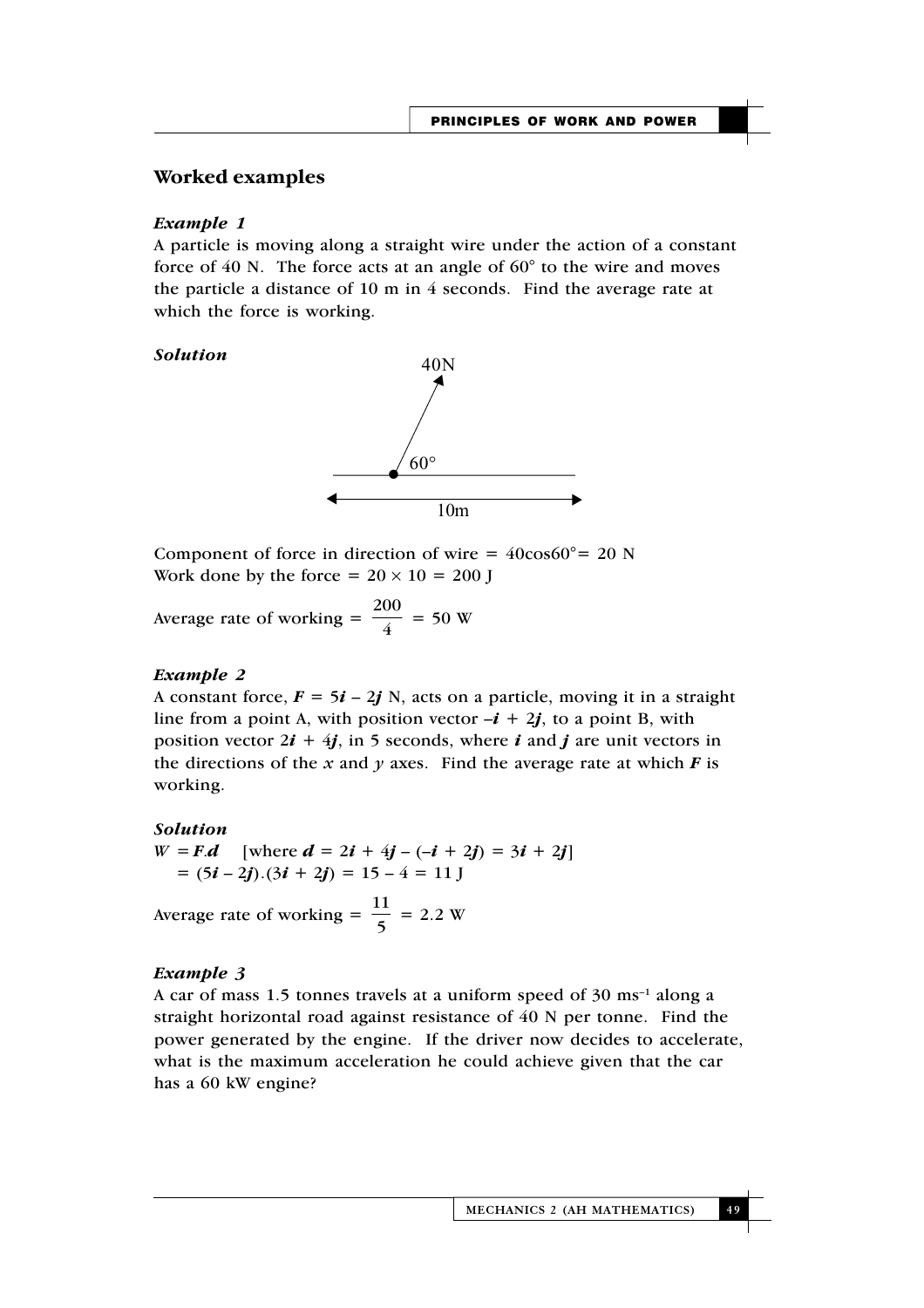### *Solution*

Resistive force =  $40 \times 1.5 = 60$  N Since speed is uniform, tractive force  $=$  resistance  $P = Fv = 60 \times 30 = 1800$  W Surplus power available for acceleration =  $6000 - 1800 = 4200$  W

So maximum accelerating force at 30 ms<sup>-1</sup> =  $\frac{4200}{30}$  $\frac{200}{30}$  = 140 N

If the maximum acceleration at 30 ms<sup>-1</sup> is *a*, then using  $F = ma$ ,

140 = *ma* 140 = 1500*a*  $a = \frac{140}{1500} = 0.09$  ms<sup>-2</sup>

Thus maximum acceleration available at  $30 \text{ ms}^{-1}$  is  $0.09 \text{ ms}^{-2}$ 

### *Example 4*

A car of mass 2000 kg travels at a constant speed of 30 ms–1 along a straight level road, against a constant resistance of 600 N. Find the power generated by the engine. If the engine continues to work at the same rate, against the same resistance, find the maximum speed at

which it can ascend an incline of  $\sin^{-1} \frac{1}{50}$ .

### *Solution*

Since speed is uniform there is no acceleration, so tractive force  $=$  resistance

Hence 
$$
\frac{P}{v} = 600
$$
  
so  $\frac{P}{30} = 600$ 

thus  $P = 18000 \text{ W} = 18 \text{ kW}$ 



Up incline maximum speed occurs when there is no acceleration.

If maximum speed is *v* then

$$
\frac{P}{v} = 600 + 2000g \sin\left(\sin^{-1}\frac{1}{50}\right)
$$
  
\n⇒  $\frac{18000}{v} = 600 + 2000 \times 9.8 \times \frac{1}{50}$   
\n⇒  $\frac{18000}{v} = 992$   
\n⇒  $v = \frac{18000}{992} = 18.1 \text{ ms}^{-1}$ 

**5 0 MECHANICS 2 (AH MATHEMATICS)**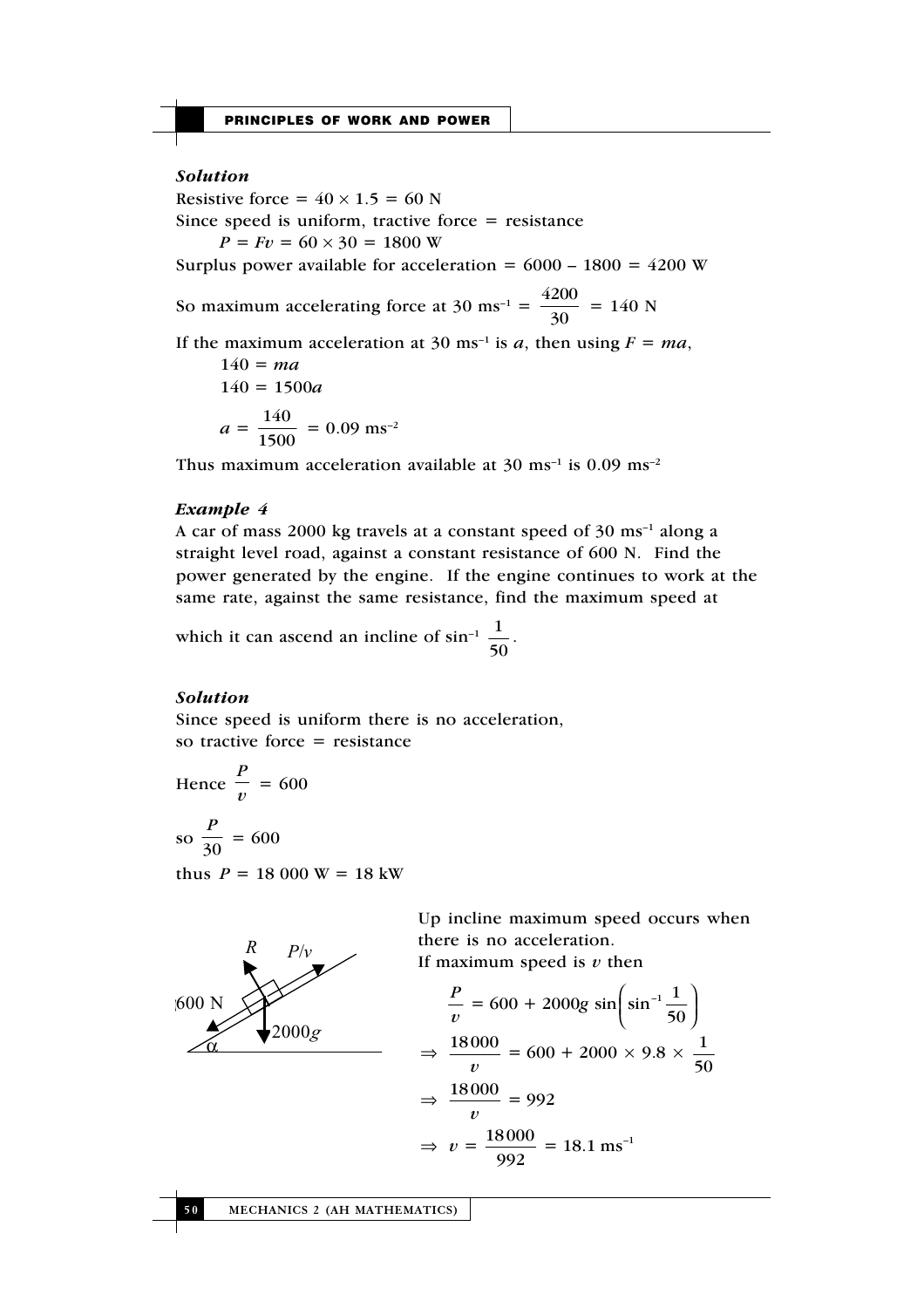# *SECTION 5*

### **Content**

- Know the meaning of the terms potential energy and kinetic energy
- Understand the concept of energy and the difference between kinetic  $(E_{\rm k})$  and potential  $(E_{\rm p})$  energy

• Know that 
$$
E_k = \frac{1}{2}mv^2
$$

- Know that the potential energy associated with a. a uniform gravitational field is  $E_p = mgb$ 
	- b. Hooke's law is  $E_p = \frac{1}{2}k(\text{extension})^2$

c. Newton's inverse square law is 
$$
E_p = \frac{GmM}{r}
$$

- Understand and apply the work–energy principle
- Understand the meaning of conservative forces like gravity, and non-conservative forces like friction
- Know and apply the energy equation  $E_k + E_p = \text{constant}$ , including to the situation of motion in a vertical circle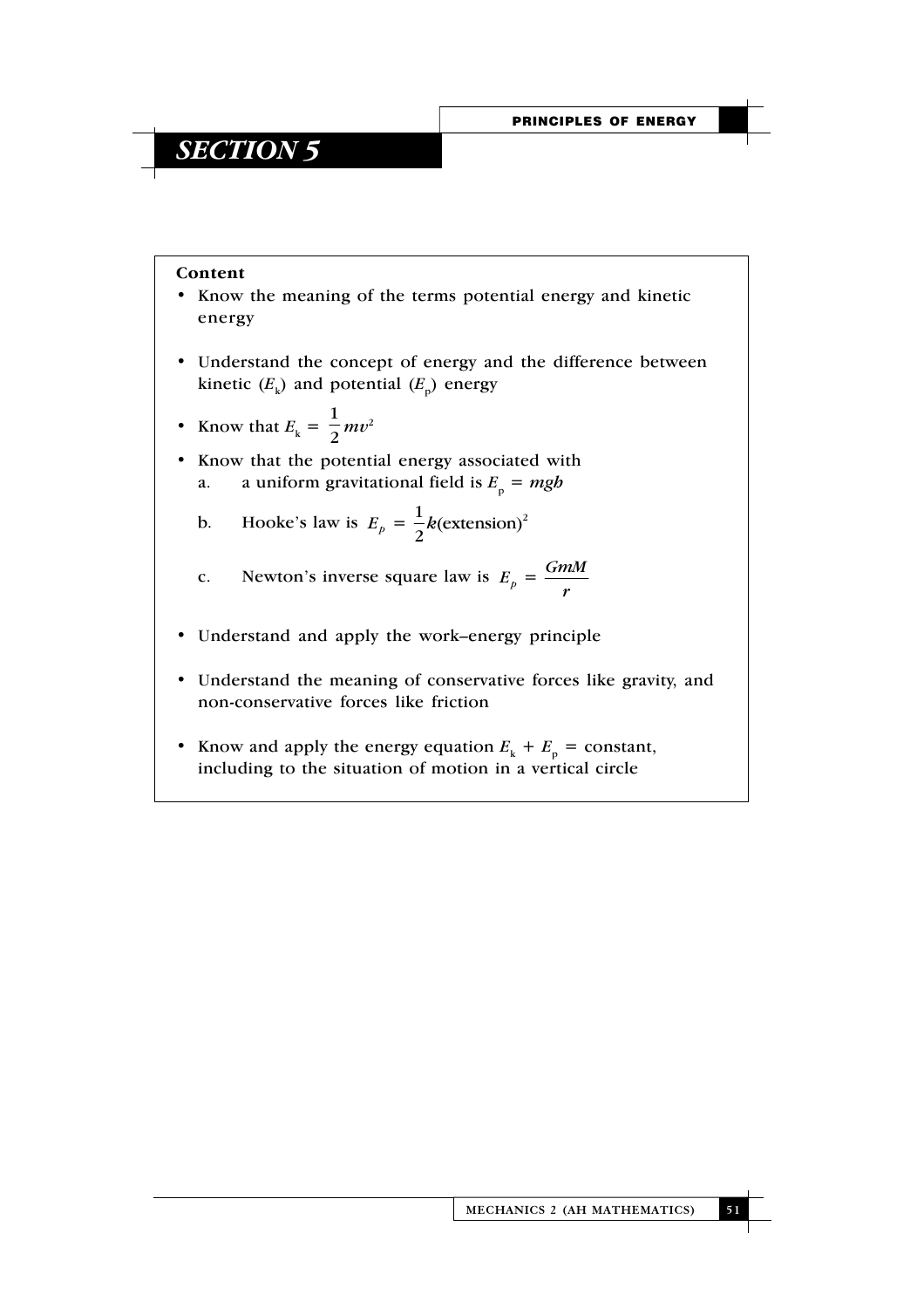# **Teaching notes**

### **Energy**

The energy of a body is the capacity of the body to do work. It is a scalar quantity and the unit of energy is the same as that of work, namely the joule. There are many different forms of energy but only two are considered here, namely kinetic and potential energy. When a force does work on a body it changes the energy of the body.

## **Kinetic energy**

The *kinetic energy* of a body is the energy it possesses by virtue of its **motion**.

Consider a constant horizontal force *F* newtons acting on a body of mass *m* kg which was initially at rest on a smooth horizontal surface. After the force has moved the body through a distance *s* metres in a straight line across the surface, the body will have acquired a speed of  $v$  ms<sup>-1</sup>. The work done by the force in doing this is a measure of the increase in the kinetic energy of the body.

Work done = *Fs*

But  $F = ma$ , where *a* is the acceleration of the body, and  $v^2 = u^2 + 2as$ 

so 
$$
a = \frac{v^2 - 0}{2s}
$$
 and  $F = \frac{mv^2}{2s}$ 

Hence, work done = 2  $\cdots$   $\cdots$   $\cdots$   $\cdots$   $\cdots$  $\times$  s =  $2s$  2  $\frac{mv^2}{2} \times s = \frac{mv^2}{2}$  $\frac{s}{s}$  × *s* =  $\frac{me}{2}$  joules

2 2 *mv* is the kinetic energy of the body of mass *m* when its speed is *v*.

Kinetic energy is often denoted by the letter  $T$ , or by  $E_{\rm k}$ .

From 
$$
T = \frac{1}{2}mv^2
$$
 and

differentiating with respect to time we obtain

$$
\dot{T} = mv \frac{dv}{dt} = mav = Fv = P
$$

Thus the rate of change of kinetic energy of a body is equal to the power of the force acting on the body.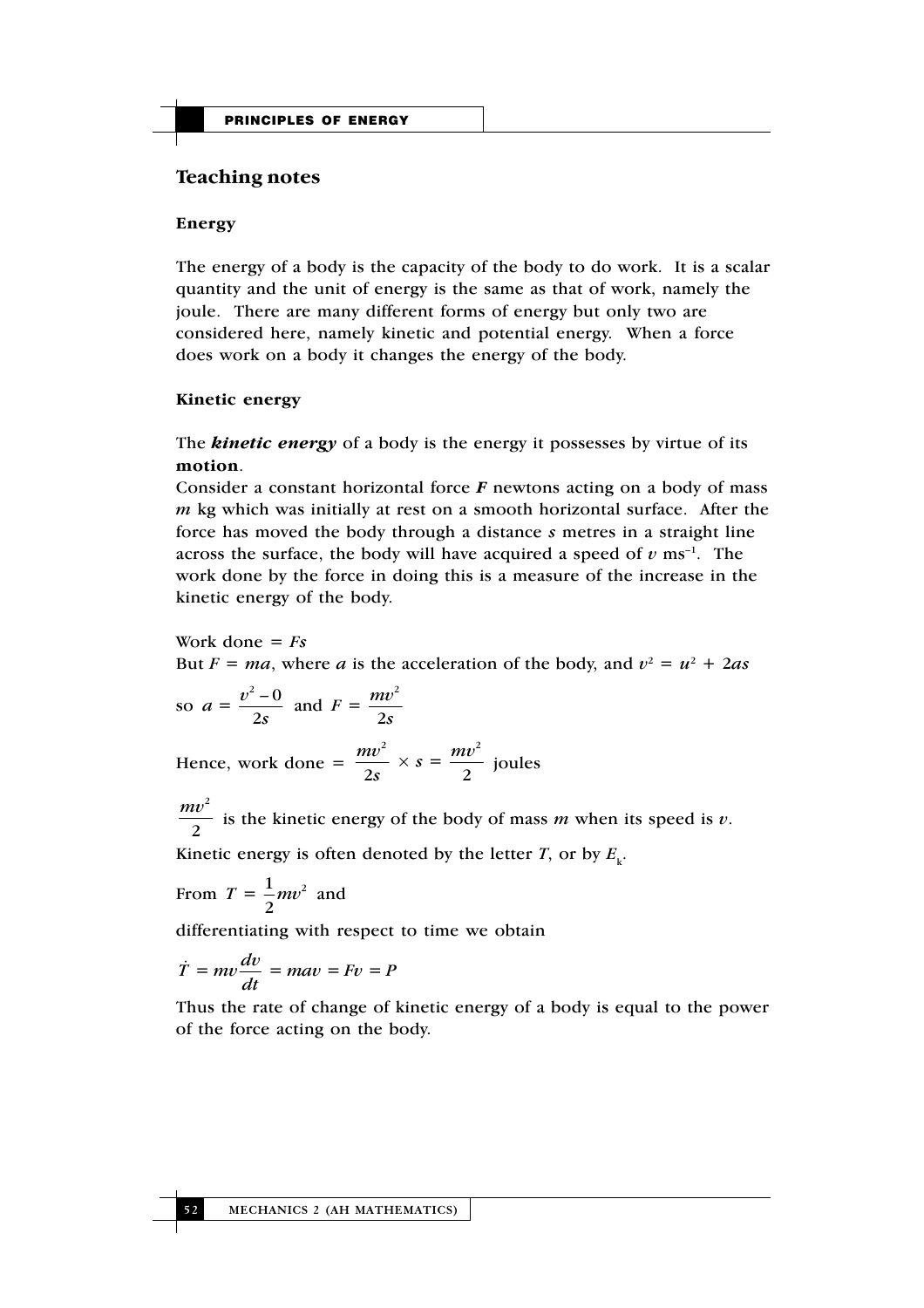# **Potential energy**

Potential energy is the energy a body possesses by virtue of its **position**. In this unit we consider gravitational potential energy and the potential energy of a spring or elastic string.

### **Gravitational potential energy**

Consider first a body of mass *m* kg being raised a distance of *h* metres vertically under gravity from the surface of the Earth. (If *h* is small compared with the radius of the Earth then the gravitational force may be assumed to be constant, i.e. we have a **uniform gravitational field**.) The work done against gravity is then *mgh* joules where *g* ms–2 is the magnitude of the acceleration due to gravity at the surface of the Earth. This is a measure of the increase in the potential energy of the body. Potential energy is sometimes denoted by *V* and also by  $E_p$ . So  $E_p = mgb$ .

### **Note**

There is no actual zero of potential energy and any arbitrary level may be used as a reference point to measure the change in potential energy of a body.

In general if a particle is moving freely under constant gravity its equation of motion is  $m\ddot{z} = -mg$ 

and so 
$$
\int m\ddot{z}dz = \int -mgdz = -mgz + C
$$
  
\nNow  $\ddot{z} = \frac{d\dot{z}}{dt} = \frac{d\dot{z}}{dz} \frac{dz}{dt} = \frac{d\dot{z}}{dz} \dot{z} = \dot{z}\frac{d\dot{z}}{dz}$   
\n $\therefore \quad \int m\ddot{z}dz = -mgz + C$   
\n $\Rightarrow \quad \int m\dot{z}d\dot{z} = -mgz + C$   
\n $\Rightarrow \quad \int m\dot{z}d\dot{z} = -mgz + C$   
\n $\Rightarrow \quad \frac{1}{2}m\dot{z}^2 = -mgz + C$   
\n $\Rightarrow \quad \frac{1}{2}m\dot{z}^2 + mgz = C$   
\n $\Rightarrow \quad E_k + E_p = \text{constant}$ 

Taking the more general case, and using Newton's Inverse Square Law, we have

Gravitational force  $=\frac{3\pi}{r^2}$ *GmM r*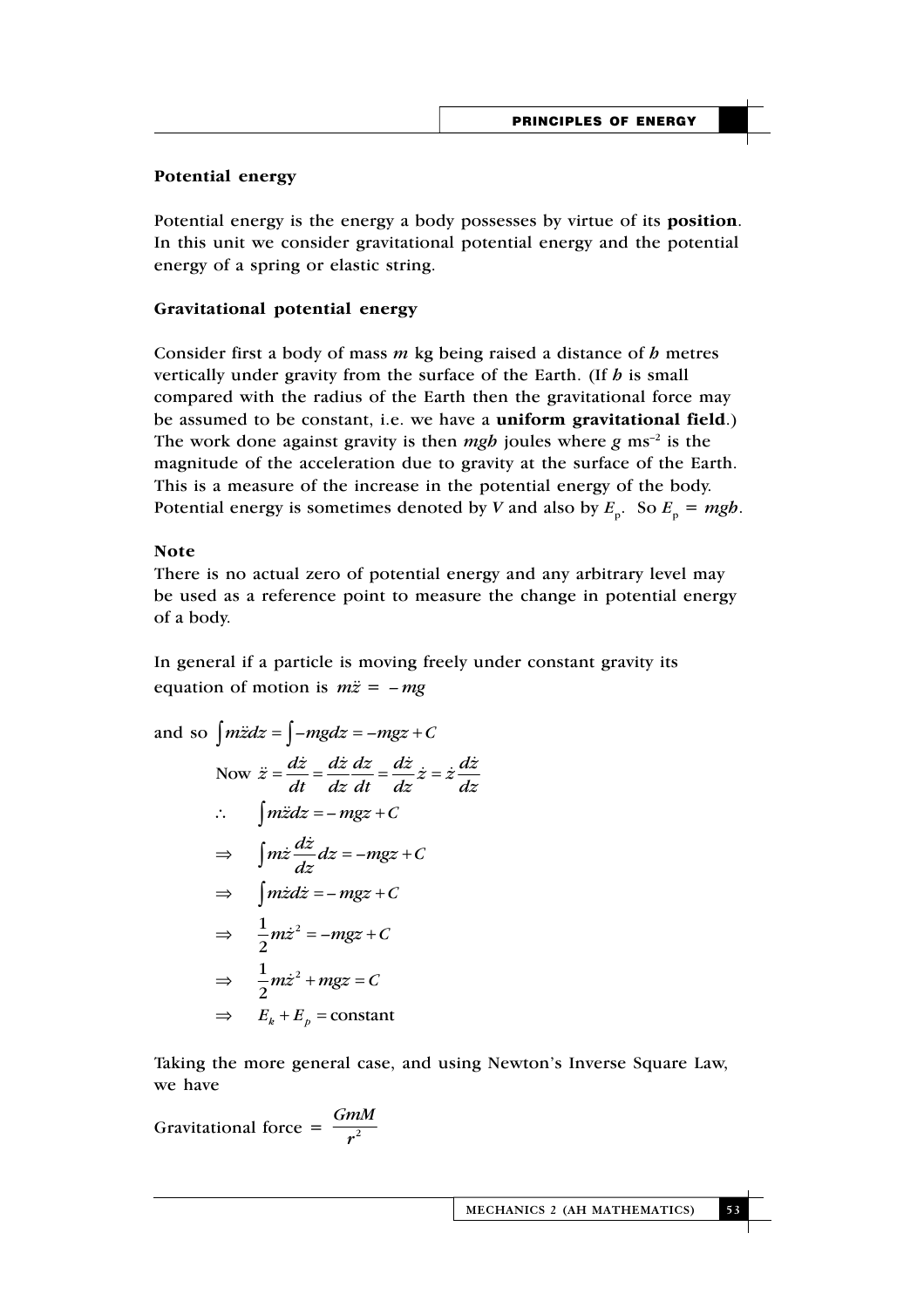and the equation of motion of the body of mass *m* is  $m\ddot{r} = \frac{GmM}{r^2}$ (where *r* is measured from particle of mass *m*).

Proceeding as above we have

$$
\int \text{m} \vec{r} \, d\vec{r} = \int \frac{GmM}{r^2} = -\frac{GmM}{r} + C
$$
\n
$$
\Rightarrow \quad \int \text{m} \vec{r} \, d\vec{r} = -\frac{GmM}{r} + C
$$
\n
$$
\Rightarrow \quad \frac{1}{2} m \vec{r}^2 = -\frac{GmM}{r} + C
$$
\n
$$
\Rightarrow \quad \frac{1}{2} m \vec{r}^2 + \frac{GmM}{r} = C
$$

 $1$   $\cdots$   $\cdots$ 2  $m\dot{r}^2$  is the kinetic energy of the particle and  $\frac{GmM}{r}$ *r* is the potential energy of the particle.

Again we see that  $E_k + E_p = constant$ 

Since  $E_k + E_p$  = constant, **mechanical energy is conserved** and gravitation is an example of a **conservative force**.

### **Conservative and non-conservative forces**

As an object moves from A to B under constant gravity, the work done by its weight is equal to the difference between the potential energies at B and A, i.e. it depends only on the positions of A and B and not on the path taken from A to B. This is typical of conservative forces. Other examples of conservative forces include the tension in a spring. When frictional forces act on a body some of the energy is converted into heat and the mechanical energy is reduced. Friction is an example of a **nonconservative** force. The work done by friction on a body as it moves from a position A to a position B depends on the length of the path taken, the longer the path the greater the work done.

### **Elastic potential energy**

The other case of potential energy considered is the energy stored in an elastic string (or spring) when it has been stretched a distance *x*.

The tension in the string is then  $\frac{\lambda x}{\lambda}$ *l*  $\frac{\lambda x}{\lambda}$ , *l* being the natural length of the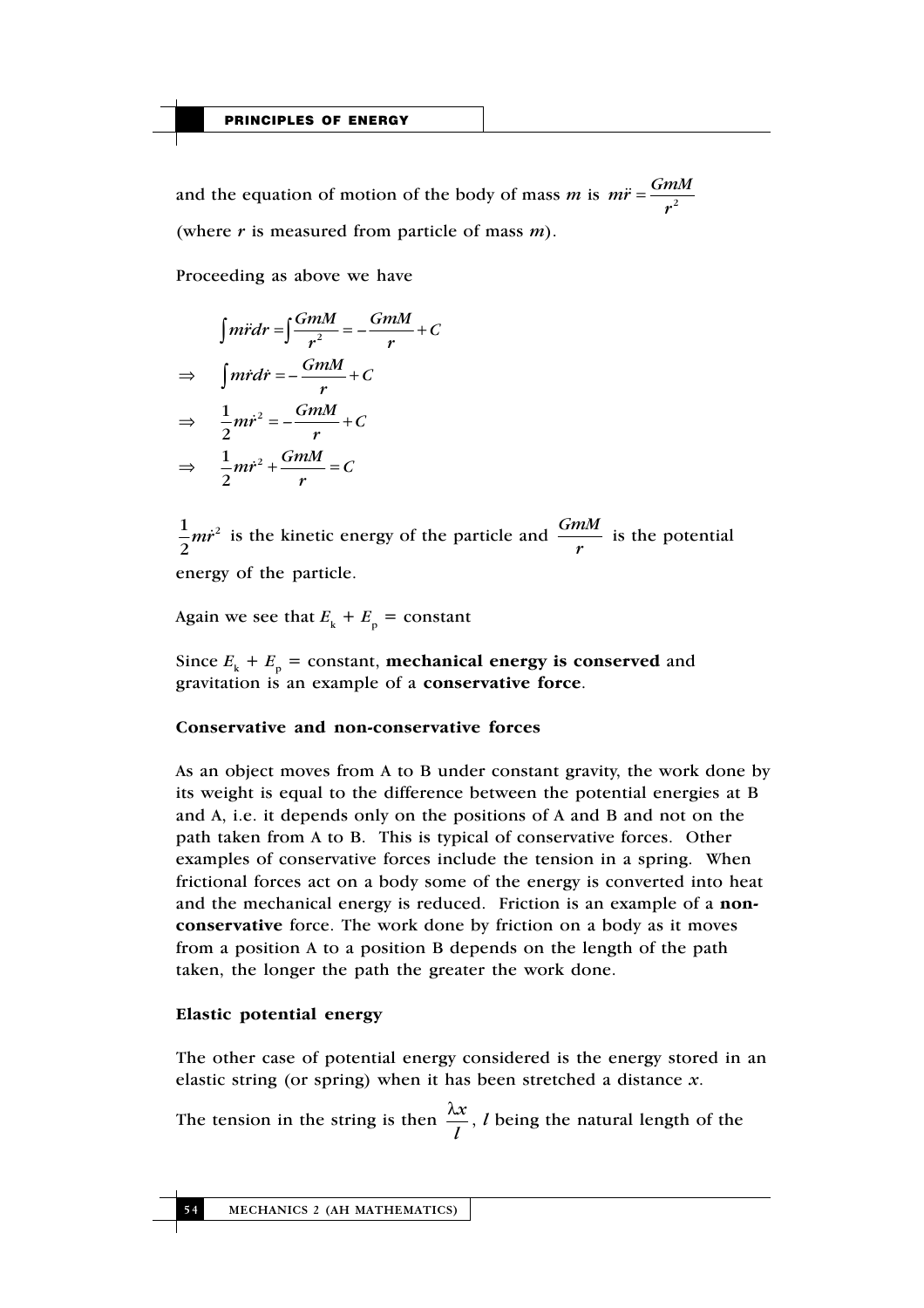string and  $\lambda$  is the modulus of elasticity.



The work done in stretching it a further small distance  $\delta x$  is thus  $\frac{\lambda x}{\cdot} \delta x$ *l*

Thus, the work done in stretching the string from its natural length, *l*, to the length  $l + x$  is given by

$$
\lim_{\delta x \to 0} \sum \frac{\lambda x}{l} \delta x = \int_{0}^{x} \frac{\lambda}{l} x dx = \frac{1}{2} \frac{\lambda}{l} x^{2} = \frac{1}{2} \frac{\lambda}{l} \text{ (extension)}^{2}
$$

In the case of a spring this would be  $\frac{1}{3}$ 2 *k* (extension)2, *k* being the stiffness constant.

If the spring were to return to its natural length, the tension would do a positive amount of work  $\frac{1}{2}kx^2$ 2  $kx^2$  . This expression is called the elastic potential energy of the spring.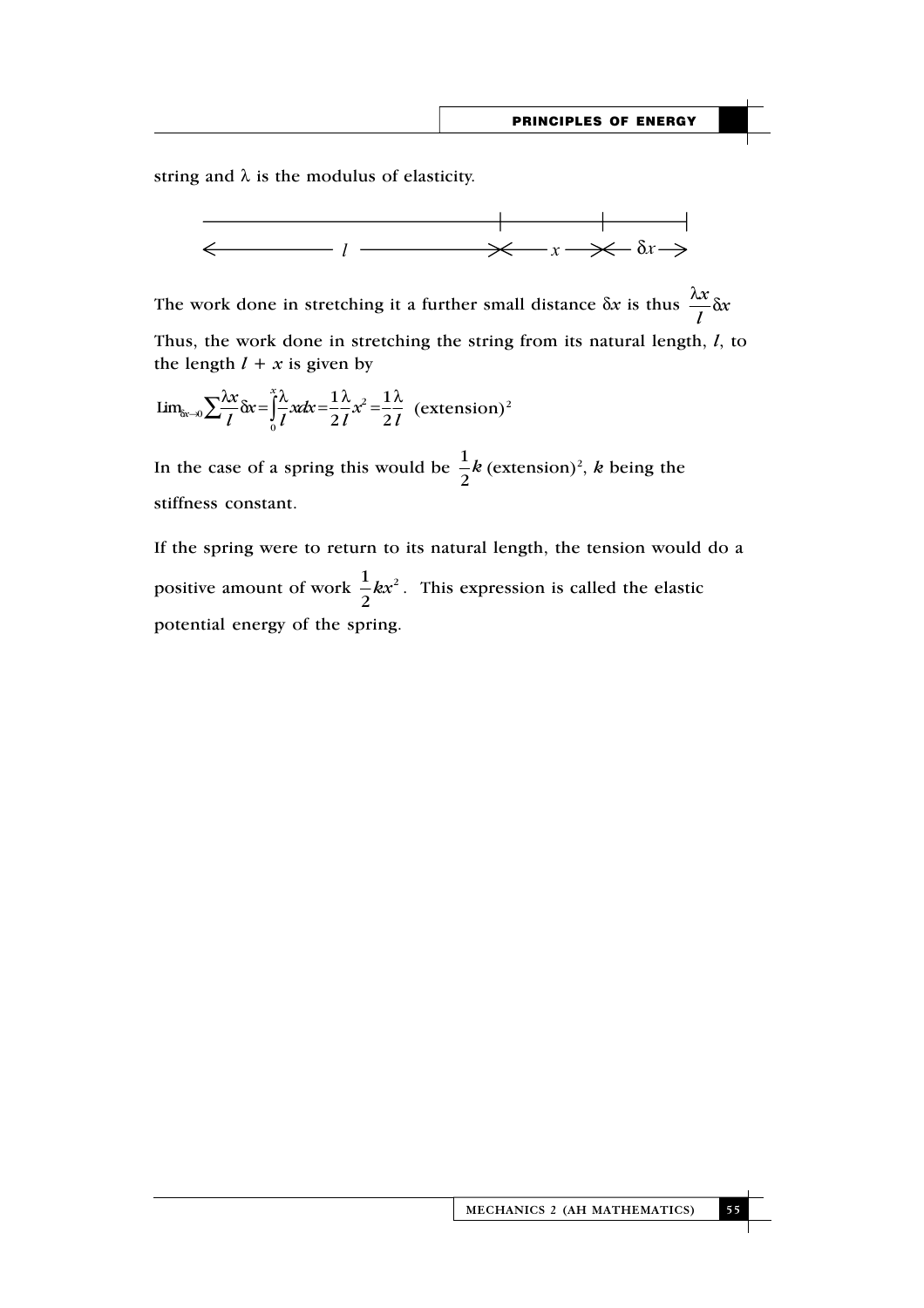# **Worked examples**

(Note: Some of the questions tackled here by the work/energy principle can be answered by other means.)

### *Example 1*

A body of mass 2 kg is pulled in a straight line across a smooth horizontal surface by a constant, horizontal force *P* newtons. The body passes through a point A with speed  $4 \text{ ms}^{-1}$ , then, 5 metres further along, passes a point B with speed  $6 \text{ ms}^{-1}$ . Find the magnitude of the force *P*.

### *Solution*

K.E. at A = 
$$
\frac{1}{2} \times 2 \times 4^2 = 16
$$
 J  
K.E. at B =  $\frac{1}{2} \times 2 \times 6^2 = 36$  J  
Work done = change in K.E. = 36 - 16 = 20 J

But work done =  $P \times 5$  so  $P = 4$  N

### *Example 2*

A point A is 20 m vertically above a second point B. A body, of mass 4 kg, is released from rest at A and falls vertically against a constant resistance of 24 N. Find the speed of the body at B.

### *Solution*

(Taking B as the zero of P.E.) Total Energy at  $A = K.E + P.E. = 0 + 4g \times 20 = 80g J$ 

Total Energy at B = K.E + P.E. =  $\frac{1}{2} \times 4v^2 = 2v^2$  J 2  $\times 4v^2 = 2v$ 

The body does work against the resistance in travelling from A to B and so loses energy.

Work done against resistance = loss in energy =  $80g - 2v^2$ Thus,  $24 \times 20 = 80g - 2v^2$ 

 $\Rightarrow$  2*v*<sup>2</sup> = 784 – 480 = 304 ⇒ *v*<sup>2</sup>  $v^2 = 152$ 

$$
\Rightarrow \qquad v = 12.3 \text{ ms}^{-1}
$$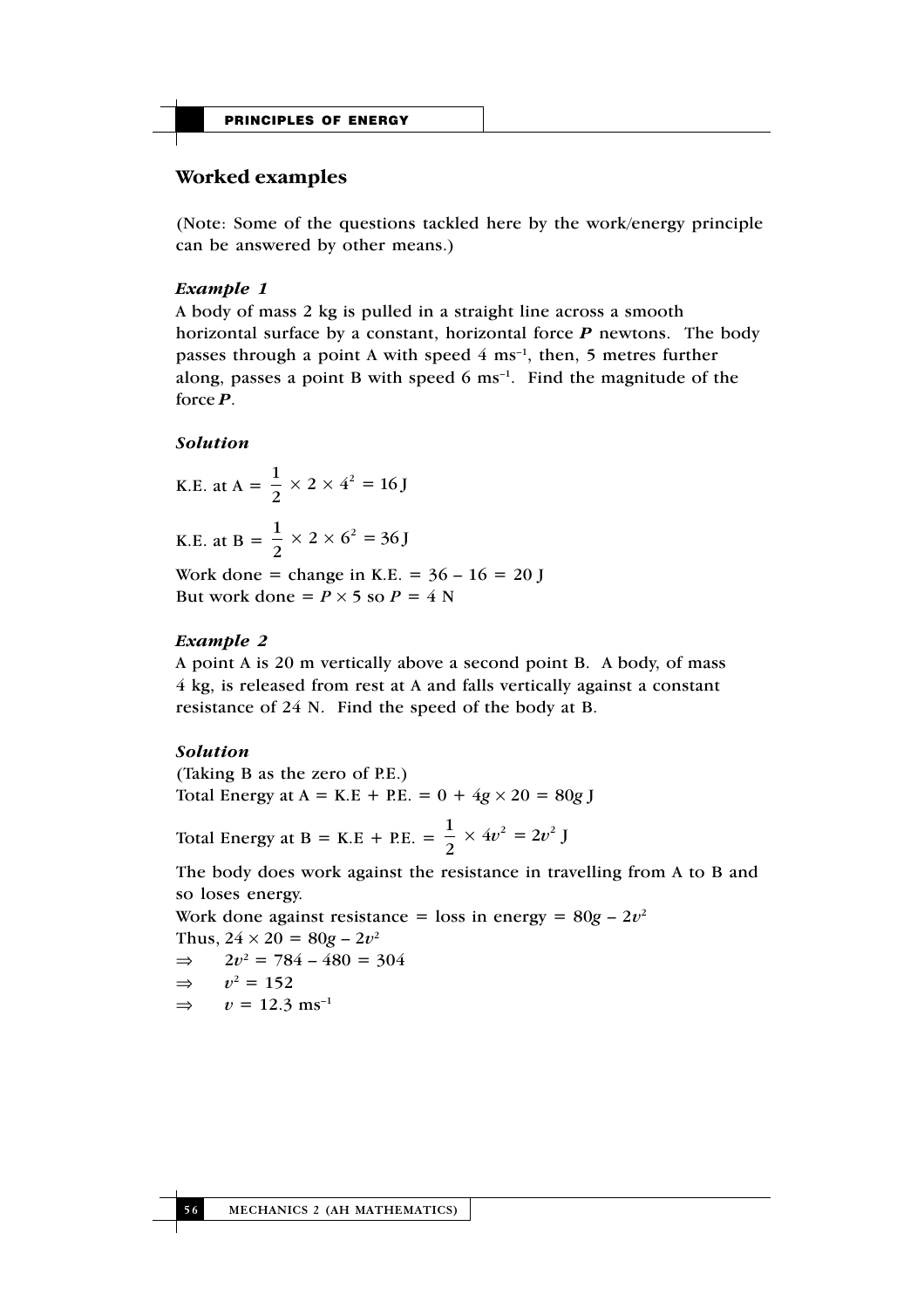# *Example 3*

From the foot of a rough, inclined plane, a body of mass 4 kg is projected, with speed 6 ms–1, up the line of greatest slope. The

 $a^{\circ}$   $\blacktriangledown$  4*g F R* °

plane is inclined at an angle of sin<sup>-1</sup>/<sub>2</sub> 5 to the

horizontal and the coefficient of friction

between the body and the plane is  $\frac{3}{8}$ .

Find the distance the body travels up the plane before first coming to rest.

### *Solution*

Take the foot of the plane as the zero of P.E. Let *d* metres be the distance travelled up the plane.

 $F = \mu R$  and, resolving perpendicular to the plane,  $R = 4g\cos\theta^\circ = 4g \times \frac{4}{5}$ 

So 
$$
F = \frac{3}{8} \times 4g \times \frac{4}{5} = \frac{6g}{5} N
$$

Total energy at the start = K.E. + P.E. =  $\frac{1}{2} \times 4 \times 6^2 + 0 = 72$  J 2  $\times$  4  $\times$ 

Total energy at highest point reached = K.E. + P.E. =  $0 + 4g \times d \sin a^{\circ}$ 

$$
= 4g \times \frac{3}{5}d
$$

$$
= 23.52d
$$

Work done against friction  $=$  loss in energy

$$
\frac{6g}{5} \times d = 72 - 23.52d
$$
  
\n
$$
\Rightarrow 11.76d + 23.52d = 72
$$
  
\n
$$
\Rightarrow 35.28d = 72
$$
  
\n
$$
\Rightarrow d = 2.04 \text{ m}
$$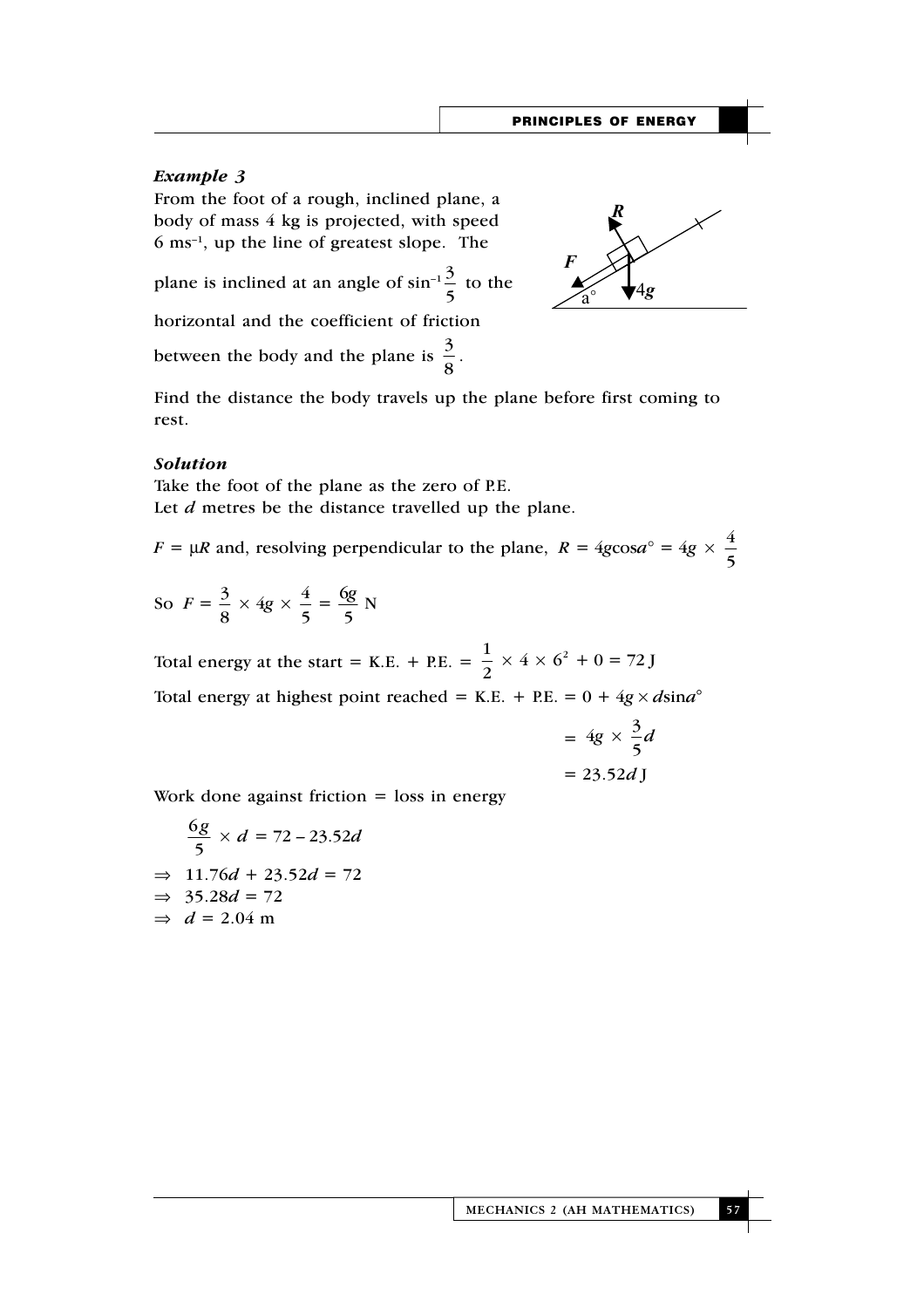The principal of Conservation of Energy is particularly useful in dealing with **motion in a vertical circle** and two examples are given here.

### *Example 4*

A bead of mass *m* is threaded onto a smooth circular wire, of radius *a*, fixed in a vertical plane. The bead is projected from the lowest point, A, of the wire with speed *u*.

### Find

- (a) an expression for the speed *v* of the bead when it has reached the point C, where  $\angle AOC = \theta$ , as shown
- (b) the least value of *u* that will allow the bead to execute complete revolutions.



### *Solution*

(a) Taking A as the zero of P.E. the energy equation gives Total energy at  $A = Total energy at C$ 

$$
\Rightarrow \frac{1}{2}mu^2 + 0 = \frac{1}{2}mv^2 + mg(a - a\cos\theta)
$$

$$
\Rightarrow v^2 = u^2 - 2ga(1 - \cos\theta)
$$

(b) For complete revolutions the speed at B must be positive i.e.  $v > 0$  when  $\theta = 180^\circ$ 

$$
\Rightarrow u^2 - 2ga(1 - \cos 180^\circ) > 0
$$
  
\n
$$
\Rightarrow u^2 - 4ga > 0
$$
  
\n
$$
\Rightarrow u^2 > 4ga
$$
  
\n
$$
\Rightarrow u > 2\sqrt{ga}
$$

### *Example 5*

A particle P, of mass *m*, is suspended from a fixed point O by a light inextensible string of length *a*. When P is vertically below O it is given a horizontal velocity of magnitude *u*. Assuming that the string remains taut, find the speed of the particle when OP makes an angle  $\theta$  with the downward vertical and find an expression for the tension, *T*, in the string in terms of  $u$ ,  $a$ ,  $\theta$  and  $g$ . Determine the condition for P to describe complete circles.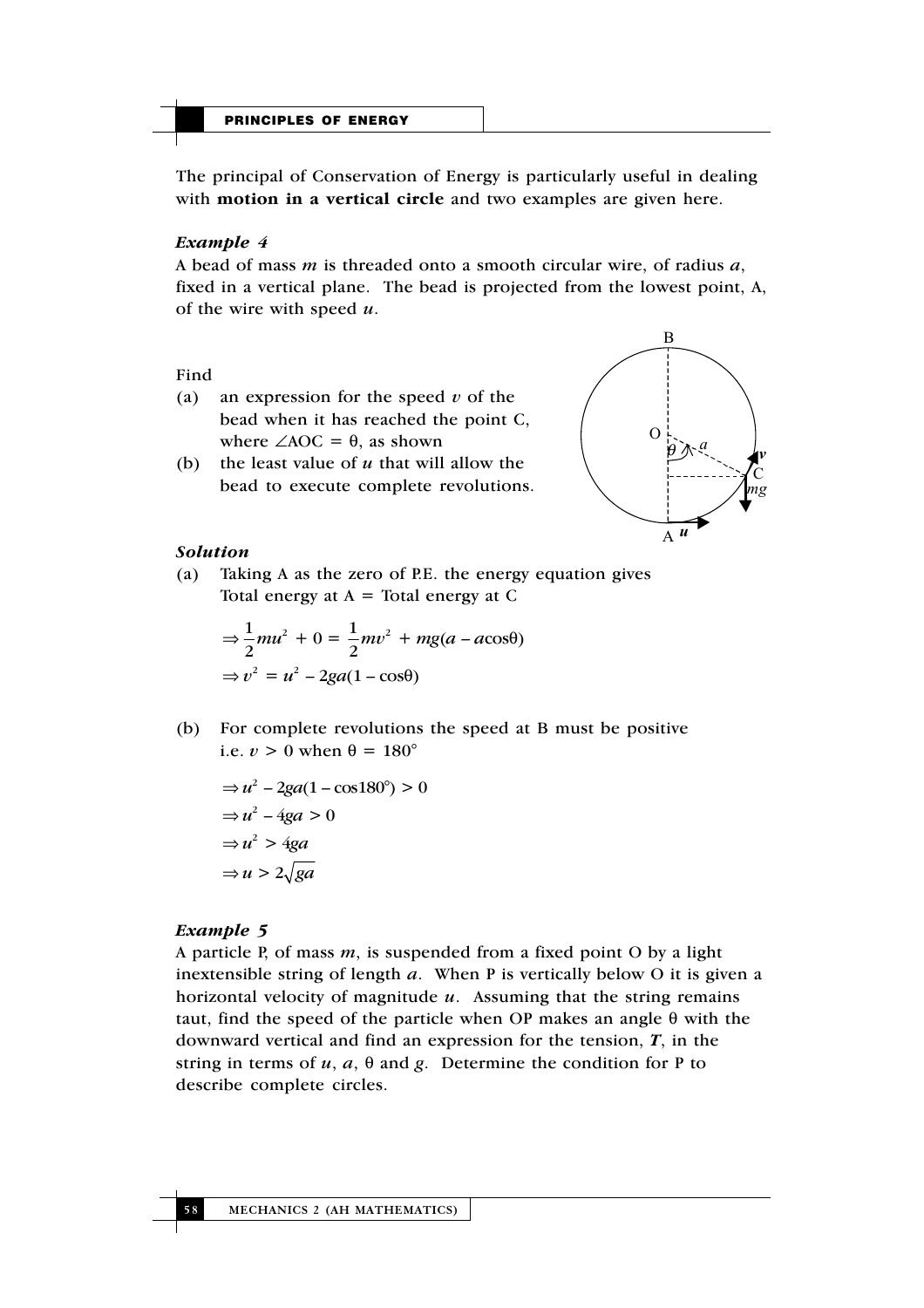

Since P moves in a circle of radius *a*, there is an acceleration towards O of  $\frac{v^2}{2}$ *a* and so, resolving *mg* into its radial and transverse components, the equations of motion in the radial direction is

$$
T-mg\cos\theta = \frac{mv^2}{a} \Rightarrow T = \frac{mv^2}{a} + mg\cos\theta
$$

Substituting for *v* gives

$$
T = \frac{m}{a} \left[ u^2 - 2ga(1 - \cos\theta) \right] + mg\cos\theta
$$
  
\n
$$
\Rightarrow T = \frac{mu^2}{a} - 2mg(1 - \cos\theta) + mg\cos\theta
$$
  
\n
$$
\Rightarrow T = \frac{mu^2}{a} - 2mg + 3mg\cos\theta
$$
  
\n
$$
\Rightarrow T = \frac{m}{a} \left[ u^2 - ga(2 - 3\cos\theta) \right]
$$

The particle will describe complete circles provided  $T \ge 0$  for all  $\theta$ , so that the string never goes slack.

Since *T* is at a minimum when  $\theta = \pi$ , then *T*  $\geq$  0 when  $\theta = \pi$  $\Rightarrow u^2 - ga(2+3) \ge 0$  $\Rightarrow$   $u^2$  – 5ga  $\geq$  0  $\Rightarrow$   $u \ge \sqrt{5ga}$ 

Notice that the minimum speed necessary for complete circles is greater here than in the previous example when the bead could not leave the circular path.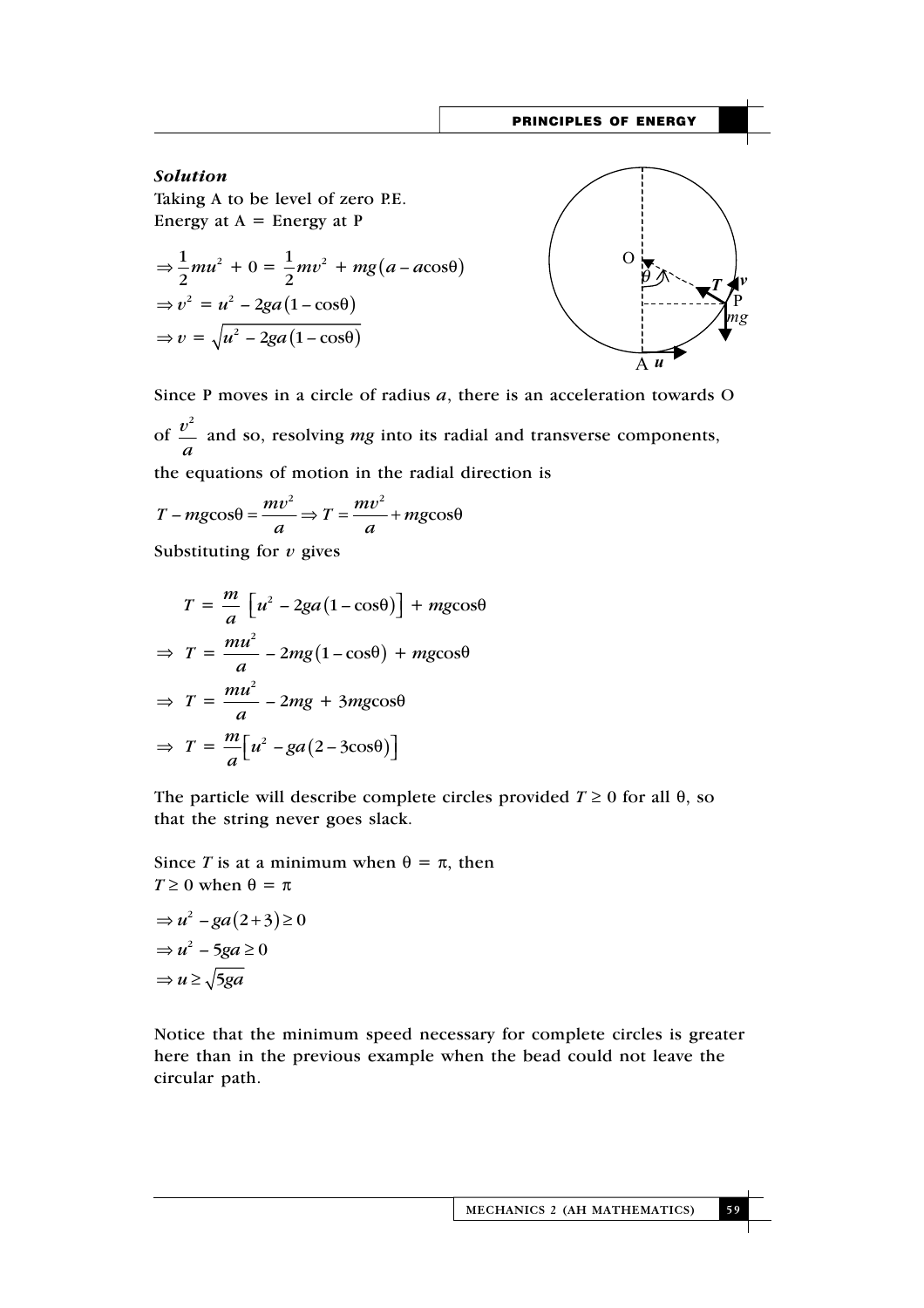If  $u < \sqrt{5ga}$ , then at some stage the string will go slack and the particle will travel as a projectile, freely under gravity for a time. (Until the string goes taut again.)

Examples can also include a body on the inside, or the outside, of a circular drum.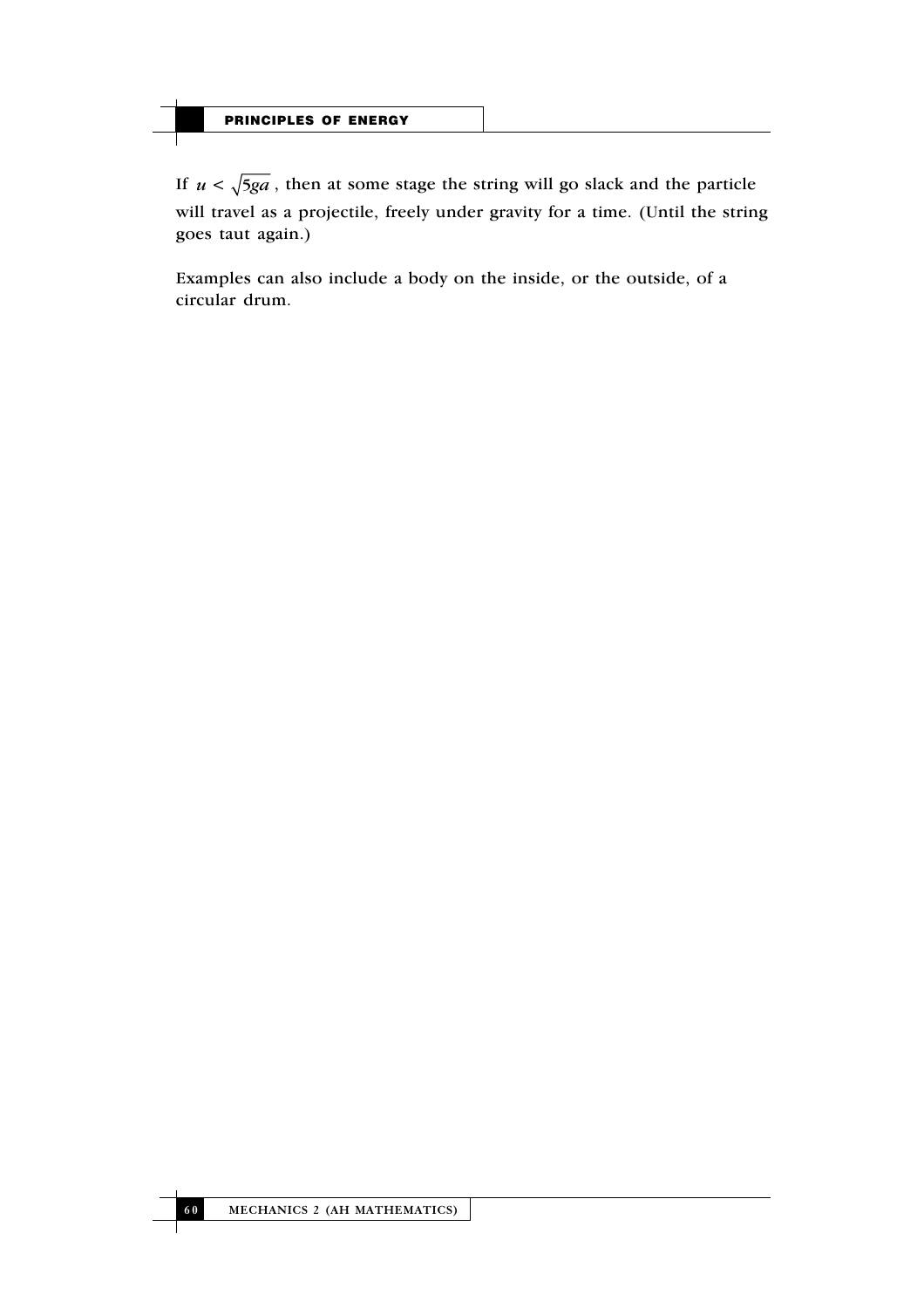# **Resources/examples**

|    |                                        | S&T Chapter 11 (Work, Energy and Power) |                                                                   |
|----|----------------------------------------|-----------------------------------------|-------------------------------------------------------------------|
|    |                                        | Pages 250-2                             | Ex 11A, Pages 252-3                                               |
|    |                                        | Pages 262-4                             | Ex 11E, Page 265                                                  |
|    |                                        | Pages 266-7                             | Ex 11F, Pages 268-9                                               |
|    |                                        | Pages 269-70                            | Ex11G, Pages 271-2                                                |
|    |                                        | Pages 253-4                             | Ex 11B, Page 255                                                  |
|    |                                        | Pages 255-6                             | Ex 11C, Pages 257-8                                               |
|    |                                        | Pages 258-9                             | Ex 11D, Pages 260-1                                               |
|    |                                        | Pages 272-6                             | Ex 11H (selected examples)                                        |
|    |                                        | Chapter 16 (Use of Calculus)            |                                                                   |
|    |                                        | Pages $421-2$                           | Ex 16F, Pages 423-4                                               |
|    |                                        | Pages 427-32                            | Ex 16H (selected examples)                                        |
|    | RCS Chapter 6 (Work, Energy and Power) |                                         |                                                                   |
|    | Pages $95-6$                           |                                         | Ex 6A, Pages $97-8$                                               |
|    |                                        |                                         | Ex 6B, Pages 106-7; Ex 6F                                         |
|    |                                        | Pages 108-9                             | Ex 6G, Page 110                                                   |
|    |                                        | Pages 99-101                            | Ex 6C, Pages 102-3                                                |
|    |                                        |                                         | Ex $6D$ , Pages $104-5$ ; Ex $6E$                                 |
|    |                                        | Pages 112-13                            | Examination Questions (selected                                   |
|    |                                        |                                         | examples)                                                         |
|    | Chapter 14 (Techniques of Dynamics)    |                                         |                                                                   |
|    |                                        | Pages 268-9                             | Ex 14A, Pages 269-70                                              |
|    |                                        | Pages 271-2                             | Ex 14B, Pages 273-4                                               |
| TG | Chapter 10 (Energy, Work and Power)    |                                         |                                                                   |
|    |                                        | Pages 170-2                             | Ex 10.2A, Pages 172–3                                             |
|    |                                        |                                         | Ex 10.2B, Pages 174-5                                             |
|    |                                        | Pages 175-7                             | Ex 10.3A, Pages 178-9                                             |
|    |                                        |                                         | Ex 10.3B, Pages 179-80                                            |
|    |                                        | Pages 181-2                             | Ex 10.4A, Pages 183-4                                             |
|    |                                        |                                         | Ex 10.4B, Pages 185-6                                             |
|    |                                        | Pages 187-8                             | Ex 10.5A, Page 189                                                |
|    |                                        |                                         | Ex 10.5B, Pages 190-1                                             |
|    |                                        | Pages 191-3                             | Ex 10.6A, Page 194                                                |
|    |                                        |                                         | Ex 10.6B, Pages 195–6                                             |
|    |                                        | Pages 196-8                             | Consolidation Exercises (selected<br>examples)                    |
|    |                                        |                                         | Chapter 11 (Energy and Work: Variable Forces and Scalar Products) |
|    |                                        | Pages 205-8                             | Ex 11.2A, Pages 208-9                                             |
|    |                                        |                                         | Ex $11.2B$ , Pages $210-11$ (selected                             |
|    |                                        |                                         | examples)                                                         |
|    |                                        |                                         |                                                                   |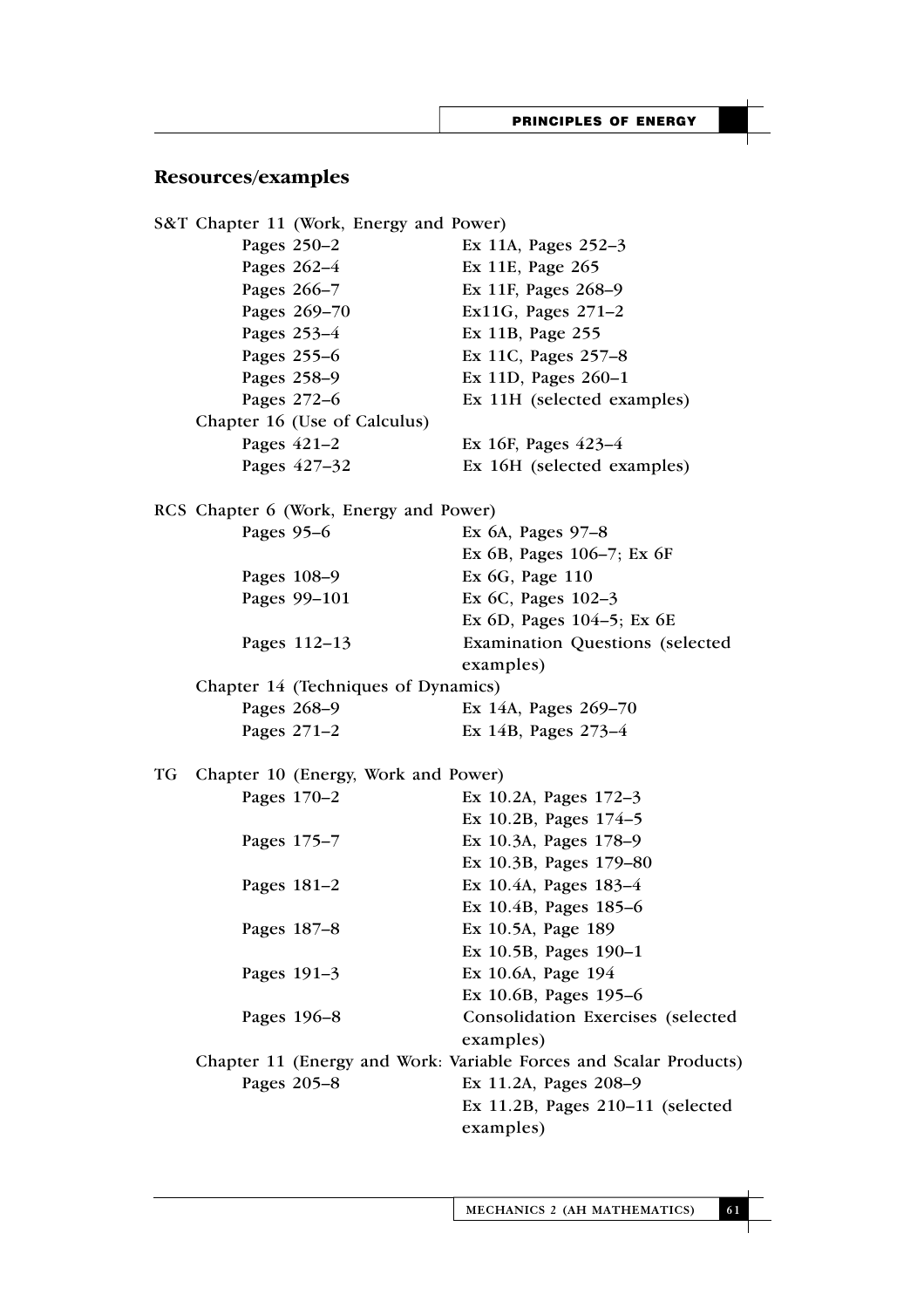| Pages 211-12                                     | Ex 11.3A, Pages 213-14<br>Ex 11.3B, Pages 215-16 (selected<br>examples) |  |  |  |
|--------------------------------------------------|-------------------------------------------------------------------------|--|--|--|
| Pages 216-17                                     | Ex 11.4A, Pages 218-19<br>Ex 11.4B, Pages 219-20                        |  |  |  |
| Pages 221/2                                      | Consolidation Examples (selected<br>examples)                           |  |  |  |
| Chapter 13 (Circular Motion with Variable Speed) |                                                                         |  |  |  |
| Pages 252-6                                      | Ex 13.1A, Page 256                                                      |  |  |  |
|                                                  | Ex 13.1B, Pages 256-7 (selected<br>examples)                            |  |  |  |
| Page 260                                         | <b>Consolidation Exercises</b>                                          |  |  |  |
| B&C Chapter 6 (Work and Power)                   |                                                                         |  |  |  |
| Pages 181-5                                      | Ex 6a, Pages 185-6                                                      |  |  |  |
| Pages 186-92                                     | Ex 6b, Pages 192-3                                                      |  |  |  |
| Pages 195-8                                      | Ex <sub>6</sub>                                                         |  |  |  |
| Chapter 11 (General Motion of a Particle)        |                                                                         |  |  |  |
| Pages 366-70                                     | Ex 11j, Nos. $1-4$                                                      |  |  |  |
|                                                  | Ex 11k, Page 370                                                        |  |  |  |
| Chapter 7 (Energy)                               |                                                                         |  |  |  |
| Pages 208-12                                     | Ex 7b, Page 212                                                         |  |  |  |
| Pages 213-17                                     | Ex 7c, Page 218                                                         |  |  |  |
| Pages 218-23 (omit Ex 2) Ex 7d, Pages 223-4;     |                                                                         |  |  |  |
|                                                  | Ex 7, Pages 226-31 (selected                                            |  |  |  |
|                                                  | examples)                                                               |  |  |  |
| OG Chapter 8 (Forces on a particle)              |                                                                         |  |  |  |
| 8.4 Work and Energy; Power                       |                                                                         |  |  |  |
| Pages 470-2                                      | Ex $8.4:1$ , Page $473$                                                 |  |  |  |
| Pages 474-5                                      | Ex 8.4:2, Page 476                                                      |  |  |  |
| Pages 476-9                                      | Ex 8.4:3, Pages 480-3 (selected                                         |  |  |  |
|                                                  | examples)                                                               |  |  |  |
| Pages 483-4                                      | Ex 8.4:4, Pages 485-7                                                   |  |  |  |
|                                                  |                                                                         |  |  |  |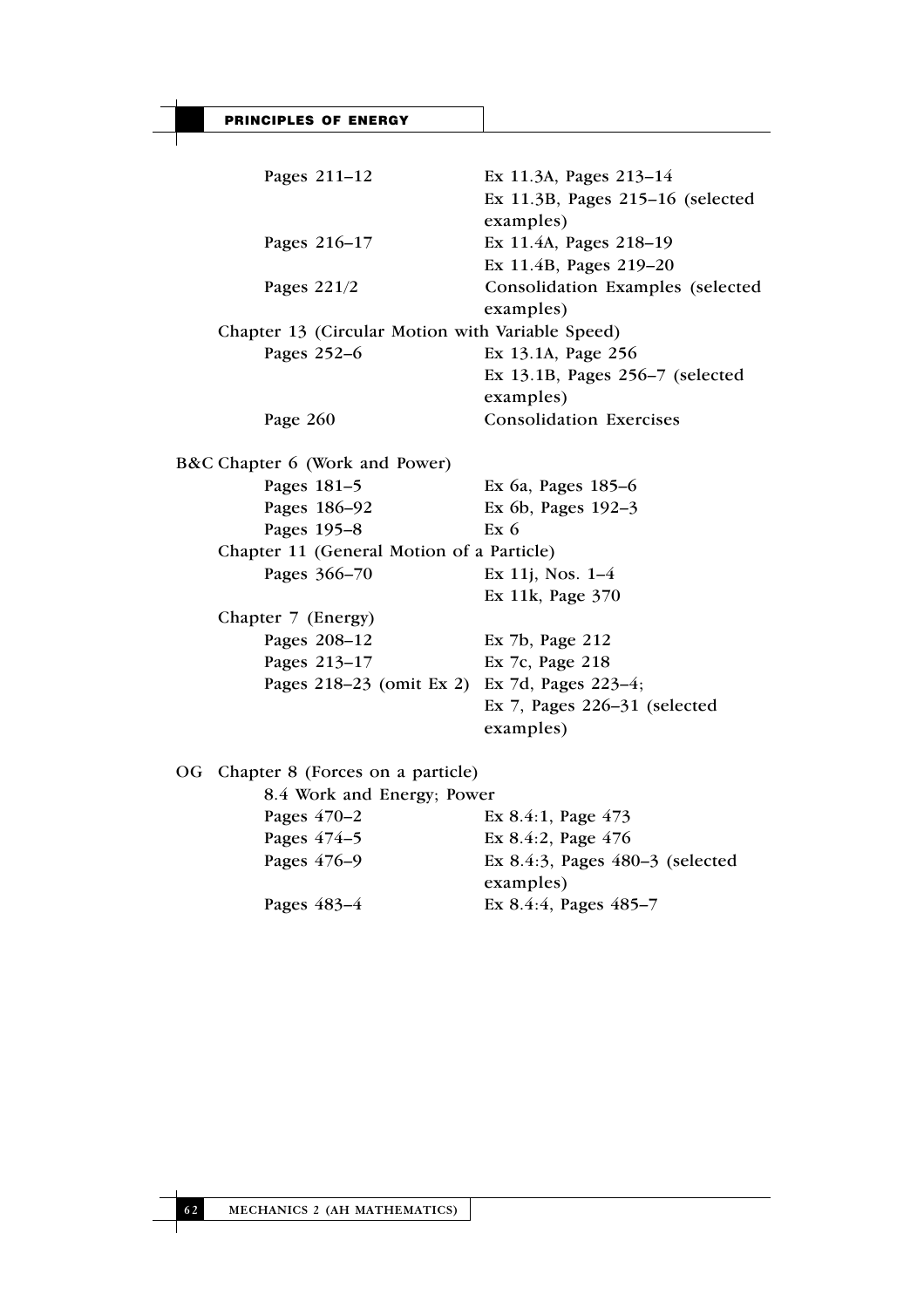# *SECTION 6*

# **Content**

• Know that 
$$
a = v \frac{dv}{dx}
$$
 as well as  $\frac{dv}{dt}$ 

• Use Newton's law of motion *F* = *ma*, to form first order differential equations to model practical problems, where the acceleration is dependent on the displacement or velocity,

i.e. 
$$
\frac{dv}{dt} = f(v), v \frac{dv}{dx} = f(x), v \frac{dv}{dx} = f(v)
$$

- Solve such equations by the method of separation of variables
- Derive the equation  $v^2 = \omega^2(a^2 x^2)$  by solving  $v \frac{dv}{dx} = -\omega^2 x$ *dx* ω
- Know the meaning of the terms terminal velocity, escape velocity and resistance per unit mass, and solve problems involving differential equations and incorporating any of these

terms or making use of  $F = \frac{P}{v}$ 

### **Comments**

It may be necessary to teach the solution technique of separation of variables, depending on the mathematical background of the students. Examples will be straightforward with integrals which are covered in Mathematics 1 and 2 at Advanced Higher. If more complex, then the anti-derivative will be given.

This section can involve knowledge and skills from other topics within this unit.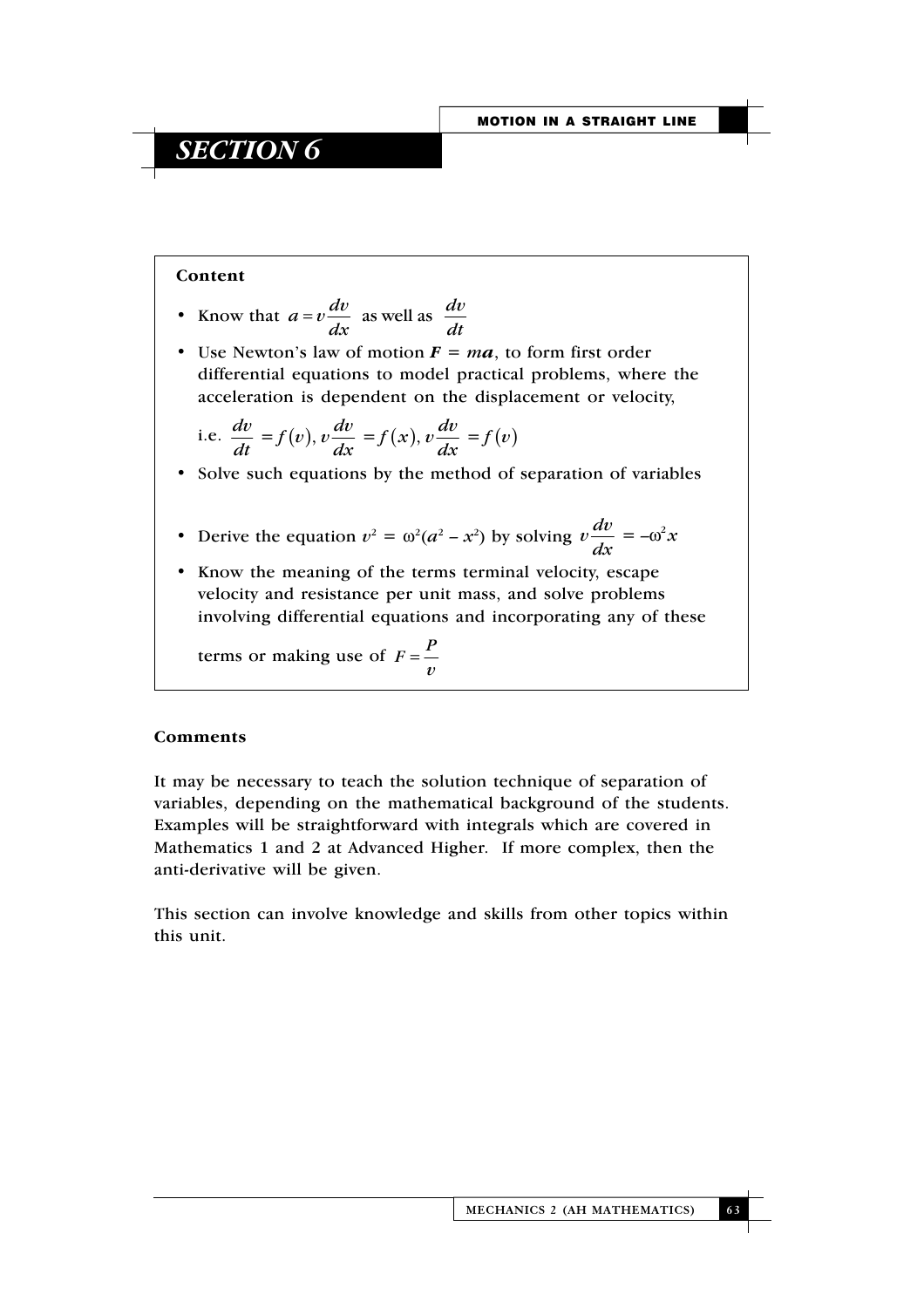# **Teaching notes**

Essentially, if the acceleration is not constant, then Newton's equations of motion cannot be used and the use of calculus is the appropriate technique. This cannot be stressed too strongly to candidates and has already been done so in Mechanics 1, when examples involving acceleration as a function of time were covered. There, integrating acceleration gave velocity and integrating velocity gave displacement and so no special differential equation techniques were required to solve the equations of motion.

In this unit situations where acceleration is dependent on displacement or velocity are considered and the technique of 'separation of variables' is required to solve the differential equations.

Since the motion being considered is in a straight line the scalar form of notation will be used for the calculus.

$$
a = \frac{dv}{dt} = \frac{dv}{dx} \cdot \frac{dx}{dt} = \frac{dv}{dx} \cdot v = v \frac{dv}{dx}
$$

Which version of the acceleration is used in any situation depends on what is required and this is best illustrated in examples.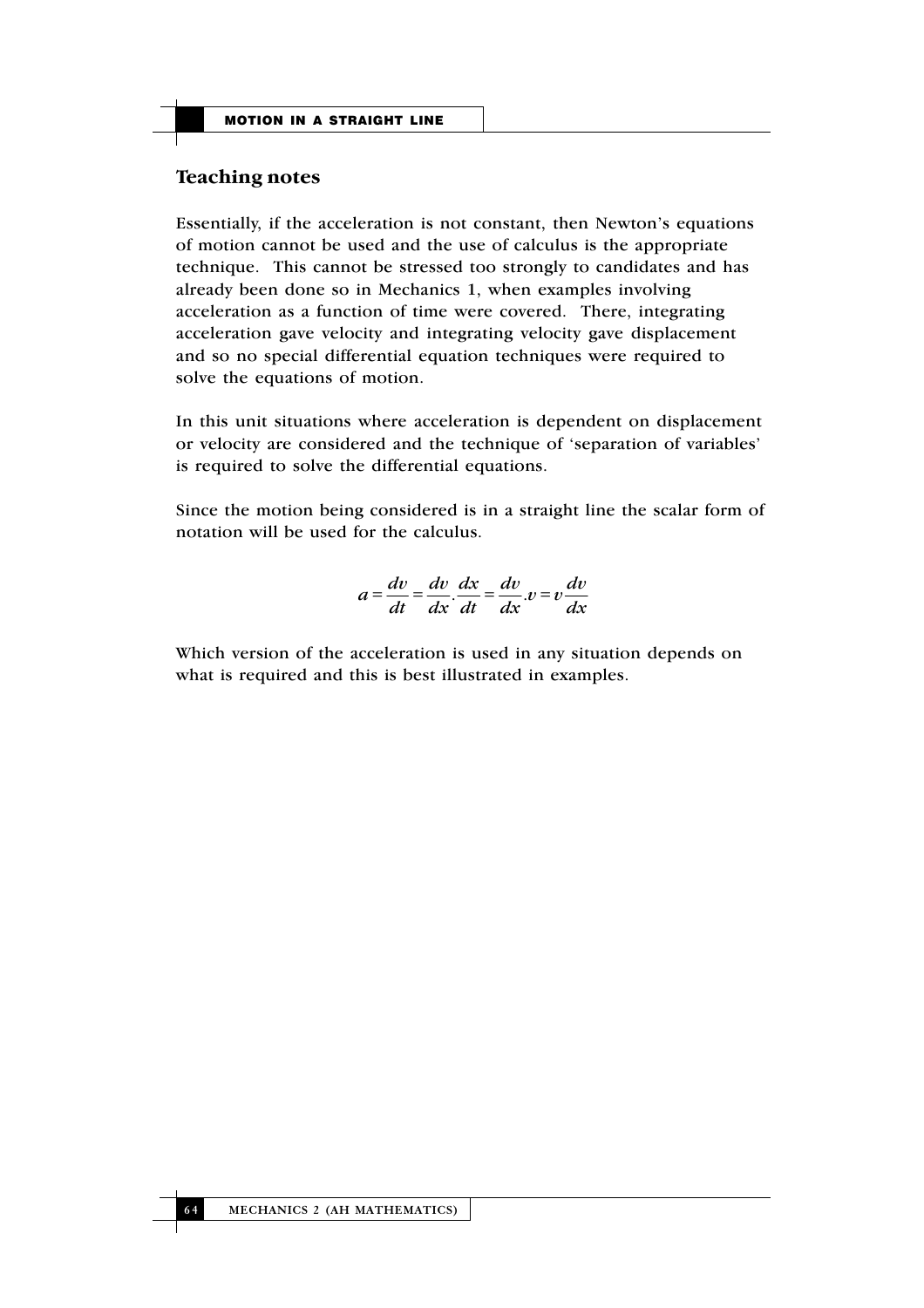# **Worked examples**

*Example 1* (velocity as a function of displacement) If  $v = 2s^2 - 5s$  find (a) *v* when  $s = 3$  m and (b) *a* when  $s = 3$  m.

# *Solution*

- (a)  $v = 2s^2 5s$ , when  $s = 3$ ;  $v = 18 15 = 3$  ms<sup>-1</sup>
- Hence,  $a = v \frac{dv}{dt} = (2s^2 5s)(4s 5)$ (b)  $a = v \frac{dv}{d}$  $\frac{dv}{dt} = 4s - 5$ *ds ds*

When  $s = 3$ ,  $a = 3 \times 7 = 21$  ms<sup>-2</sup> *ds*

*Example 2* (acceleration as a function of velocity) A body of mass *m* moves in a straight line under the action of a force of magnitude  $2\sqrt{v}$  per unit mass, acting in the direction of motion, where *v* is the speed of the body at time *t*.

If the body has initial speed *u*, find

- (a) the time taken to reach a speed of 9*u*, and
- (b) the distance travelled in reaching this speed.

## *Solution*

(a) 
$$
F = 2m\sqrt{v}
$$
  
\n $\Rightarrow ma = 2m\sqrt{v}$   
\n $\Rightarrow a = 2v^{\frac{1}{2}}$  [ $a = f(v)$  and **time** is required so use  $a = \frac{dv}{dt}$ ]  
\n $\Rightarrow \frac{dv}{dt} = 2v^{\frac{1}{2}}$   
\n $\Rightarrow \int \frac{dv}{v^{\frac{1}{2}}} = \int 2dt$  [separating the variables]  
\n $\Rightarrow \int v^{-\frac{1}{2}}dv = 2t + c$   
\n $\Rightarrow 2v^{\frac{1}{2}} = 2t + c$   
\n $(v = u \text{ when } t = 0 \text{ so } c = 2u^{\frac{1}{2}})$   
\n $\Rightarrow 2v^{\frac{1}{2}} = 2t + 2u^{\frac{1}{2}}$   
\n $\Rightarrow t = \sqrt{v} - \sqrt{u}$   
\nWhen  $v = 9u$ ,  $t = \sqrt{9u} - \sqrt{u} = 3\sqrt{u} - \sqrt{u} = 2\sqrt{u}$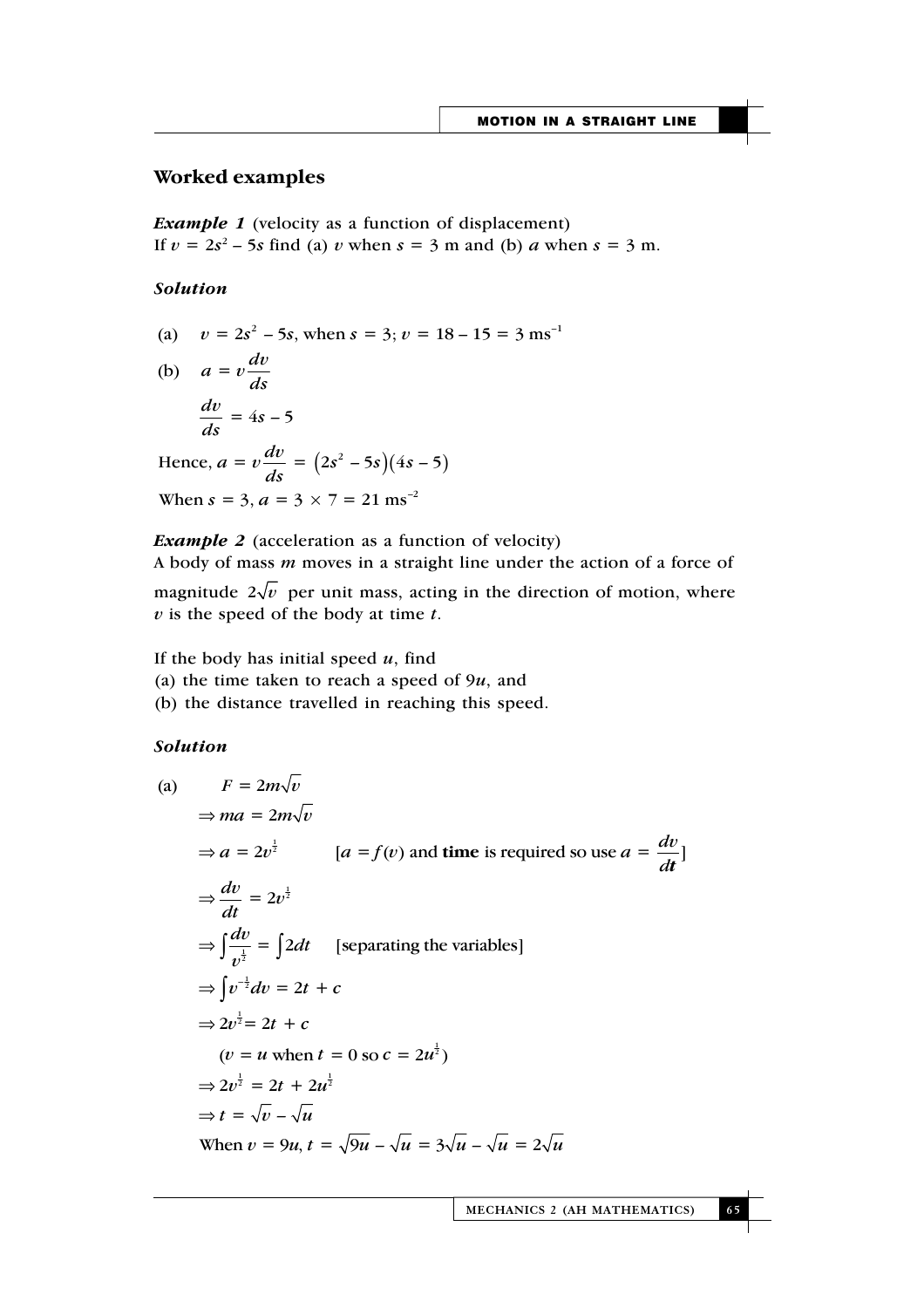(b) 
$$
a = 2v^{\frac{1}{2}}
$$
  
\n $\Rightarrow v \frac{dv}{dx} = 2v^{\frac{1}{2}}$  [ $a = f(v)$  and **distance** required so we use  $a = v \frac{dv}{dx}$ ]  
\n $\Rightarrow \int_{u}^{9u} v^{\frac{1}{2}} dv = \int_{0}^{x} 2dx$  [separating the variables]  
\n $\Rightarrow \left[\frac{2}{3}v^{\frac{3}{2}}\right]_{u}^{9u} = [2x]_{0}^{x}$   
\n $\Rightarrow \frac{2}{3}[(9u)^{\frac{3}{2}} - u^{\frac{3}{2}}] = 2x$   
\n $\Rightarrow x = \frac{1}{3}(27u^{\frac{3}{2}} - u^{\frac{3}{2}}) = \frac{26}{3}u^{\frac{3}{2}}$ 

# **Note**

A constant of integration was used in (a) and definite integration was used in (b) to illustrate that either technique can be used. Sometimes one is more convenient, sometimes the other.

*Example 3* (acceleration as a function of displacement) A body of mass  $3$  kg is projected from the origin with speed  $4 \text{ ms}^{-1}$  and

moves in a straight line under the action of a force of  $\frac{2}{\sqrt{2}}$ *x* newtons per

unit mass away from the origin, where  $x$  is the distance from the origin after time *t* seconds.

Find the distance travelled by the body in doubling its speed.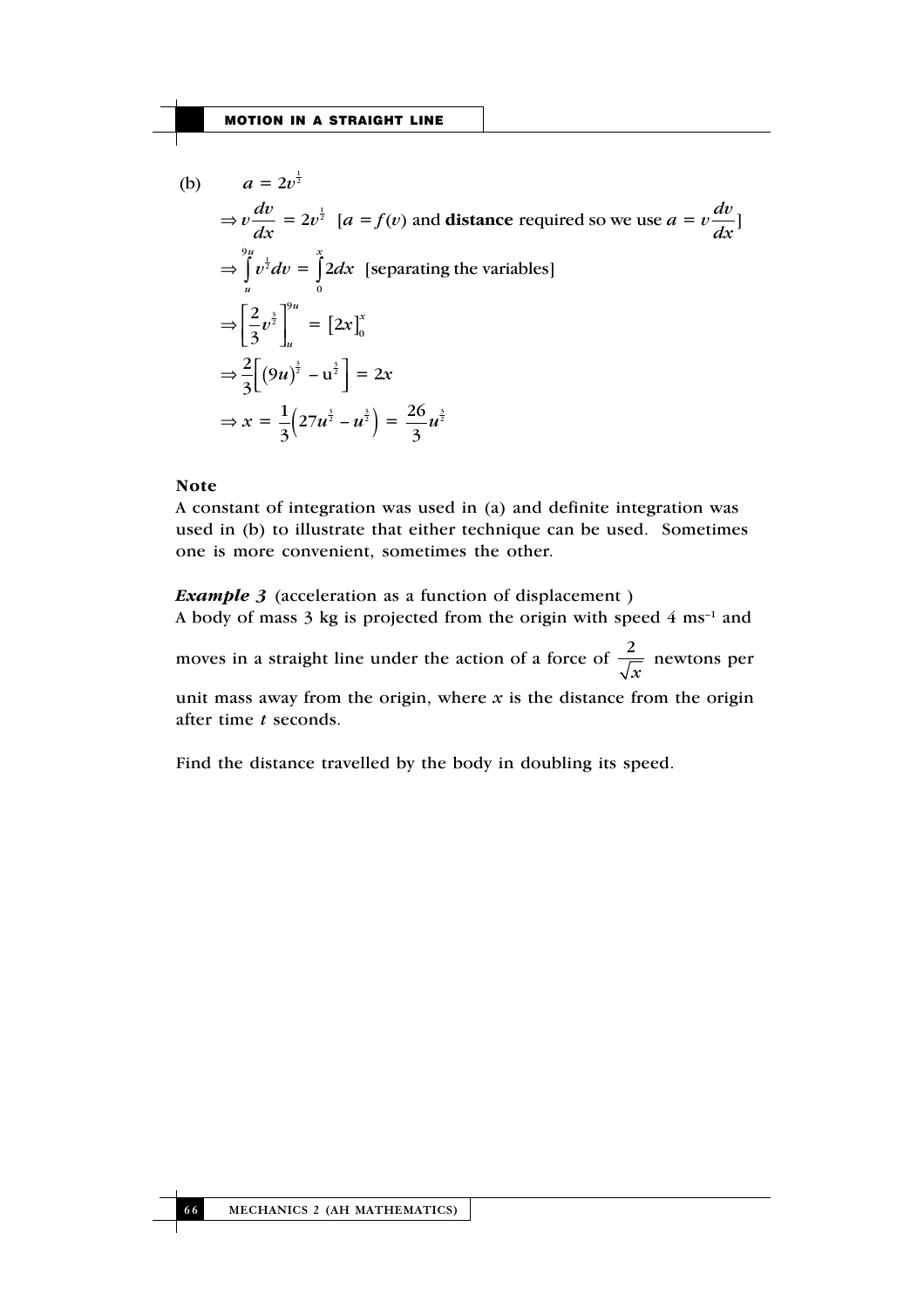*Solution*

$$
F = 3a
$$
  
\n
$$
\Rightarrow 3a = \frac{6}{\sqrt{x}}
$$
  
\n
$$
\Rightarrow v \frac{dv}{dx} = \frac{2}{x^{\frac{1}{2}}}
$$
 [want to connect speed and distance so use  $a = v \frac{dv}{dx}$ ]  
\n
$$
\Rightarrow \int_{4}^{8} v dv = \int_{0}^{8} 2x^{-\frac{1}{2}} dx
$$
 [separating the variables]  
\n
$$
\Rightarrow \left[\frac{v^{2}}{2}\right]_{4}^{8} = \left[4x^{\frac{1}{2}}\right]_{0}^{8}
$$
  
\n
$$
\Rightarrow \frac{64}{2} - \frac{16}{2} = 4\sqrt{x}
$$
  
\n
$$
\Rightarrow 4\sqrt{x} = 24
$$
  
\n
$$
\Rightarrow \sqrt{x} = 6
$$
  
\n
$$
\Rightarrow x = 36
$$

Thus the distance travelled by the body in doubling its speed is 36 metres.

The above examples have involved very basic integration but some more advanced integration may arise, such as in the following examples.

# *Example 4*

A particle of unit mass, initially at rest at the origin, moves in a straight line under the action of a force of magnitude  $30 - 2v$  newtons, where  $v$  ms<sup>-1</sup> is the speed acquired in  $t$  seconds.

Find the time taken to reach a speed of  $10 \text{ ms}^{-1}$ .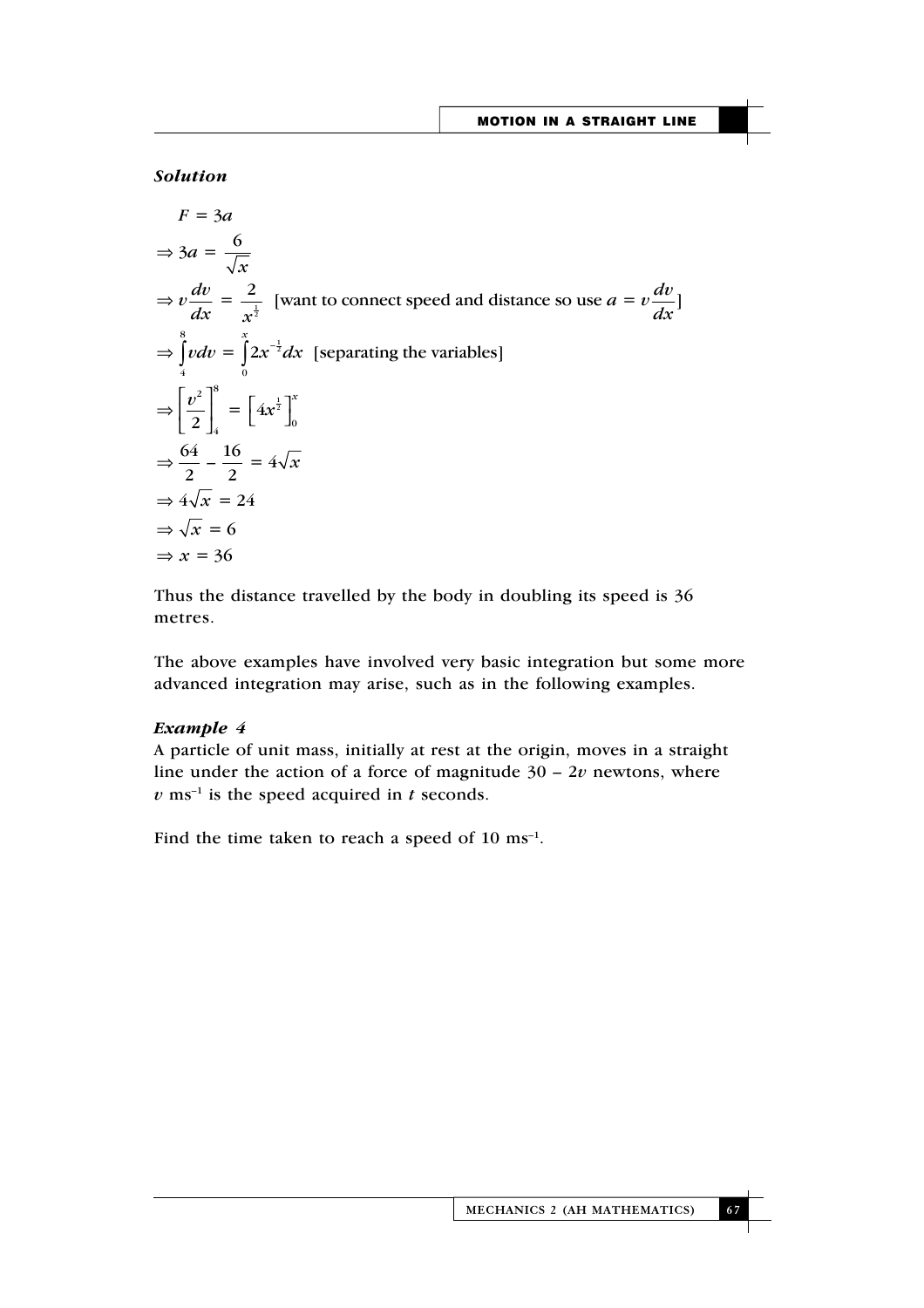*Solution*

$$
a = 30 - 2v
$$
  
\n
$$
\Rightarrow \frac{dv}{dt} = 30 - 2v = 2(15 - v) \text{ [with to connect } v \text{ and } t \text{ so use } a = \frac{dv}{dt}
$$
  
\n
$$
\Rightarrow \int_{0}^{10} \frac{1}{15 - v} dv = \int_{0}^{t} 2dt \text{ [separating the variables]}
$$
  
\n
$$
\Rightarrow [-\ln|15 - v|]_{0}^{10} = [2t]_{0}^{t}
$$
  
\n
$$
\Rightarrow -\ln 5 + \ln 15 = 2t
$$
  
\n
$$
\Rightarrow t = \frac{1}{2} \ln \frac{15}{5} = \frac{1}{2} \ln 3 = 0.55
$$

Thus time required to reach a speed of  $10 \text{ ms}^{-1}$  is  $0.55 \text{ s}$ .

# **Terminal velocity**

When a body is subject to a variable force such as that in the previous example, i.e. where the force decreases as the velocity increases, its velocity will increase until it reaches the value when its acceleration becomes zero. This is called its **terminal velocity** – the velocity a body approaches when moving in a resistive medium.

It is generally found in examples simply by equating the acceleration to zero. However, it can be illustrated mathematically in a different way.

Returning to the previous example:

$$
\frac{dv}{dt} = 2(15 - v) \implies a = 0
$$
 when  $v = 15$ . Thus terminal speed is 15 ms<sup>-1</sup>.

Alternatively, finding the speed acquired in time t:

$$
\frac{dv}{dt} = 2(15 - v) \Rightarrow \int \frac{1}{15 - v} dv = \int 2dt \Rightarrow -\ln|15 - v| = 2t + c
$$

Now,  $v = 0$  when  $t = 0$ , so  $c = -1$ n15 and thus  $2t = 1$ n15 – ln  $\left| 15 - v \right| = 1$ n  $\frac{15}{15 - v}$ *v*

Hence, 
$$
\frac{15}{15 - v} = e^{2t}
$$
 [since  $e^{2t} > 0$  for all real  $t$ ]  
\nNow,  $\frac{15}{15 - v} = e^{2t}$   
\n $\Rightarrow 15 = 15e^{2t} - ve^{2t}$   
\n $\Rightarrow v = \frac{15(e^{2t} - 1)}{e^{2t}}$   
\n $\Rightarrow v = 15(1 - e^{-2t})$   
\nAs  $t \to \infty$ ,  $e^{-2t} \to 0$  and consequently  $v \to 15$  and the terminal speed is 15 ms<sup>-1</sup>.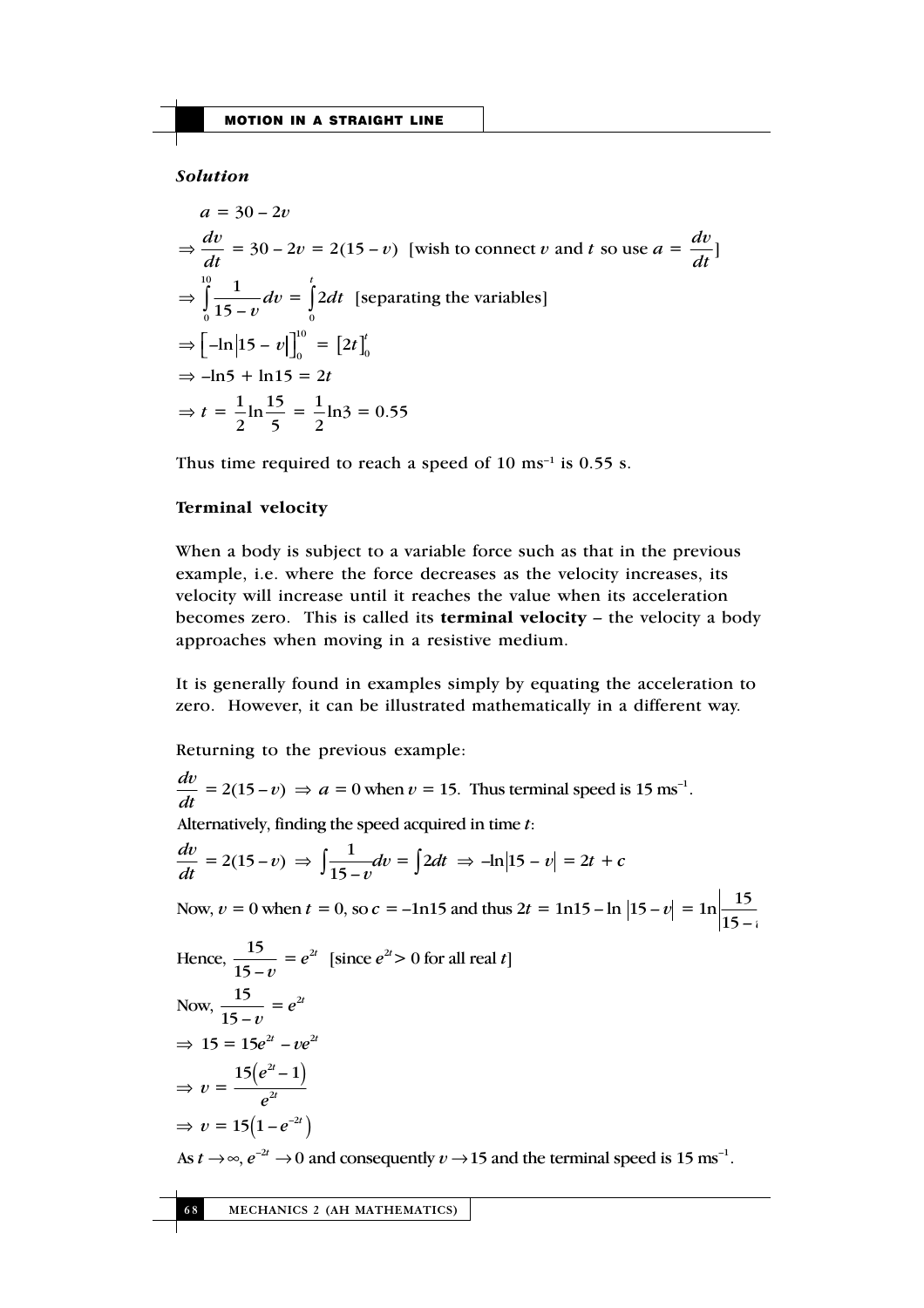**Derivation of the equation**  $v^2 = \omega^2(a^2 - x^2)$  from the equation for **simple harmonic motion**

$$
\frac{d^2x}{dt^2} = -\omega^2 x
$$
  
\n
$$
\Rightarrow v \frac{dv}{dx} = -\omega^2 x
$$
  
\n
$$
\Rightarrow \int v dv = -\int \omega^2 x dx \text{ [separating the variables]}
$$
  
\n
$$
\Rightarrow \frac{1}{2}v^2 = -\frac{1}{2}\omega^2 x^2 + c
$$

2 2 2 2

But  $v = 0$  when  $x = a$  so  $c = \frac{1}{2} \omega^2 a^2$  (where a is the amplitude of the motion Hence  $\frac{1}{2}v^2 = -\frac{1}{2}\omega^2 x^2 + \frac{1}{2}\omega^2 a^2$  i.e. 2  $v = 0$  when  $x = a$  so  $c = \frac{1}{2}\omega^2 a^2$  (where a  $v^2 = -\frac{1}{2}\omega^2 x^2 + \frac{1}{2}\omega^2 a^2$  i.e.  $v^2 = \omega^2 (a^2 - x^2)$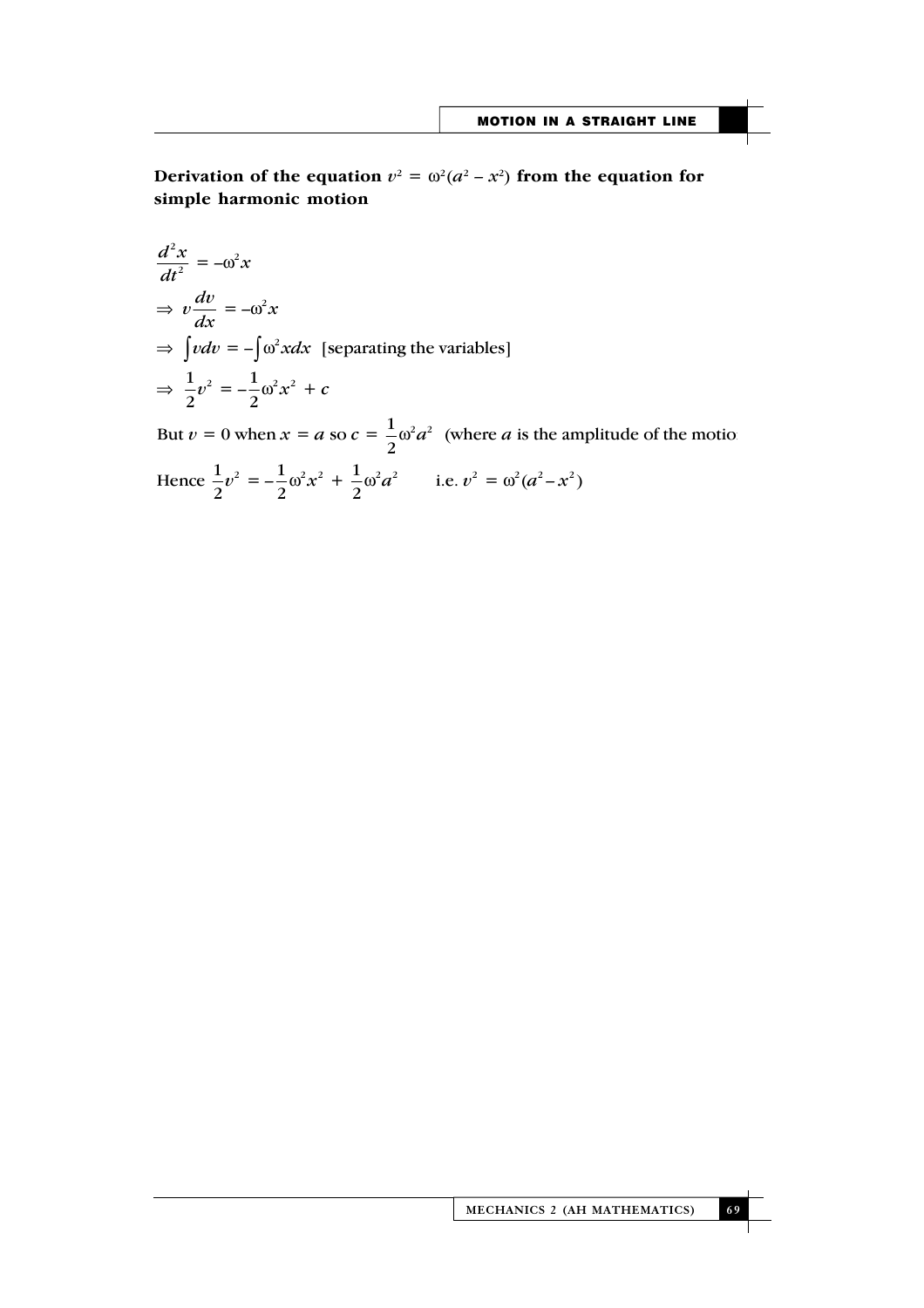# **Further worked examples**

#### *Example 5*

A car of mass 1000 kg rolls from rest down a plane inclined at an angle

 $\sin^{-1}\left(\frac{1}{2}\right)$  $\left(\frac{1}{5}\right)$  to the horizontal. During the motion the car is subject to a

resistance of magnitude  $680 + 5v^2$  newtons when moving with speed  $v$  ms<sup>-1</sup>. Write down an equation of motion for the car and find

(a) the terminal speed of the car

- (b) the distance travelled by the car in reaching a speed of  $14 \text{ ms}^{-1}$
- (c) the time taken to reach this speed.

[You may assume that 
$$
\frac{200}{256 - v^2} = \frac{25}{2} \left( \frac{1}{16 + v} + \frac{1}{16 - v} \right) ]
$$

*Solution*



Resolving perpendicular to the plane:

No motion in this direction, so  $R = 1000g \cos \left(\sin^{-1} \frac{1}{5}\right)$ Resolving parallel to the plane: Resultant force is  $1000g \sin \left( \sin^{-1} \left( \frac{1}{5} \right) \right) - (680 + 5v^2)$ 

i.e. 
$$
1000g \times \left(\frac{1}{5}\right) - (680 + 5v^2)
$$
  
\ni.e.  $200 \times 9.8 - 680 - 5v^2$   
\ni.e.  $1280 - 5v^2$  [which diminishes as v increases]

Thus using '*F* = *ma*' we have:  $1280 - 5v^2 = 1000a$ i.e.  $256 - v^2 = 200a$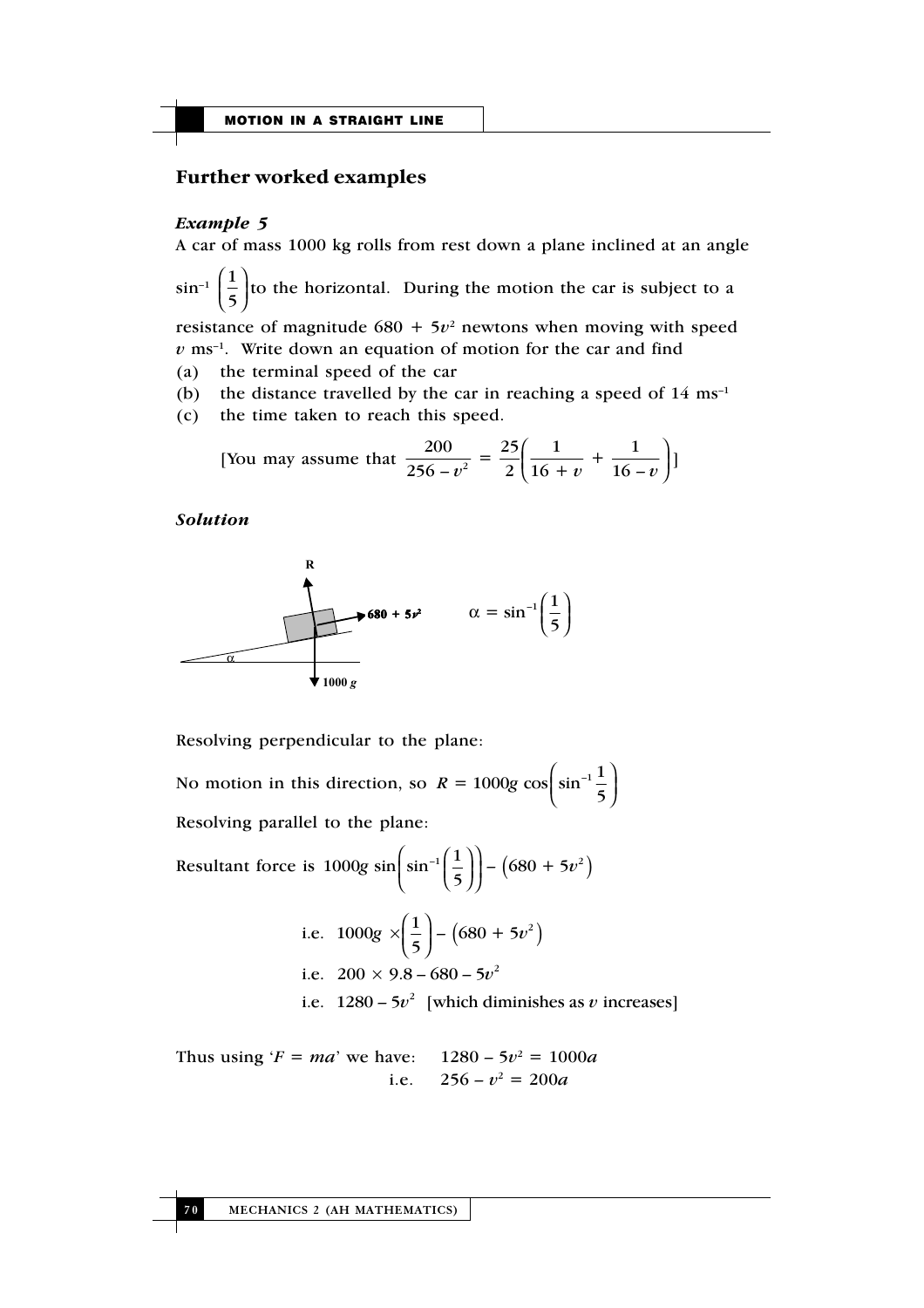(a) The terminal speed occurs when  $a = 0$  $a = 0 \Rightarrow v^2 = 256 \Rightarrow v = 16$ Thus terminal speed is  $16 \text{ ms}^{-1}$ .

(b) 
$$
256 - v^2 = 200a
$$
  
\n
$$
\Rightarrow 256 - v^2 = 200v \frac{dv}{dx} \text{ [with to connect } v \text{ and } x \text{ so use } a = v \frac{dv}{dx}\text{]}
$$
  
\n
$$
\Rightarrow \frac{256 - v^2}{200v} = \frac{dv}{dx}
$$
  
\n
$$
\Rightarrow \int_0^x 1 dx = \int_0^{\frac{14}{3}} \frac{200v}{256 - v^2} dv \text{ [separating the variables]}
$$
  
\n
$$
\Rightarrow x = -100 \int_0^{\frac{14}{3}} \frac{-2v}{256 - v^2} dv
$$
  
\n
$$
\Rightarrow x = -100 \left[ \ln |256 - v^2| \right]_0^{\frac{14}{3}} \text{ [using the substitution } u = 256 - v^2 \text{]}
$$
  
\n
$$
\Rightarrow x = -100 (\ln 60 - \log 256) = 100 \ln \frac{256}{60} = 145
$$

Thus distance travelled to reach speed of 14 ms<sup>-1</sup> is 145 metres.

(c) 
$$
256 - v^2 = 200a
$$
  
\n $\Rightarrow 256 - v^2 = 200 \frac{dv}{dt}$  [ wish to connect *v* and *t* so use  $a = \frac{dv}{dt}$ ]  
\n $\Rightarrow \int_0^t 1 dt = \int_0^{14} \frac{200}{256 - v^2} dv$  [separating the variables]  
\n $\Rightarrow t = \frac{25}{2} \times \int_0^{14} \left( \frac{1}{16 + v} + \frac{1}{16 - v} \right) dv$   
\n $\Rightarrow t = \frac{25}{2} \left[ \ln |16 + v| - \ln |16 - v| \right]_0^{14}$   
\n $\Rightarrow t = \frac{25}{2} \left[ \ln \left| \frac{16 + v}{16 - v} \right| \right]_0^{14}$   
\n $\Rightarrow t = \frac{25}{2} (\ln |15 - \ln 1) = 33.85$ 

Thus the time taken to reach speed of  $14 \text{ ms}^{-1}$  is approximately 34 seconds.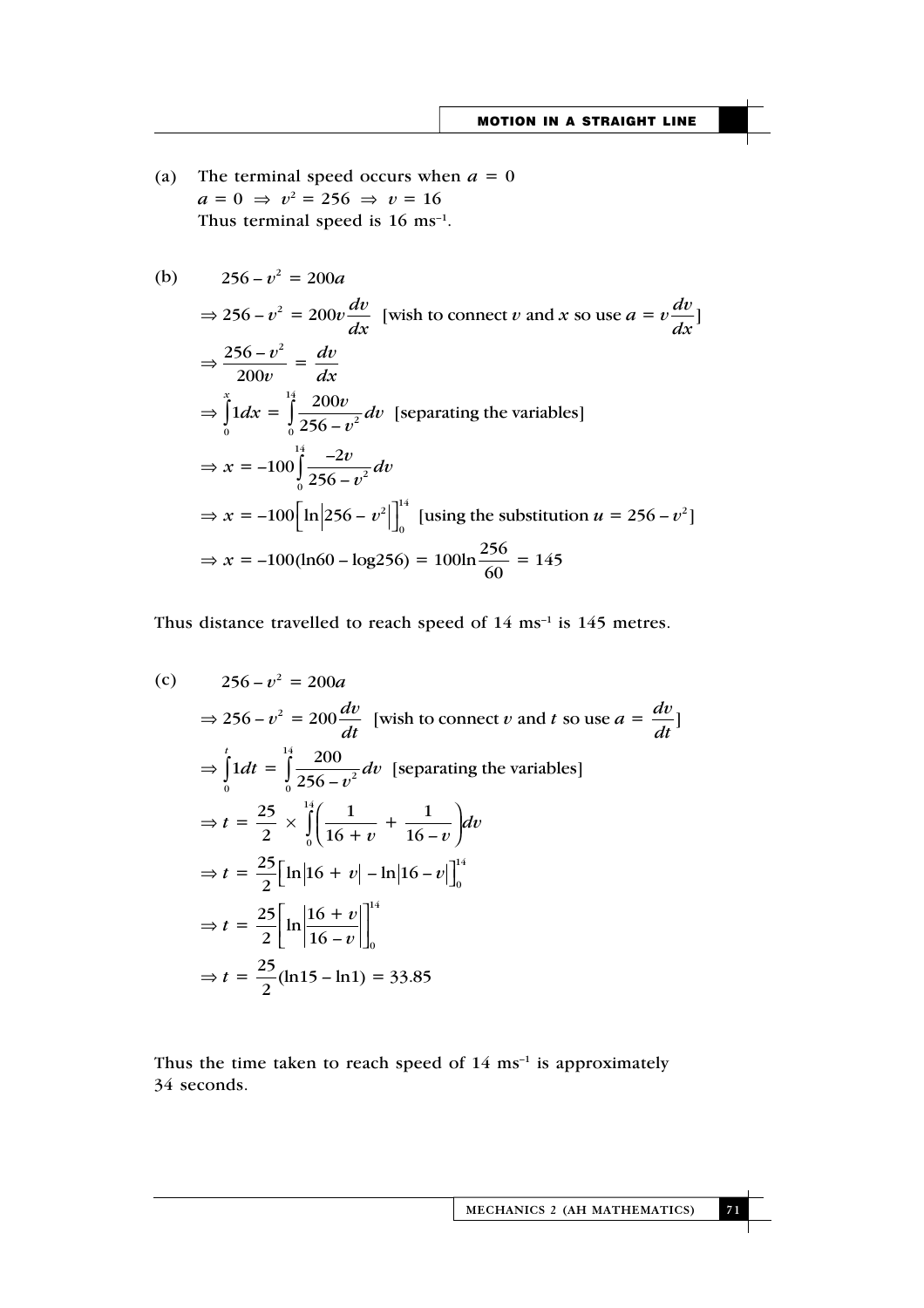## *Example 6*

A train of total mass 200 tonnes accelerates along a straight level stretch of track, against a resistance of 50 N per tonne.

Given that the train's engine is working at 500 kW, write down a differential equation for the motion and use it to find the distance travelled by the train in accelerating from 54 km per hour to 144 km per hour.

[You may assume that  $\frac{20v^2}{1000} = \frac{50000}{100} - 20v - 1000$ .  $50 - v$   $50 - v$  $\frac{v^2}{2} = \frac{50\ 000}{50} - 20v$ *–v –v* ]

### *Solution*

$$
P = Fv \Rightarrow F = \frac{500\,000}{v}
$$
  
\n
$$
200\,000a = F - R
$$
  
\n
$$
\Rightarrow 200\,000a = \frac{500\,000}{v} - 200 \times 50
$$
  
\n
$$
\Rightarrow 200\,000v \frac{dv}{dx} = \frac{500\,000}{v} - 10\,000
$$
  
\n
$$
\Rightarrow 20v^2 \frac{dv}{dx} = 50 - v
$$
  
\n
$$
\Rightarrow \int_{15}^{40} \frac{20v^2}{50 - v} dv = \int_{0}^{x} 1 dx \text{ [separating variables: } 54(144) \text{ km/h} = 15(40) \text{ m/s}]
$$
  
\n
$$
\Rightarrow x = \int_{15}^{40} \left(\frac{50\,000}{50 - v} - 20v - 1000\right) dv
$$
  
\n
$$
\Rightarrow x = \left[-50\,000\ln|50 - v| - 10v^2 - 1000v\right]_{15}^{40}
$$
  
\n
$$
\Rightarrow x = (-50\,000\ln 10 - 16\,000 - 40\,000) - (-50\,000\ln 35 - 2250 - 15\,000)
$$
  
\n
$$
\Rightarrow x = 50\,000\ln 3.5 - 56\,000 + 17\,250 = 23888
$$

Thus distance travelled in accelerating from 54 km/h to 144 km/h is approximately 23.9 km.

**Note:** These examples illustrate most of the integration techniques which generally arise, namely

• 
$$
\int \frac{1}{ax+b} = \frac{1}{a} \ln|ax+b| + c
$$
  
\n• 
$$
\int \frac{f'(x)}{f(x)} dx = \int \frac{1}{u} du = \ln u \text{ [using the substitution } u = f(x), du = f'(x) dx]
$$

• use of **given** partial fractions.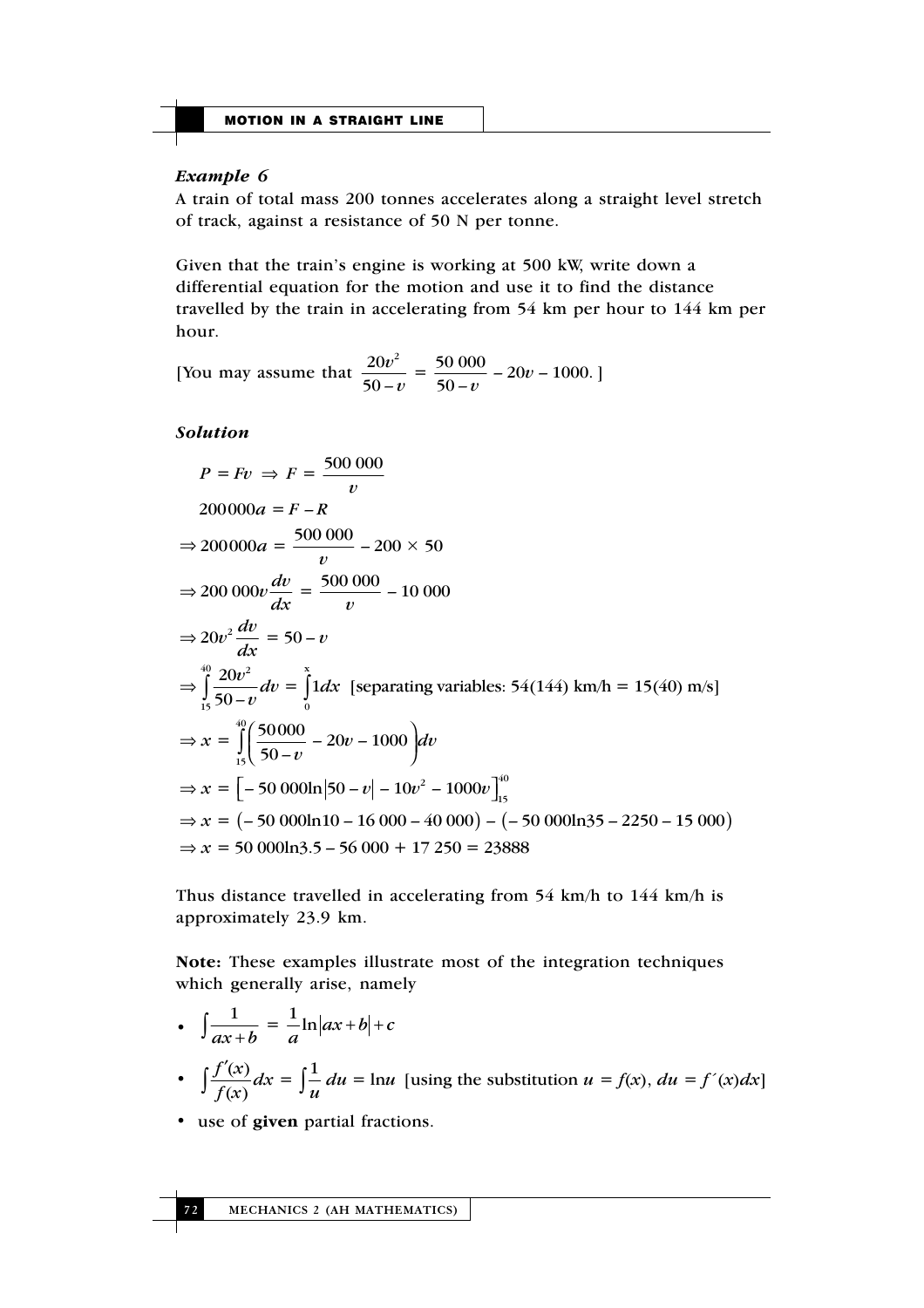## **Escape velocity**

When a body is projected vertically from the surface of the Earth it is subject to the force of gravity and normally returns to the point of projection. However if the initial speed is great enough then the body will continue into space. The minimum velocity required to project a body into space is known as the escape velocity.

Suppose that a body of mass *m* is projected vertically upwards from a point O on the surface of the Earth with initial speed *u*. When the

height of the body above O is *r*, then  $m\ddot{r} = -\frac{mMG}{(R+r)^2}$ 

Now, 
$$
mi = -\frac{mMG}{(R+r)^2}
$$
  
\n $\Rightarrow \ddot{r} = -\frac{MG}{(R+r)^2}$   
\n $\Rightarrow v\frac{dv}{dr} = -\frac{MG}{(R+r)^2}$   
\n $\Rightarrow \int_u^v v dv = \int_0^r -\frac{MG}{(R+r)^2} dr$   
\n $\Rightarrow \left[\frac{1}{2}v^2\right]_u^v = \left[\frac{MG}{(R+r)}\right]_0^r$   
\n $\Rightarrow \frac{1}{2}(v^2 - u^2) = \frac{MG}{(R+r)} - \frac{MG}{R} = -\frac{MG}{(R+r)R}$   
\n $\Rightarrow v^2 = u^2 - \frac{2MGr}{(R+r)R}$ 

If the maximum height reached is  $H$ , then  $v = 0$  when  $r = H$ .

Thus 
$$
0 = u^2 - \frac{2MGH}{(R+H)R}
$$

$$
\Rightarrow R^2u^2 + HRu^2 = 2MGH
$$

$$
\Rightarrow H = \frac{R^2u^2}{(2MG - Ru^2)}
$$

$$
\Rightarrow H = \frac{Ru^2}{\left(\frac{2MG}{R} - u^2\right)} \text{ [and } u^2 < \frac{2MG}{R} \text{ since } H > 0\text{]}
$$

**MECHANICS 2 (AH MATHEMATICS) 7 3**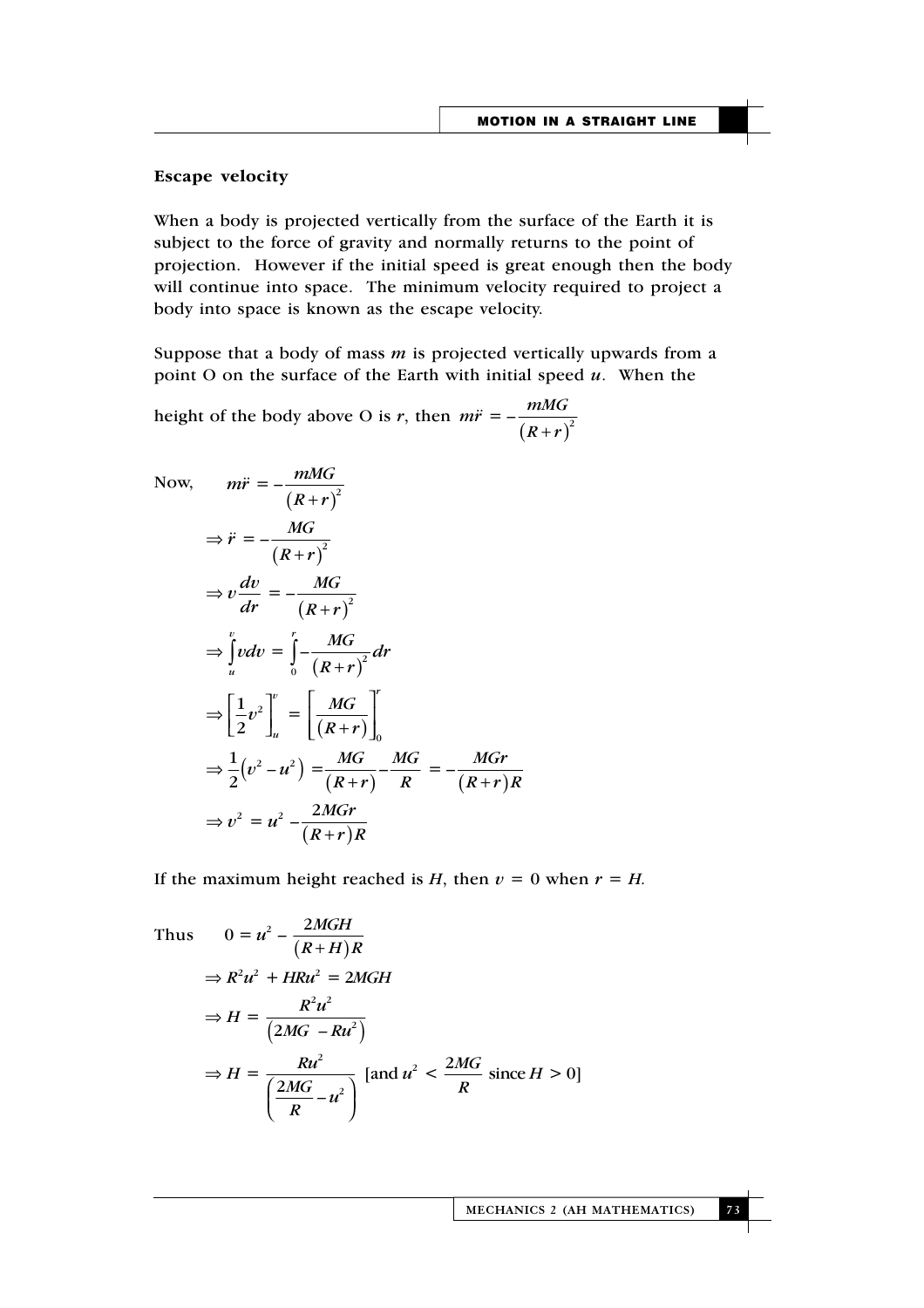As 
$$
u^2 \to \frac{2MG}{R}
$$
,  $H \to \infty$  and so  $u = \sqrt{\frac{2MG}{R}}$  is the escape speed.

Since  $g = \frac{MG}{R^2}$ ,  $u = \sqrt{2gR}$  and the escape speed (associated with the Earth) is  $1.2 \times 10^4$  ms<sup>-1</sup>